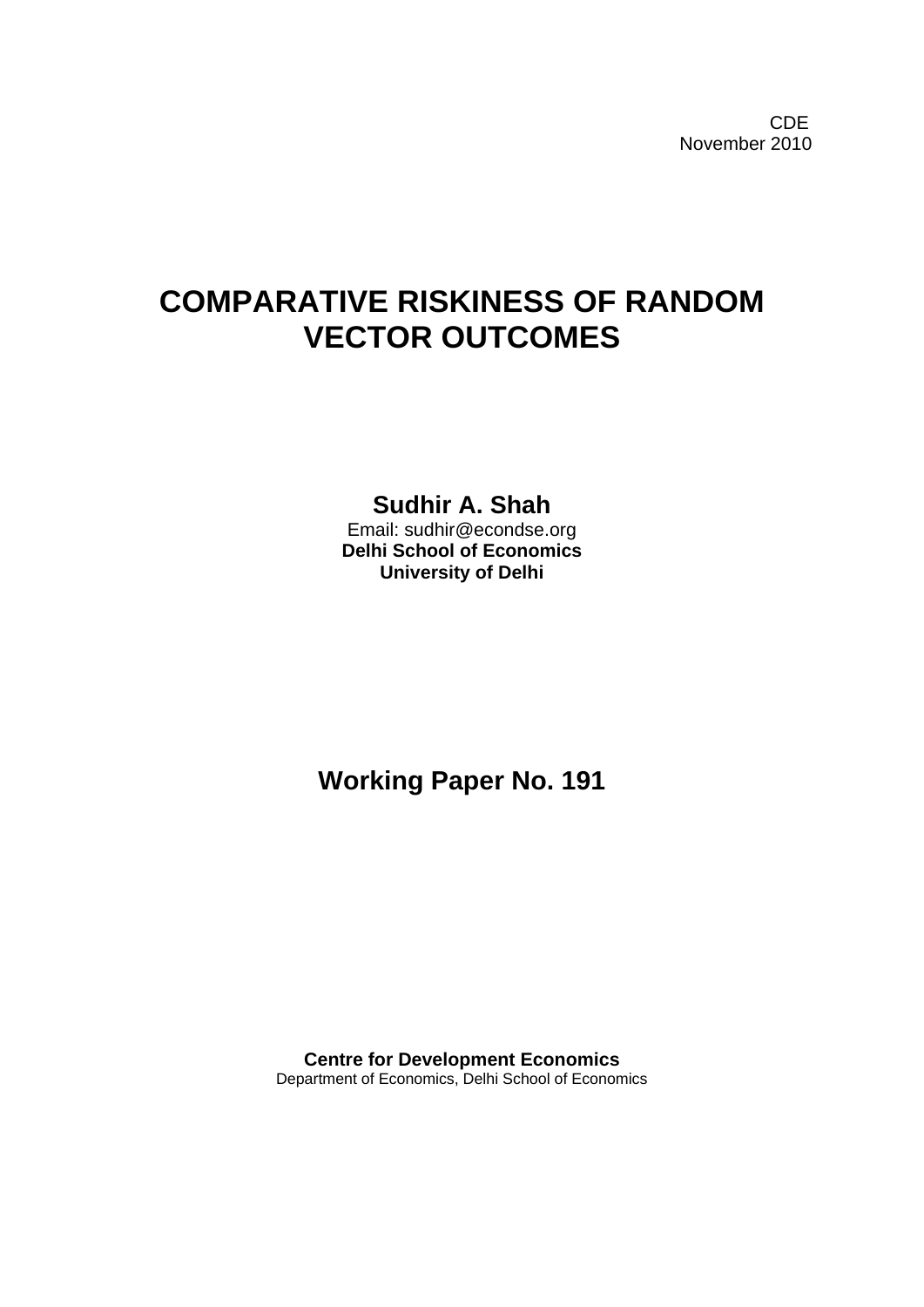# Comparative riskiness of random vector outcomes

Sudhir A. Shah<sup>∗</sup>

November 18, 2010

#### Abstract

Consider lotteries  $\mu$  and  $\lambda$  with vector outcomes. Let  $\succeq_1$  be the relation that declares  $\mu$  to be riskier than  $\lambda$  if every risk averse decisionmaker prefers  $\lambda$  to  $\mu$ . We introduce two other notions of the comparative riskiness of lotteries with vector outcomes. The first compares  $\mu$  and  $\lambda$  in terms of the expected utilities generated by a family of real-outcome lotteries derived from  $\mu$  and  $\lambda$  and a family of sufficiently smooth utilities defined over the real line. The second compares the riskiness of  $\mu$  and  $\lambda$  in terms of a generalized form of second-order stochastic dominance. Our main result is that these relations are identical to  $\succeq_1$  for every vector outcome space. This result complements classical characterizations of  $\succeq_1$  in terms of dilatations and martingales, thereby leading to a more complete theory of comparative vector riskiness. As our result admits outcomes in infinite dimensional vector spaces, it brings a host of new applications within the ambit of the theory. We illustrate this with applications to the theories of auctions, utility regulation, public goods, portfolio selection, multi-party moral hazard and teams.

JEL classification: C02, D01, D63, D81

Key words: vector outcome, comparative riskiness, generalized stochastic dominance

## 1 Introduction

Hadar and Russell [8], Hanoch and Levy [9] and Rothschild and Stiglitz [18] posed the question: When is one probability measure (henceforth, lottery) on the real line  $\Re$  riskier than another one? They provided three alternative formulations of "lottery  $\mu$  is riskier than lottery  $\lambda$ ": (a) every risk averse expected utility maximizing decision-maker weakly prefers  $\lambda$  to  $\mu$ , (b)  $\mu$ and  $\lambda$  have the same mean and  $\lambda$  second order stochastically dominates  $\mu$ , and (c) there exist random variables f and q with distributions  $\lambda$  and  $\mu$ respectively, such that the expectation of  $g$  conditional on  $f$  is identical to  $f$ 

<sup>∗</sup>Department of Economics, Delhi School of Economics, University of Delhi, Delhi 110007, India. Email: sudhir@econdse.org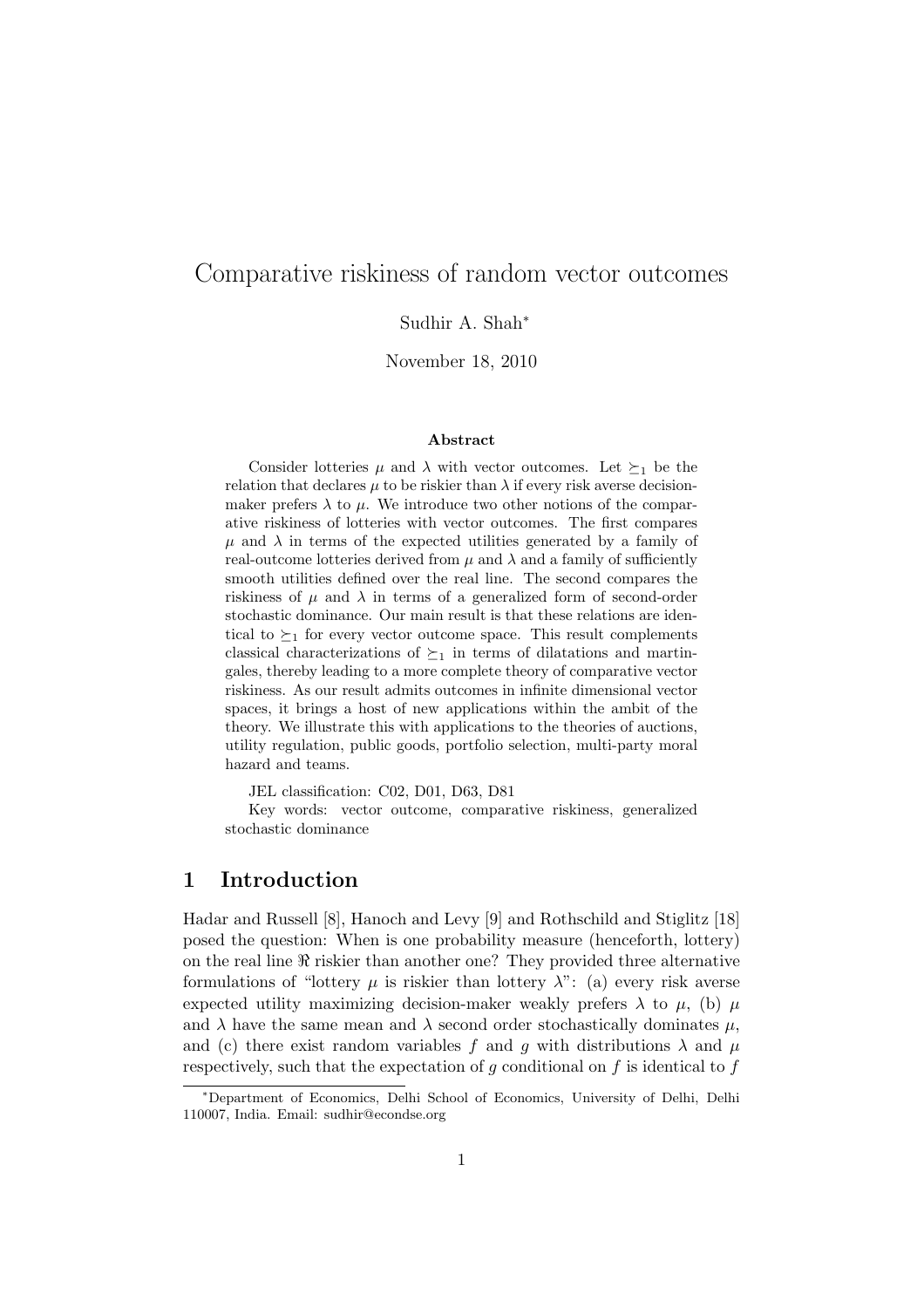almost surely, i.e., the random process  $(f, g)$  is a martingale.<sup>1</sup> The principal result of the real outcomes theory is: if we consider lotteries with supports in a compact interval  $O$  in  $\Re$ , then all three criteria induce the same partial order on the admissible set of lotteries.

Given that economic problems with random vector outcomes are commonplace, it is natural to seek a generalization of the real outcomes theory to the situation where the set of outcomes  $\overline{O}$  is a subset of a vector space X. Although it is tempting to finesse the problem by aggregating the vector outcomes into real outcomes and assuming that the resulting real risks are comparable, we shall argue in Section 3 that this strategy is unattractive.

#### The vector riskiness literature

As real outcomes are not intrinsic to criteria (a) and (c), their definitions readily extend to the vector outcomes setting with only minor modifications. When  $O$  is a subset of a vector space  $X$ , it is known that for large classes of topological vector spaces X and outcome sets  $O$ , criterion (a) is equivalent to the existence of a suitable dilatation on  $O$ , and that criterion (a) is equivalent to criterion (c); see Theorems 4.2 and 4.5 in Appendix B for these results.<sup>2</sup>

On the other hand, as real outcomes are intrinsic to criterion (b), extension of this criterion to a vector space setting requires a non-trivial modification of its definition. The problem of extending criterion (b) to vector spaces and connecting it to criterion (a) has attracted some attention (Russell and Seo [20], Olson [13]).

Both these papers restrict X to be the Euclidean space  $\mathbb{R}^n$  and O to be a convex compact subset of X. The Russell-Seo definition of the generalized second order stochastic dominance of a vector outcomes lottery  $\mu$  by another vector outcomes lottery  $\lambda$  amounts to checking that the distribution of utility  $\lambda \circ v^{-1}$  on  $\Re$  second order stochastically dominates the distribution of utility  $\mu \circ v^{-1}$  on  $\Re$  for every  $v \in \mathcal{V}_c$ , where  $\mathcal{V}_c$  is the set of functions  $v: O \to \Re$  that are increasing, concave and upper semicontinuous. The main Russell-Seo result is that criterion (a) is equivalent to their generalization of criterion (b) when  $X = \mathbb{R}^n$  (see Remark 1 in Russell and Seo [20]). Olson [13] also contains an equivalence result, but compared to the Russell-Seo generalization, the Olson generalization of criterion (b) is opaque in terms of interpretation and difficult to apply because its verification intrinsically involves properties of certain non-denumerable families of sets.

<sup>&</sup>lt;sup>1</sup>Second order stochastic dominance of  $\mu$  by  $\lambda$  means that, for every real number r, the area under the distribution function of  $\mu$  over the interval  $(-\infty, r]$  exceeds the area under the distribution function of  $\lambda$  over the same interval.

<sup>&</sup>lt;sup>2</sup>Given its evolution, the characterization of criterion (a) in terms of dilatations may be referred to as the Hardy-Littlewood-Pólya-Blackwell-Stein-Sherman-Cartier-Fell-Meyer theorem. The equivalence of criteria (a) and (c) may be called the Blackwell-Stein-Sherman theorem. As is evident from the attributions, these results have a rich genealogy.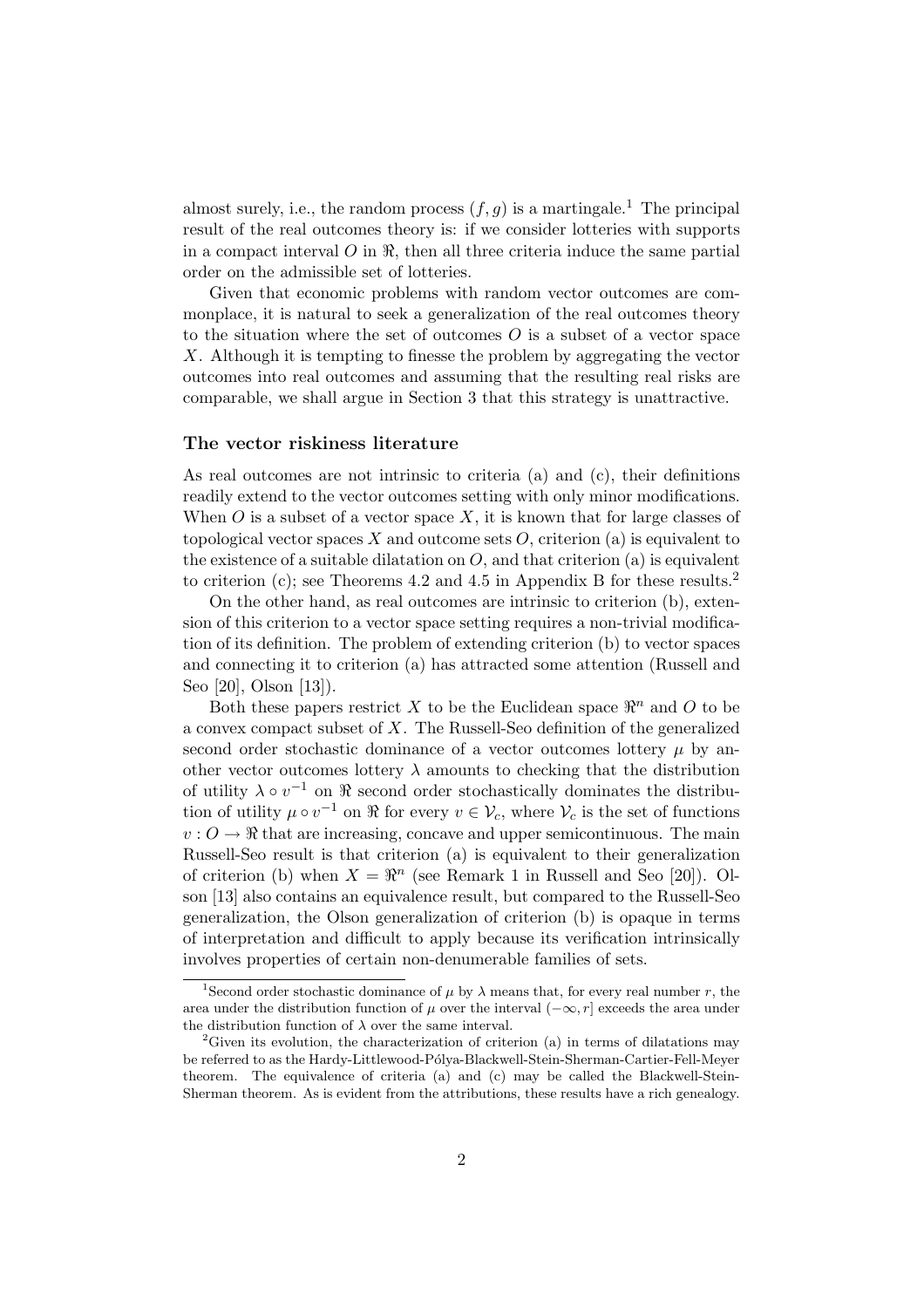### Our contribution

We make two contributions to the literature described above.

First, we generalize the Russell-Seo equivalence result from the setting  $X = \mathbb{R}^n$  to all vector spaces X. The only requirements on the set of outcomes are that  $O$  be a convex and measurable subset of  $X$ . This is the most general setting in which concave utilities can be specified and integrated to calculate their expectations. An implication of  $X$  not having topological or ordering structure is that, unlike in the Russell-Seo method, the notion of a utility  $v: O \to \Re$  being increasing and semicontinuous is not meaningful. This result exceeds, in scope and generality, the classical characterizations of criterion (a) in terms of dilatations and martingales and the Russell-Seo-Olson characterizations of criterion (a) in terms of generalizations of criterion (b), thereby substantially completing the extension of the real outcomes theory to general vector spaces.

Second, we show that the comparative vector riskiness theory enables the derivation of very general and economically meaningful predictions in a variety of applications. Although parts of the vector riskiness theory are quite classical, there is a notable absence of its applications in the literature. The applications studied in this paper begin to fill this gap.<sup>3</sup> As applications, we analyze and predict the effects of variations in vector riskiness in six settings: bidding in sealed bid auctions, the size of regulated utilities, the allocation of public goods, portfolio choice, multi-party moral hazard and team theory.

Our main theoretical results (Theorems 2.6 and 2.8) are: if  $O$  is a convex and measurable subset of a vector space  $X$ , then criterion (a) is equivalent to two other criteria for the comparison of vector-valued risks (Definitions 2.3 and 2.7). Of these other criteria, the first one is new, while the second is essentially the Russell-Seo generalization of criterion (b) that is adjusted to suit our more abstract setting; the modification involves expanding the set of utilities  $V_c$  used in the Russell-Seo theory to V which includes all function  $v: O \to \mathbb{R}$  that are bounded, concave and measurable. We also derive some general implications of our results, such as the aggregation properties of the comparative vector riskiness relation (Corollary 2.11) and weak meanpreservation (Theorem 2.13).

### Choice of techniques

The Russell-Seo method of proving their result does not generalize to our setting. The reason is that the key step in their method is the construction of joint distribution functions on  $\mathbb{R}^{n+1}$ , which intrinsically involves the usual

<sup>3</sup>However, an alternative interpretation of the comparative riskiness formalism has served as a starting point for the theory of comparative inequality of empirical distributions of multiple attributes (e.g., Kolm [10], Atkinson and Bourguignon [1], Tsui [22]).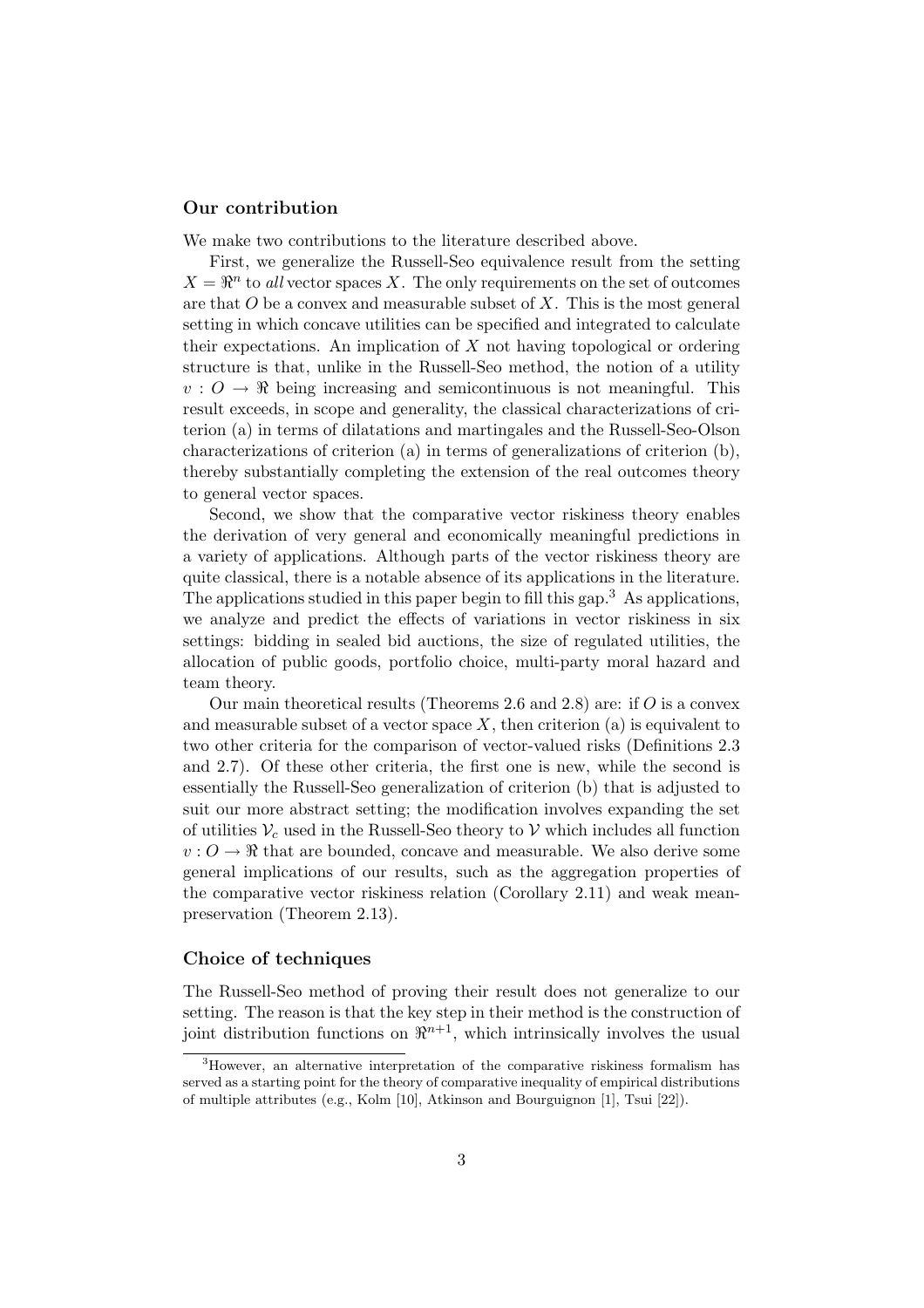ordering of  $\mathbb{R}^n$  and its topological and measure-theoretic properties; the algebraic restriction in this method is already implicit in the fact that  $X =$  $\mathbb{R}^n$  is finite dimensional. Obviously, this method is unsuitable when  $\mathbb{R}^n$  is replaced by an abstract vector space that does not possess the convenient ordering-algebraic-topological properties of Euclidean spaces.

However, we can work with general vector spaces because, unlike the Russell-Seo method, our arguments only involve distribution functions on  $\Re$ . Essentially, the utility functions in V serve as a system of coordinates and the key observation is that all the necessary arguments to establish the equivalence result can be done coordinate-by-coordinate. So, instead of assuming and using the ordering-algebraic-topological properties of  $X$ , we transfer all arguments to  $\Re$  and feed off the ordering-algebraic-topological properties of  $\Re$ . This approach allows a result that is very general and technical arguments that are very elementary as they are confined to  $\Re$ .

The rest of this paper is organized as follows. Section 2 contains our general theoretical results. Section 3 contains applications of these results. We conclude in Section 4. Proofs of lemmas are collected in Appendix A. Appendix B contains statements of the classical equivalence results in the vector outcomes setting.

# 2 Main results

The following conventions and notation apply throughout this paper.  $\mathcal N$ is the set of natural numbers. The real line  $\Re$  is given the Euclidean metric topology and a topological space is given the Borel  $\sigma$ -algebra. Given topological spaces A and B, the set of continuous functions  $f : A \rightarrow B$  is denoted by  $\mathcal{C}(A, B)$ . A function f is said to be  $\mathcal{C}^k$  if it is k-times continuously differentiable for  $k \in \mathcal{N} \cup \{\infty\}$ . Consider  $u : A \to \Re$  with  $A \subset \Re$ . u is said to be increasing (resp. decreasing) if  $x, y \in A$  and  $x > y$  implies  $u(x) \ge u(y)$  (resp.  $u(x) \le u(y)$ ).  $D<sup>n</sup>u(x)$  (resp.  $u(x+)$ ,  $u(x-)$ ) denotes the n-th order derivative (resp. right-hand limit, left-hand limit) of u at  $x \in A$ . The symbol  $\neg P$  will denote the negation of a sentence  $P$ .

The following hypotheses hold throughout the paper.

**Assumption 2.1** ( $O, O$ ) is a measurable space, where O is a nonempty convex subset of a vector space X and  $\mathcal O$  is a  $\sigma$ -algebra on  $O$ . V is the set of functions  $v: O \to \Re$  that are bounded, measurable and concave.

Given  $v \in \mathcal{V}$ , let  $v_0 = \inf v(O)$  and  $v_1 = \sup v(O)$ . As v is bounded,  $v_0, v_1 \in \mathbb{R}$ . Additional restrictions on O and X will be stated explicitly when required. O is the set of outcomes and  $\Delta(O)$  denotes the set of countably additive lotteries on  $(O, O)$ . Clearly, every  $v \in V$  is integrable with respect to every  $\mu \in \Delta(O)$ .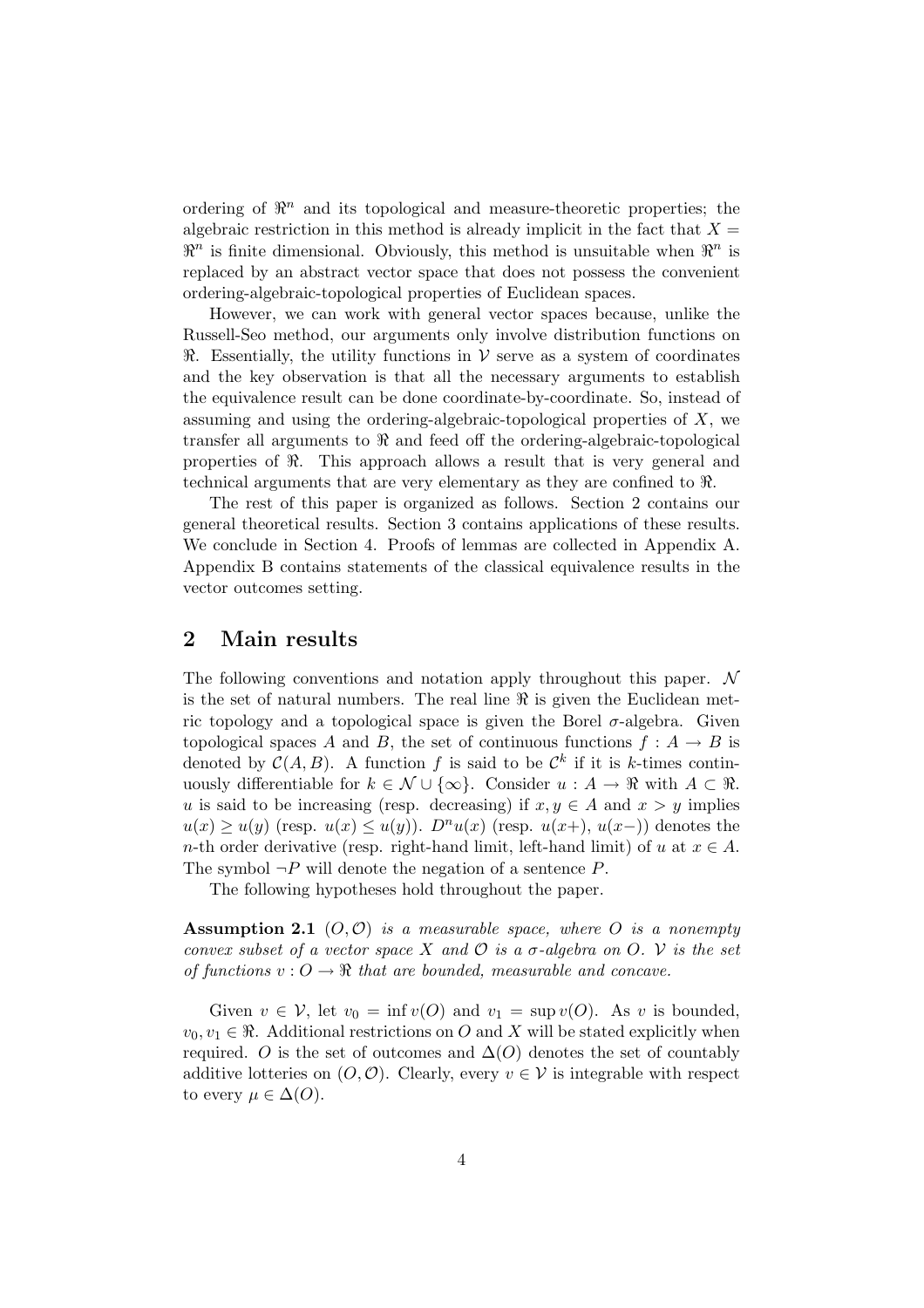### Equivalence results

The first relation on  $\Delta(O)$  declares a lottery  $\mu$  to be riskier than a lottery λ, denoted by  $\mu \succeq_1 \lambda$ , if every risk averse decision-maker prefers λ to  $\mu$ <sup>4</sup>

**Definition 2.2** Given  $\mu, \lambda \in \Delta(O)$ , we say that  $\mu \succeq_1 \lambda$  if  $\int_{O} \mu(dx) v(x) \le$  $\sum_{i=0}^{n} \lambda(dx) v(x)$  for every  $v \in V$ , i.e.,  $\lambda$  concave-dominates  $\mu$  over O.

The hypothesized unanimity of risk averse preferences can be controlled by expanding or contracting the set of admissible functions  $\mathcal V$ . For instance, if  $V$  is contracted by requiring greater regularity or monotonicity of its elements, then  $\succeq_1$  expands but the stronger requirements on  $v \in V$  correspondingly contract the set of potential applications of the theory.

Relation  $\succeq_1$  is pivotal in the theory of comparative riskiness. One reason for this is that its definition requires no modification of the corresponding scalar definition other than the replacement of  $\Re$  by a vector space X. Second, it has obvious decision-theoretic and welfare-theoretic interpretations. Finally, well-known results such as Theorems 4.2 and 4.5 provide characterizations of  $\succeq_1$ .

In order to motivate the next definition, first consider the following easily verifiable characterization: given  $\mu, \lambda \in \Delta(O), \mu \succeq_1 \lambda$  if and only if where  $\lim_{\alpha \to \infty} \int_{\Omega} \mu(dx) u \circ v(x) \leq \int_{\Omega} \lambda(dx) u \circ v(x)$  for every concave, increasing  $\mathcal{C}^2$  function  $u: [v_0, \infty) \to \Re$ . Using the change-of-variable formula (Billingsley [4], Theorem 16.13), we may re-write this characterization as: for  $\mu, \lambda \in \Delta(O), \mu \succeq_1 \lambda$  if and only if  $v \in \mathcal{V}$  implies

$$
\int_{v(O)} \mu \circ v^{-1}(dy) u(y) \le \int_{v(O)} \lambda \circ v^{-1}(dy) u(y) \tag{1}
$$

for every concave, increasing  $\mathcal{C}^2$  function  $u : [v_0, \infty) \to \Re$ . Some interpretational remarks regarding this characterization are in order.

First, (1) suggests that comparing the riskiness of  $\mu$  and  $\lambda$  in  $\Delta(O)$ amounts to comparing, for every utility  $v \in V$ , the riskiness of the corresponding utility distributions  $\mu \circ v^{-1}$  and  $\lambda \circ v^{-1}$  in terms of the class of preferences over real outcomes lotteries represented by the functions u. However, also note that, as each admissible u must be increasing and  $\mathcal{C}^2$ , the set of admissible  $u$  is a proper subset of the set of all bounded, measurable and concave functions on  $[v_0, \infty)$ . Therefore, (1) does not mean that  $\lambda \circ v^{-1}$ concave-dominates  $\mu \circ v^{-1}$  over  $[v_0, \infty)$ .

Alternatively, in this characterization and Definition 2.3,  $v$  may be interpreted as a statistic or aggregation function instead of a utility, while  $u$  may be interpreted as a utility; this interpretation is used in all the applications

<sup>&</sup>lt;sup>4</sup>In the context of welfare economics,  $\mu \succeq_1 \lambda$  represents the notion that distribution  $\mu$ is more unequal than distribution  $\lambda$  because an egalitarian social planner, i.e., one with a concave welfare function, would prefer  $\lambda$  to  $\mu$ .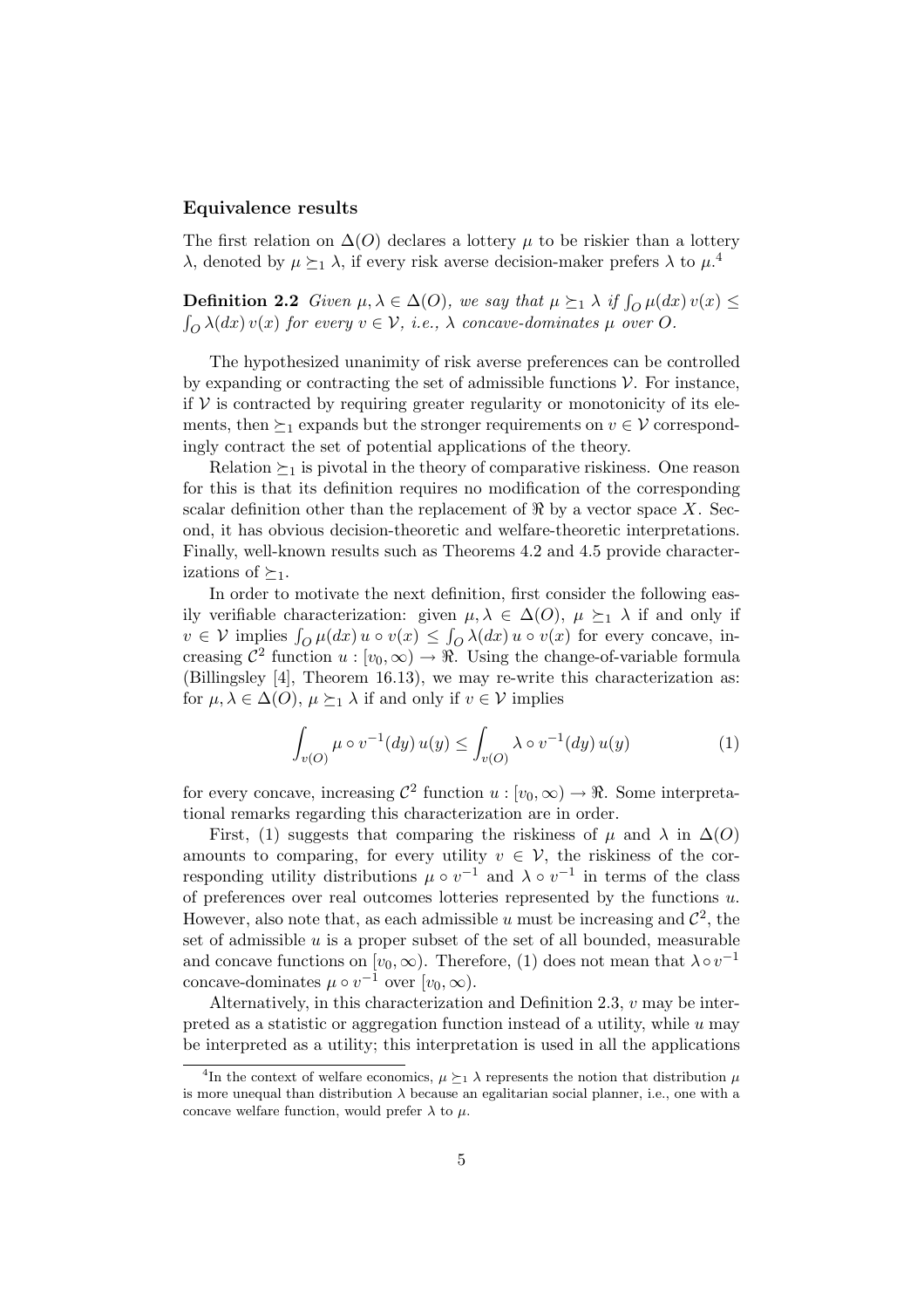in Section 3. The next definition modifies the set of admissible  $u$  functions in this characterization.

Consider  $v \in V$ . Let  $\mathcal{U}(v)$  be the set of concave, increasing  $\mathcal{C}^2$  functions  $u:[v_0,\infty)\to\Re$  such that  $Du(v_0)<\infty$  and  $Du(v_1)=0$ . Let  $\overline{U(v)}$  be the set of functions  $u : [v_0, \infty) \to \mathbb{R}$ , where u is the uniform limit of a sequence of functions in  $\mathcal{U}(v)$ .

**Definition 2.3** Given  $\mu, \lambda \in \Delta(O)$ , we say that  $\mu \geq 2$   $\lambda$  if  $v \in V$  implies  $\int_{O}^{\cdot} \mu(dx) u \circ v(x) \leq \int$  $\int_{O} \lambda(dx) u \circ v(x)$  for every  $u \in \mathcal{U}(v)$ .

 $\mu \succeq_2 \lambda$  requires that (1) holds for every  $v \in V$  and every  $u \in \overline{\mathcal{U}(v)}$ . Therefore, the interpretational remarks regarding (1) also apply to this definition. We prepare for our equivalence results with a pair of lemmas. The first one collects a number of facts regarding  $u \in \mathcal{U}(v)$ .

**Lemma 2.4** If  $v \in V$  and  $u \in \mathcal{U}(v)$ , then u is concave, increasing, continuous, measurable and bounded, with  $u(v(O)) \subset u([v_0,\infty)) \subset [u(v_0),u(v_1)]$ and  $u(x) = u(v_1)$  for every  $x \in (v_1, \infty)$ .

The next lemma shows that mappings such as  $x \mapsto \min\{x, 0\}$  can be uniformly approximated by smooth functions with certain useful properties. The approximating functions are constructed by joining various smooth functions with care taken to match them smoothly at boundary points.

**Lemma 2.5** Let  $v_0, b \in \Re$  and  $\epsilon > 0$  be such that  $v_0 < b - 2\epsilon$ . If  $u$ :  $[v_0, \infty) \to \Re$  is given by  $u(x) = \min\{x - b, 0\}$ , then there exists a concave, increasing  $\mathcal{C}^{\infty}$  function  $h : [v_0, \infty) \to \mathbb{R}$  such that  $\sup\{|h(x) - u(x)| \mid x \in \mathbb{R}\}$  $[v_0, \infty)\}\leq \epsilon$ ,  $h \geq u$  on  $[v_0, \infty)$ ,  $Dh = 1$  on  $[v_0, b - 2\epsilon]$ ,  $Dh \in (0, 1)$  on  $(b-2\epsilon, b)$  and  $h = Dh = 0$  on  $[b, \infty)$ .

Lemma 2.5 implies that the function  $x \mapsto \min\{x-b, 0\}$  belongs to  $\overline{\mathcal{U}(v)}$ . This fact is used to prove our equivalence results in this section and to analyze the size of a regulated utility in Section 3.

The following equivalence result transforms the problem of comparing the riskiness of lotteries on  $O \subset X$  to that of comparing specified families of their image measures on  $v(O) \subset \Re$ , i.e., it shifts the comparison problem from the vector domain to the real domain.

**Theorem 2.6** Given Assumption 2.1,  $\succeq_1=\succeq_2$ .

Proof. Fix  $\mu, \lambda \in \Delta(O)$ . Suppose  $\neg \mu \succeq_2 \lambda$ . Then, there exists  $v \in V$  and  $u \in \overline{\mathcal{U}(v)}$  such that  $\int_{\Omega} \mu(dx) u \circ v(x) > \int_{\Omega} \lambda(dx) u \circ v(x)$ . Using Lemma 2.4, it follows that  $u \circ v \in \mathcal{V}$ . Therefore,  $\neg \mu \succeq_1 \lambda$ .

Conversely, suppose  $\neg \mu \succeq_1 \lambda$ . Then, there exists  $v \in V$  such that R  $\int_{O} \mu(dx) v(x) > \int_{O} \lambda(dx) v(x)$ . Define  $u : [v_0, \infty) \to \Re$  by  $u(y) = \min\{y - \Phi(y) \}$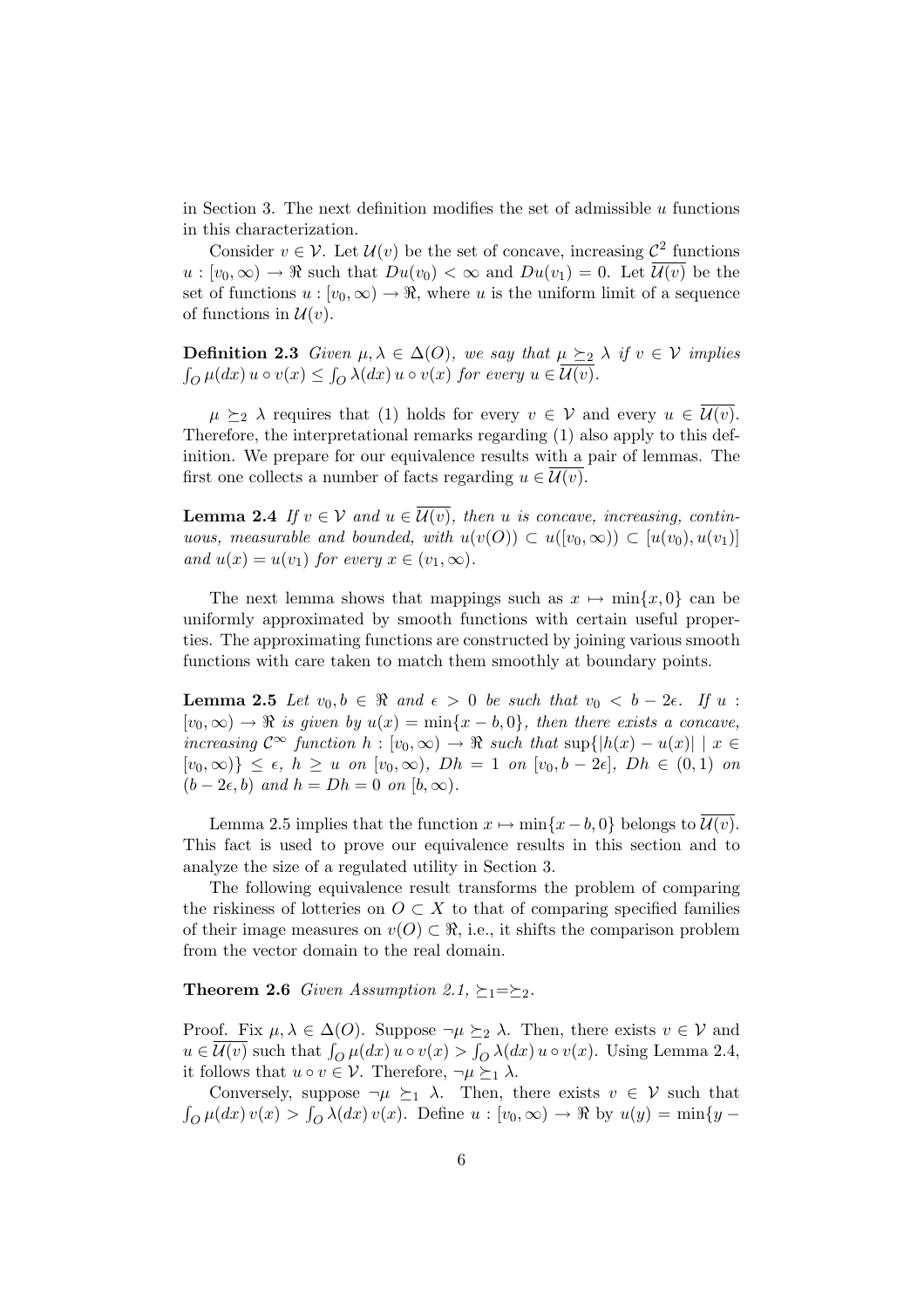$v_1, 0$ . For every  $n \in \mathcal{N}$ , Lemma 2.5 implies the existence of  $u_n \in \mathcal{U}(v)$ such that  $\sup\{|u_n(y) - u(y)| \mid y \in [v_0, \infty)\} \leq 1/n$ . As  $(u_n)$  converges uniformly to u, it follows that  $u \in \overline{\mathcal{U}(v)}$ . Since,  $v(x) \leq v_1$  for every  $x \in \mathcal{O}$ , to  $v(x) = v(x) - v_1$  for every  $x \in O$ . Therefore,  $\int_{O} \mu(dx) u \circ v(x) =$  $\int_{O} \mu(dx) v(x) - v_1 > \int_{O} \lambda(dx) v(x) - v_1 = \int_{O} \lambda(dx) u \circ v(x)$ . So,  $\neg \mu \succeq_{2} \lambda$ . Given  $\nu \in \Delta(\Re)$ , define the distribution function  $F(., \nu) : \Re \to [0, 1]$  by

 $F(x, \nu) = \nu(-\infty, x]$ . We now define the third relation on  $\Delta(O)$ .

**Definition 2.7** Given  $\mu, \lambda \in \Delta(O)$ , we say that  $\mu \succeq_{3} \lambda$  if  $v \in V$  implies  $\overline{\phantom{a}}$  $\left[(-\infty, y] dx \left[F(x, \mu \circ v^{-1}) - F(x, \lambda \circ v^{-1})\right] \geq 0 \text{ for every } y \in \Re\right].$ 

 $\mu \succeq_3 \lambda$  is equivalent to the scalar second order stochastic dominance of  $\mu \circ v^{-1}$  by  $\lambda \circ v^{-1}$  for every  $v \in \mathcal{V}$ . As in Definition 2.3, the functions in  $\mathcal{V}$ may be interpreted as a system of coordinates that enable the comparative riskiness of  $\mu$  and  $\lambda$  to be evaluated by comparing the distributions of the real-valued coordinate functions.

**Theorem 2.8** Given Assumption 2.1,  $\succeq_2=\succeq_3$ .

Proof. Consider  $\mu, \lambda \in \Delta(O)$  such that  $\mu \succeq_2 \lambda$ . Fix  $v \in \mathcal{V}$ . Given  $y \in \Re$ , define  $u_y : [v_0, \infty) \to \Re$  by  $u_y(x) = \min\{x - y, 0\}.$ 

If  $y \le v_0$ , then  $u_y(.) = 0$ , and so  $u_y \in \mathcal{U}(v) \subset \mathcal{U}(v)$ . Now consider  $y \in (v_0, v_1]$ . Then, there exists  $N \in \mathcal{N}$  such that  $y - 2/N > v_0$ . Consider  $n \in \mathcal{N}$  such that  $n \geq N$ . Then,  $y - 2/n \geq y - 2/N > v_0$ . By Lemma 2.5, there exists a concave, increasing  $\mathcal{C}^2$  function  $h_n : [v_0, \infty) \to \mathbb{R}$  such that  $Dh_n(v_0) < \infty$ ,  $Dh_n(y) = 0$  and  $\sup\{|h_n(x) - u_y(x)| \mid x \in [v_0, \infty)\} \leq 1/n$ . As  $y \le v_1$  and  $h_n$  is concave, increasing  $\mathcal{C}^2$ , it follows that  $Dh_n(v_1) = 0$ . So,  $h_n \in \mathcal{U}(v)$ . For  $n \in \mathcal{N}$  such that  $n \langle N \rangle$ , set  $h_n = h_N$ . By construction, the sequence  $(h_n)$  is in  $\mathcal{U}(v)$  and converges uniformly to  $u_y$ . So,  $u_y \in \mathcal{U}(v)$ . Thus,  $u_y \in \mathcal{U}(v)$  for every  $y \in (-\infty, v_1]$ .

consider  $y \in (-\infty, v_1]$ . Then,  $\int_{(-\infty, y]} (x - y) dF(x, \lambda \circ v^{-1}) = \int_{\Re} (x - y) dF(x, \lambda \circ v^{-1})$ y)  $\frac{1}{(1-\infty,y]}(x) dF(x,\lambda \circ v^{-1}) = \int_{v(O)} \lambda \circ v^{-1}(dx) u_y(x)$ . Similarly,  $\int_{(-\infty,y]} (x-u^{-1}) du$  $y) dF(x, \mu \circ v^{-1}) = \int_{v(O)} \mu \circ v^{-1}(dx) u_y(x).$  As  $\mu \succeq_2 \lambda$  and  $u_y \in \overline{\mathcal{U}(v)},$ (1) implies  $\int_{(-\infty,y]} (x-y) dF(x,\mu \circ v^{-1}) \leq \int_{(-\infty,y]} (x-y) dF(x,\lambda \circ v^{-1}).$ Integrating by parts, for every  $y \in (-\infty, v_1]$ ,

$$
\int_{(-\infty,y]} dx F(x,\mu \circ v^{-1}) \ge \int_{(-\infty,y]} dx F(x,\lambda \circ v^{-1})
$$
\n(2)

Now consider  $y > v_1$ . Note that  $F(x, \mu \circ v^{-1}) = 1 = F(x, \lambda \circ v^{-1})$  for ev-Frow consider  $y > v_1$ . From that  $F(x, \mu \circ v) = 1 - F(x, \lambda \circ v)$  for every  $x \in (v_1, y]$ . Therefore,  $\int_{(-\infty, y]} dx F(x, \mu \circ v^{-1}) = \int_{(-\infty, v_1]} dx F(x, \mu \circ v)$  $(v_1, y_1)$  and  $\int_{(-\infty, y]} dx F(x, \lambda \circ v^{-1}) = \int_{(-\infty, v_1]} dx F(x, \lambda \circ v^{-1}) +$  $y - v_1$ . Since (2) holds for  $y = v_1$ , we have  $\int_{(-\infty, y]} dx F(x, \mu \circ v^{-1}) \ge$  $\int_{(-\infty,y]} dx F(x,\lambda \circ v^{-1})$ . Thus, (2) holds for every  $y > v_1$ . As (2) holds for every  $y \in \Re$ , we have  $\mu \succeq_3 \lambda$ .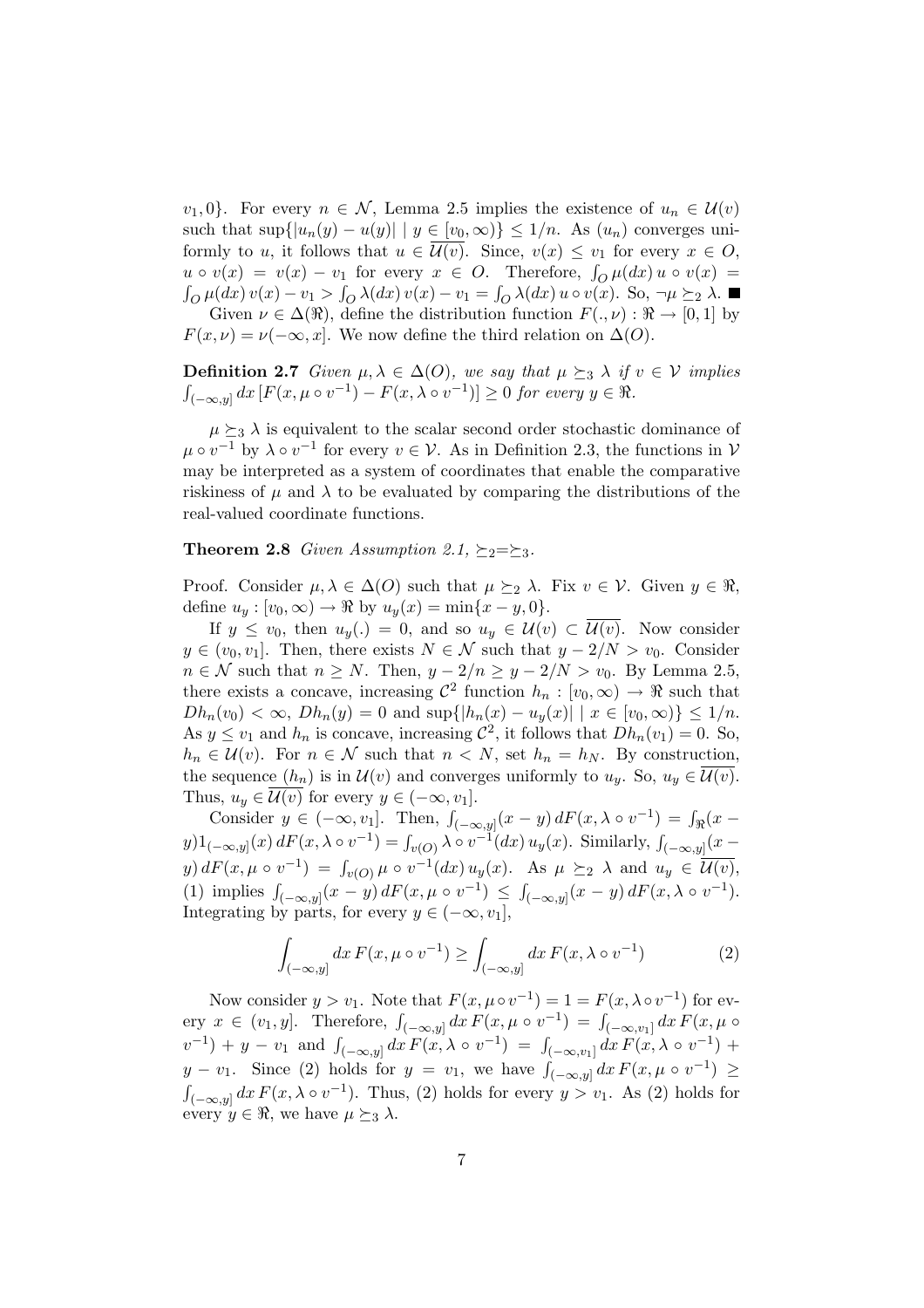Conversely, suppose  $\mu \succeq_3 \lambda$ . Fix  $v \in V$  and consider  $u \in \mathcal{U}(v)$ . In order to simplify notation, define  $G: \mathbb{R} \to \mathbb{R}$  by  $G(.) = F(., \lambda \circ v^{-1})$ . Using the integration-by-parts formula for Lebesgue-Stieltjes integrals (Rao [16], Exercise 11, pg 339), we have  $\int_{v(O)} \lambda \circ v^{-1}(dx) u(x) = \int_{v(O)} u(x) dG(x) =$  $u(v_1+)G(v_1+) - u(v_0-)G(v_0-) - \int_{v(O)} dx D u(x)G(x)$ . As u is continuous,  $u(v_1+) = u(v_1)$ . As G is right-continuous and left-limited, we have  $G(v_1+) = G(v_1) = 1$  and  $G(v_0-) = 0$ . Therefore,

$$
\int_{v(O)} \lambda \circ v^{-1}(dx) u(x) = u(v_1) - \int_{v(O)} dx D u(x) G(x) \tag{3}
$$

Define  $H : \mathbb{R} \to \mathbb{R}$  by  $H(x) = \int_{(-\infty, x]} dy G(y)$ . By Lebesgue's differentiation theorem (Rao [16], Section 5.2, Theorem 7),  $H$  is differentiable Lebesgue almost everywhere, with  $DH = G$  at differentiability points. Therefore,  $\sum_{v(O)} Du(x) dH(x) = \int_{v(O)} dx DH(x) Du(x) = \int_{v(O)} dx Du(x) G(x)$ . Inte $g_{\nu}(O)$   $D u(x) dH(x) = g_{\nu}(O) dx D u(x) dH(x) = D u(v_1+) H(v_1+) - D u(v_0-) H(v_0-) \sum_{v(O)} dx D^2 u(x) H(x)$ . As Du is continuous at  $v_1$  and  $u \in U(v)$ , we have  $Du(v_1+) = Du(v_1) = 0$ . As  $G(y) = 0$  for every  $y < v_0$ , we have  $H(y) = 0$  for every  $y < v_0$ . Therefore,  $H(v_0) = 0$ . As  $u \in \mathcal{U}(v)$ , we have  $Du(v_0-) < \infty$ . Consequently,

$$
\int_{v(O)} dx \, Du(x)G(x) = -\int_{v(O)} dx \, D^2 u(x)H(x) \tag{4}
$$

Combining (3) and (4), we have

$$
\int_{v(O)} \lambda \circ v^{-1}(dx) u(x) = u(v_1) + \int_{v(O)} dx D^2 u(x) \int_{(-\infty, x]} dy F(y, \lambda \circ v^{-1})
$$

Similarly,  $\int_{v(O)} \mu \circ v^{-1}(dx) u(x) = u(v_1) + \int_{v(O)} dx D^2 u(x) \int$  $\int_{(-\infty,x]} dy F(y,\mu\circ$ but the strategy  $v^{(0)}$   $\mu$   $\infty$  (and  $\mu$  and  $\mu$  or  $\mu$  and  $\mu$  or  $\mu$  or  $\mu$  or  $\mu$  and  $\mu$  and  $\mu$  or  $\mu$  or  $\mu$  or  $\mu$  or  $\mu$  or  $\mu$  or  $\mu$  or  $\mu$  or  $\mu$  or  $\mu$  or  $\mu$  or  $\mu$  or  $\mu$  or  $\mu$  or  $v^{-1}(dx) u(x)$ .

Now consider  $u \in \overline{\mathcal{U}(v)}$ . Then, there exists a sequence  $(u_n) \subset \mathcal{U}(v)$ converging uniformly to u. By Lemma 2.4, u is bounded. As  $(u_n)$  converges uniformly to u, the  $u_n$  are uniformly bounded. As  $\int_{v(O)} \lambda \circ v^{-1}(dx) u_n(x) \ge$  $\int_{v(O)} \mu \circ v^{-1}(dx) u_n(x)$  for every n, we have  $\int_{v(O)} \lambda \circ v^{-1}(dx) u(x) \ge \int_{v(O)} \mu \circ v^{-1}(dx)$  $v^{-1}(dx)u(x)$  by applying the bounded convergence theorem (Billingsley [4], Theorem 16.5). Thus, by (1),  $\mu \succeq_2 \lambda$ .

Combining Theorem 2 in Rothschild and Stiglitz [18] with Theorems 2.6 and 2.8, we have the following result.

**Corollary 2.9** If Assumption 2.1 is specialized by setting  $X = \Re$  and assuming O is compact, then  $\succeq_I=\succeq_1=\succeq_2=\succeq_3$ , where  $\succeq_I$  is given by:  $\mu \succeq_I$ Saming  $\bigcirc$  is compact, then  $\frac{p_1-p_2-p_3}{p_1-p_2-p_3}$ , where  $\frac{p_1}{p_1-p_3}$  is given by.  $\mu \leq 1$ <br> $\lambda$  if and only if  $\int_{(-\infty,y]} dx$   $[F(x,\mu) - F(x,\lambda)] \geq 0$  for every  $y \in \Re$  and  $\int_{O} \mu(dx) x = \int_{O} \lambda(dx) x.$ 

The compactness of O ensures that  $\mu$  and  $\lambda$  have finite means.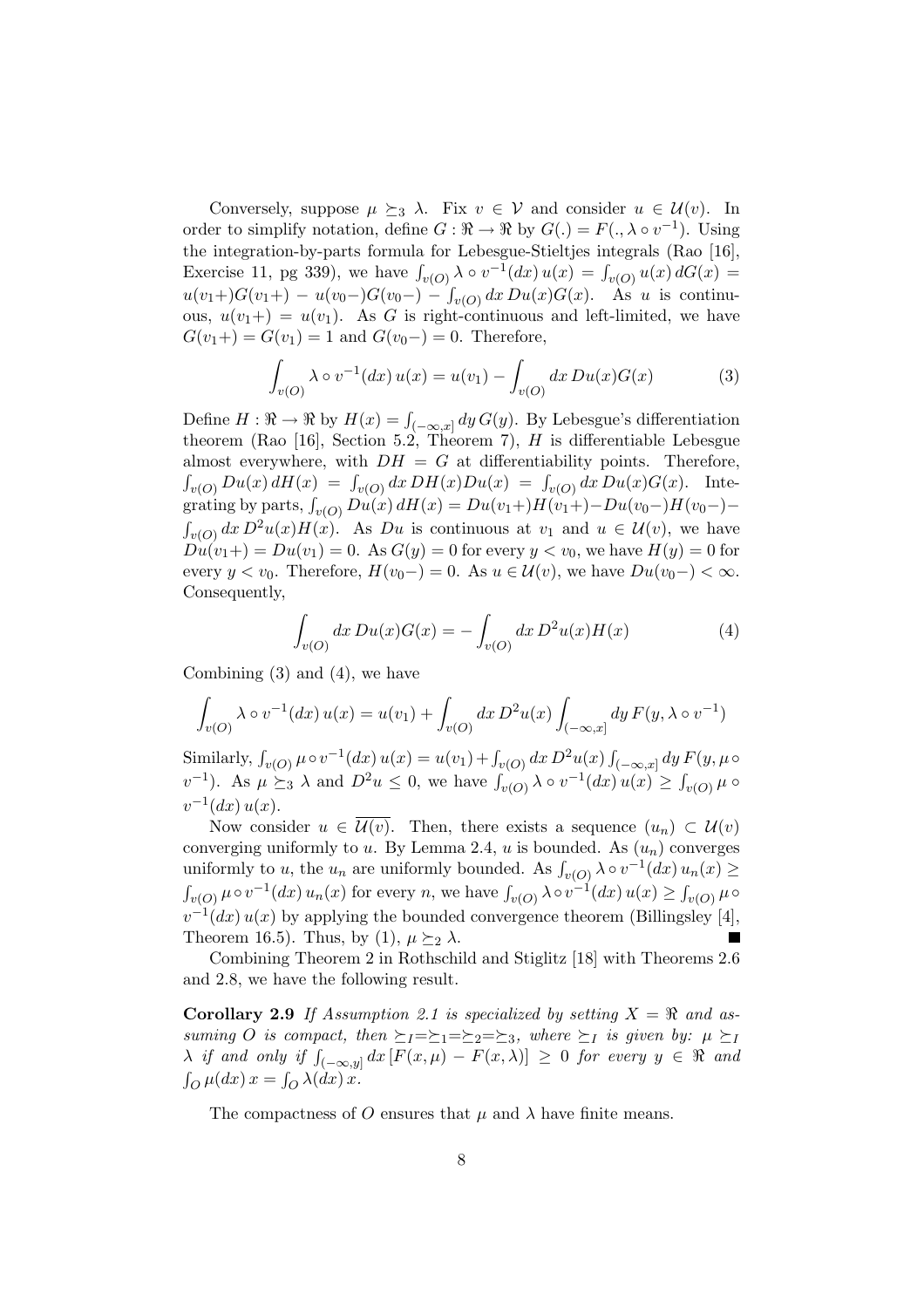### Aggregation and mean-preservation

We address two inter-related questions in this section.

First, what is the relationship between the comparative riskiness of vector-outcome lotteries  $\mu, \lambda \in \Delta(O)$  and the comparative riskiness of realoutcome lotteries  $\mu \circ v^{-1}$ ,  $\lambda \circ v^{-1} \in \Delta(v(O))$  for  $v \in V$ ? The answer to this question will settle an issue raised in Section 1, namely: is it possible to aggregate vector risks into scalar risks without loss of generality?

Second, given the resemblance between  $\succeq_3$  and  $\succeq_I$ , do the relations comparing vector risks have a mean-preservation property analogous to that of the Rothschild-Stiglitz relations comparing scalar risks?

The next result helps to address the first question.

### **Theorem 2.10** Given Assumption 2.1, consider  $\mu, \lambda \in \Delta(O)$ .

(A)  $\mu \circ v^{-1}$  and  $\lambda \circ v^{-1}$  have the same mean for every  $v \in V$  if and only if  $\mu \succeq_1 \lambda$  and  $\lambda \succeq_1 \mu$ . This result also holds if  $\succeq_1$  is replaced by  $\succeq_2$  or  $\succeq_3$ . (B)  $\mu \circ v^{-1} = \lambda \circ v^{-1}$  for every  $v \in V$  if and only if  $\mu \succeq_3 \lambda$  and  $\lambda \succeq_3 \mu$ . This result also holds if  $\succ_3$  is replaced by  $\succ_1$  or  $\succ_2$ .

Proof. Fix  $\mu, \lambda \in \Delta(O)$ .

(A)  $\mu \succeq_1 \lambda$  and  $\lambda \succeq_1 \mu$  if and only if  $\int_{v(O)} \mu \circ v^{-1}(dx) x = \int$  $\int_{Q}^{\cdot} \mu(dx) \, v(x) =$ R  $\int_{O} \lambda(dx) v(x) = \int_{v(O)} \lambda \circ v^{-1}(dx) x$  for every  $v \in V$ . Theorems 2.6 and 2.8 imply the other cases.

(B) If  $\mu \circ v^{-1} = \lambda \circ v^{-1}$  for every  $v \in \mathcal{V}$ , then they have the same mean for every  $v \in \mathcal{V}$ . The result follows from (A).

Conversely, suppose  $\mu \succeq_3 \lambda$ ,  $\lambda \succeq_3 \mu$  and  $v \in \mathcal{V}$ . For every  $y \in \Re$ ,  $c(y) \equiv \int$  $\int_{(-\infty,y]} dx \, [F(x,\mu \circ v^{-1}) - F(x,\lambda \circ v^{-1})] = 0.$  Therefore,  $Dc(y) = 0$ for every  $y \in \mathbb{R}$ . If y is a continuity point of  $F(., \mu \circ v^{-1}) - F(., \lambda \circ v^{-1}),$ then  $0 = Dc(y) = F(y, \mu \circ v^{-1}) - F(y, \lambda \circ v^{-1})$  (Bartle [2], Theorem 31.8). Consider y that is a discontinuity point of  $F(., \mu \circ v^{-1}) - F(., \lambda \circ v^{-1})$ . The set of such discontinuity points is countable (Billingsley [4], Theorem 10.2). Consequently, there exists a sequence of continuity points  $(y_n) \subset (y, \infty)$ converging to y. As  $F(y_n, \mu \circ v^{-1}) - F(y_n, \lambda \circ v^{-1}) = 0$  for every n and distribution functions are right-continuous, we have  $F(y, \mu \circ v^{-1}) - F(y, \lambda \circ$  $v^{-1}$  = 0. It follows that  $F(., \mu \circ v^{-1}) = F(., \lambda \circ v^{-1}).$ 

Let  $\mathcal{P} = \{(-\infty, y] \mid y \in \Re\}$ . P is a  $\pi$ -system (Billingsley [4], Page 41). Let  $\mathcal{L} = \{ E \in \mathcal{B}(\Re) \mid \mu \circ v^{-1}(E) = \lambda \circ v^{-1}(E) \},\$  where  $\mathcal{B}(\Re)$  is the Borel  $\sigma$ -algebra on  $\Re$ .  $\mathcal L$  is a  $\lambda$ -system (Billingsley [4], Page 41). By the above argument,  $\mathcal{P} \subset \mathcal{L}$ . By Dynkin's theorem (Billingsley [4], Theorem 3.2),  $\mathcal{B}(\Re) = \sigma(\mathcal{P}) \subset \mathcal{L}$ , i.e.,  $\mu \circ v^{-1}(E) = \lambda \circ v^{-1}(E)$  for every  $E \in \mathcal{B}(\Re)$ . Theorems 2.6 and 2.8 imply the other cases.

So, the distributions  $\mu \circ v^{-1}$  and  $\lambda \circ v^{-1}$  have the same mean for every  $v \in$  $V$ , i.e., coordinate-wise mean-preservation holds, if and only if the riskiness of  $\mu$  and  $\lambda$  is indistinguishable. The following is a consequence of this result.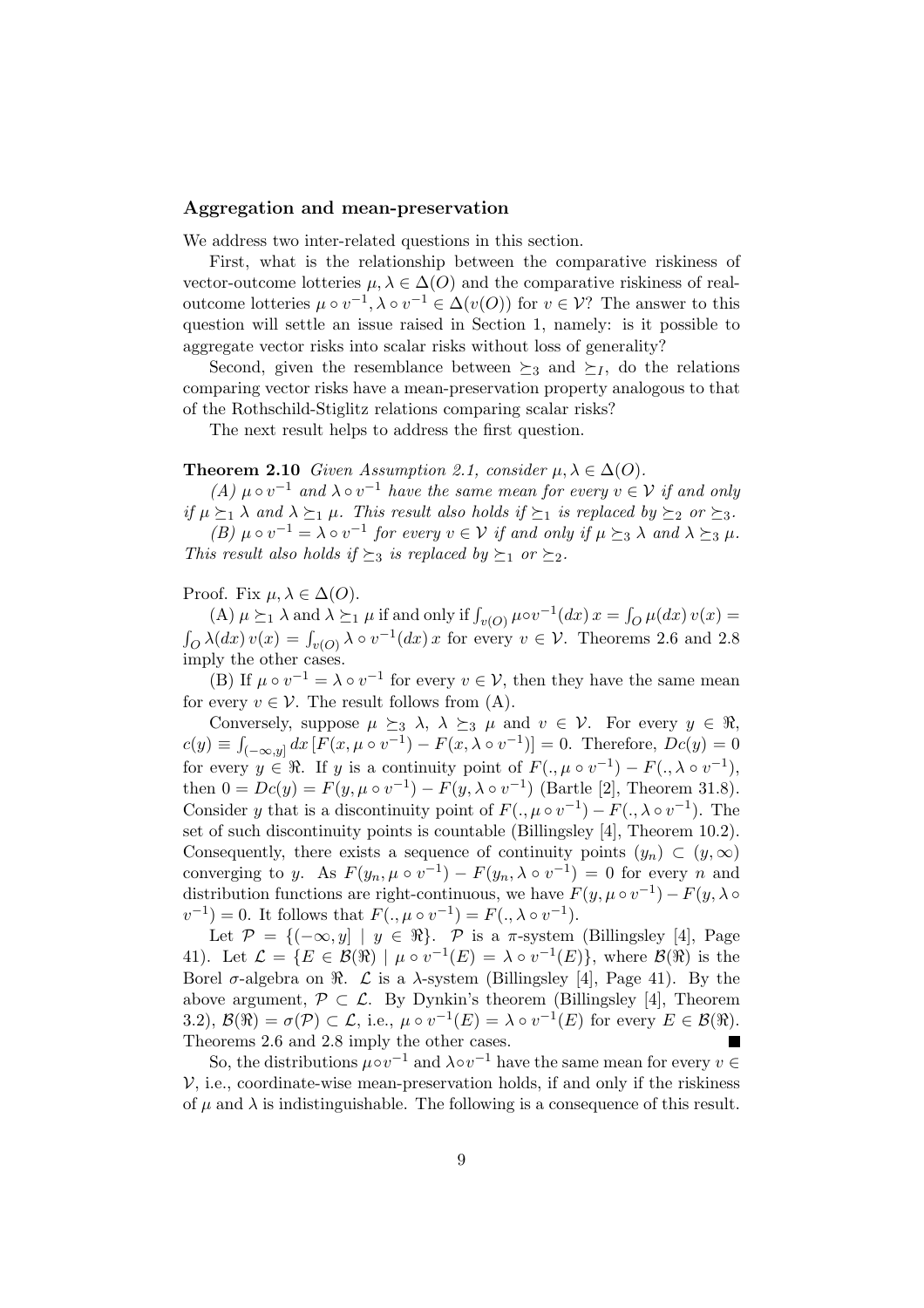**Corollary 2.11** Given Assumption 2.1, consider  $\mu, \lambda \in \Delta(O)$ . If, for every  $v\in\mathcal{V},$  either  $\mu\circ v^{-1}\succeq_I\lambda\circ v^{-1}$  or  $\lambda\circ v^{-1}\succeq_I\mu\circ v^{-1},$  then  $\mu\succeq_1\lambda, \ \lambda\succeq_1\mu$ and  $\mu \circ v^{-1} = \lambda \circ v^{-1}$  for every  $v \in \mathcal{V}$ .

Proof. Suppose  $\mu$  and  $\lambda$  are as hypothesized. By the definition of  $\succeq_I$ , we have  $\overline{1}$  $\sum_{v(O)}^{\infty} \mu \circ v^{-1}(dx) x = \int$  $v_{v(O)} \lambda \circ v^{-1}(dx) x$  for every  $v \in \mathcal{V}$ . Theorem 2.10(A) implies  $\mu \succeq_1 \lambda$  and  $\lambda \succeq_1 \mu$ . Theorem 2.10(B) implies  $\mu \circ v^{-1} = \lambda \circ v^{-1}$  for every  $v \in \mathcal{V}$ .

Suppose  $\mu$  and  $\lambda$  are lotteries with vector outcomes and  $v_0 \in \mathcal{V}$  is an aggregator function. The aggregation question is whether there is a relationship between the comparability of riskiness of  $\mu$  and  $\lambda$  on the one hand and of  $\mu \circ v_0^{-1}$  and  $\lambda \circ v_0^{-1}$  on the other hand?

Clearly, if  $\mu \circ v_0^{-1} \succeq I \lambda \circ v_0^{-1}$  or  $\lambda \circ v_0^{-1} \succeq I \mu \circ v_0^{-1}$ , then no unambiguous conclusion can be drawn regarding the comparative riskiness of  $\mu$  and  $\lambda$ . Conversely, if  $\mu \succeq_1 \lambda$  and  $\neg \lambda \succeq_1 \mu$ , then Corollary 2.11 implies the existence of some  $v \in V$  such that  $\neg \mu \circ v^{-1} \succeq_I \lambda \circ v^{-1}$  and  $\neg \lambda \circ v^{-1} \succeq_I \mu \circ v^{-1}$ , i.e., the riskiness of the real-outcome lotteries  $\mu \circ v^{-1}$  and  $\lambda \circ v^{-1}$  is not comparable. As there is no a priori guarantee that  $v \neq v_0$ , nothing definite can be concluded about the comparative riskiness of the real-outcome lotteries  $\mu \circ$  $v_0^{-1}$  and  $\lambda \circ v_0^{-1}$  and any assumption in this respect entails loss of generality. Thus, comparability of the riskiness of the aggregate real-outcome lotteries  $\mu \circ v_0^{-1}$  and  $\lambda \circ v_0^{-1}$  is neither necessary nor sufficient for the comparability of the riskiness of the vector-outcome lotteries  $\mu$  and  $\lambda$ . In other words, one cannot finesse the comparative vector risk problem via aggregation without loss of generality.

Now consider our second question regarding mean-preservation. Given  $\mu, \lambda \in \Delta(O)$ , Theorem 2.10 asserts that coordinate-wise mean-preservation holds if and only if  $\mu$  and  $\lambda$  are indistinguishable in terms of their riskiness. In order to consider another form of mean-preservation that holds more generally, we require X to be a topological vector space. Let  $X^*$  be the topological dual of X, i.e., the set of all continuous linear functionals  $h: X \to$  $\Re$ . Then, the weak mean  $m_{\mu} \in X$  of  $\mu \in \Delta(O)$  is defined to be the Pettis integral (see Pettis [15]), i.e.,  $m_{\mu}$  solves the equation  $h(m_{\mu}) = \int_{Q} \mu(dx) h(x)$ for every  $h \in X^*$ <sup>5</sup>. We now state conditions that ensure the existence and uniqueness of  $m_\mu$ .

**Lemma 2.12** Given Assumption 2.1, if  $X$  is a locally convex topological vector space, O is compact and metrizable, and  $\mu \in \Delta(O)$ , then  $m_{\mu}$  exists, is unique and  $m_\mu \in O$ .

Finally, we show that weak mean-preservation is generally necessary for the comparability of riskiness of lotteries with vector outcomes.

 ${}^{5}$ For special classes of vector spaces, this notion coincides with other standard integrals of vector-valued functions such as the Bochner integral. In the case of  $\mathbb{R}^n$ -valued functions, the Pettis integral is nothing but the familiar coordinate-by-coordinate integral.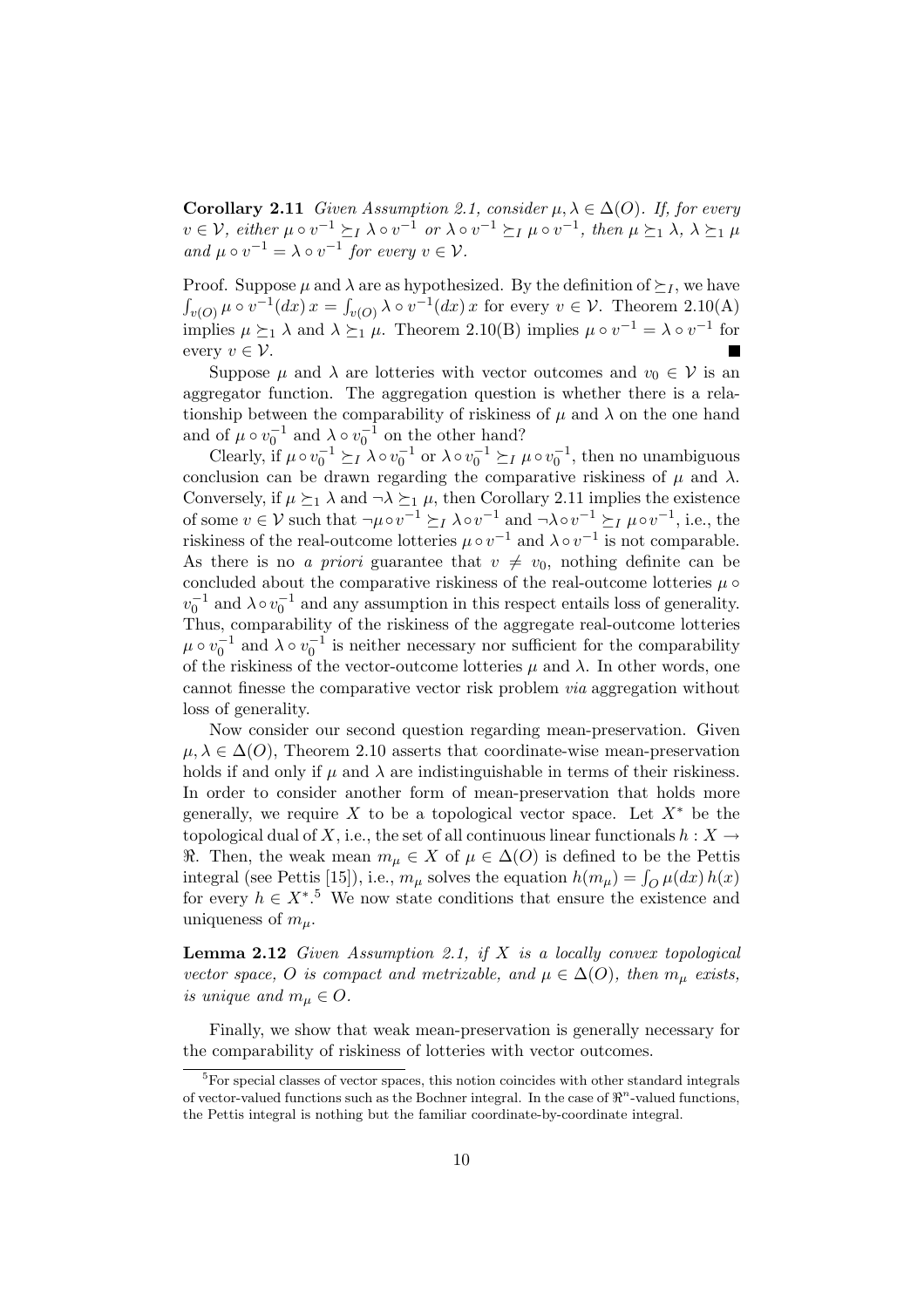**Theorem 2.13** Given Assumption 2.1, if  $X$  is a locally convex topological vector space, O is compact and metrizable, and  $\mu \succeq_1 \lambda$  (resp.  $\mu \succeq_2 \lambda$ ,  $\mu \succeq_3 \lambda$ ) for  $\mu, \lambda \in \Delta(O)$ , then  $m_{\mu} = m_{\lambda}$  and  $m_{\mu} \in O$ .

Proof. For every  $h \in X^*$ , the restrictions of h and  $-h$  to O belong to  $V$ . So,  $\mu \succeq_1 \lambda$  implies  $\int_Q \mu(dx) h(x) = \int_Q \lambda(dx) h(x)$  for every  $h \in X^*$ . By Lemma 2.12, there exists a unique vector  $m_{\mu} \in O$  such that  $h(m_{\mu}) =$  $\int_{O} \mu(dx) h(x)$  for every  $h \in X^*$  and a unique vector  $m_{\lambda} \in O$  such that  $h(m_\lambda) = \int_Q \lambda(dx) h(x)$  for every  $h \in X^*$ . Thus,  $h(m_\mu) = \int_Q \mu(dx) h(x) =$  $\sum_{\alpha} \lambda(dx) h(x) = h(m_{\lambda})$  for every  $h \in X^*$ . Consequently,  $h(m_{\mu} - m_{\lambda}) =$  $h(m_\mu) - h(m_\lambda) = 0$  for every  $h \in X^*$ . Local convexity of X implies  $m_\mu = m_\lambda$ (Dunford and Schwartz [7], Corollary V.2.13). Theorems 2.6 and 2.8 imply the other cases.

# 3 Applications

In applications with random vector outcomes, one might attempt to finesse the problem of modeling comparative vector riskiness by aggregating vector outcomes into real outcomes and using the real outcomes theory to model the comparative riskiness of the aggregate outcomes. This tack is problematic for the following reasons.

First, at the conceptual level, an economically meaningful and fully adequate aggregator might not exist. For instance, consider the social planner's public good provision problem studied below. Any reduction of vector outcomes in this problem to scalar outcomes would involve a representative agent and a composite good, thereby suppressing substantive features of the stated problem, e.g., the manner in which an agent aggregates allocation vectors into utilities and the manner in which the planner aggregates individual utilities and allocations into a social utility.

Second, at the formal level, it is evident from Theorem 2.10 and Corollary 2.11 that the comparability of vector risks cannot be transformed into the comparability of aggregated scalar risks without loss of generality because the former does not imply the latter and vice versa.

Third, given the wide range of economic applications we study in this section, aggregation may simply be unnecessary because the vector outcomes theory appears to be as tractable as the real outcomes theory.

The common element of all the applications we study in this section is Theorem 3.1, which uses the results of Section 2 to generalize the analogous comparative statics result in Diamond and Stiglitz [5] from the real to the vector outcomes case. This result predicts the direction of variation in a decision-maker's optimal behavior in a situation with random vector outcomes when the riskiness of the outcomes varies.

Let X and O be as in Section 2 and let  $v \in V$  with  $v_0 < v_1$ . Consider a family of lotteries  $\{\mu(r) \in \Delta(O) \mid r \in \Re\}$  where riskiness increasing with  $r \in$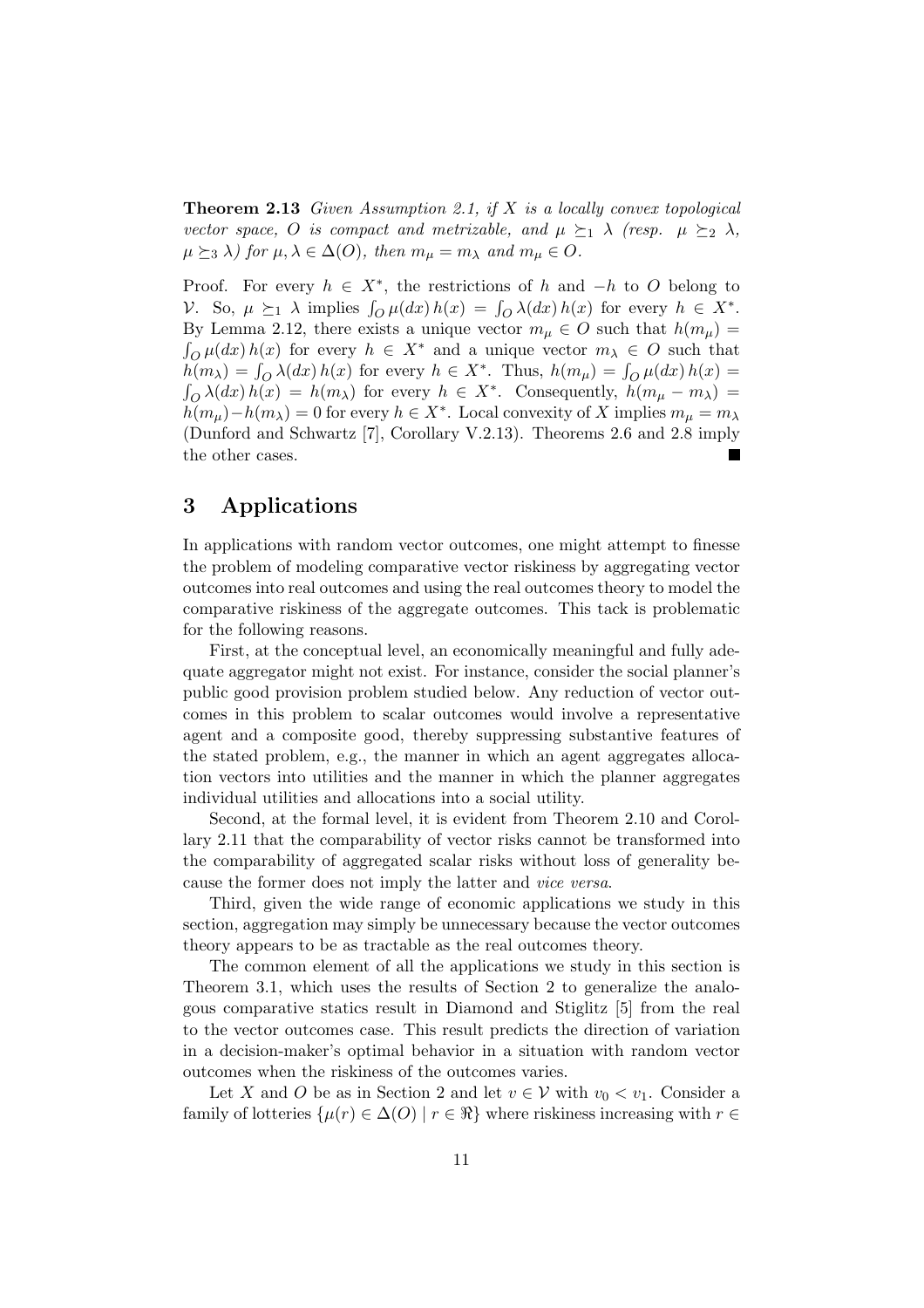[0, 1], i.e.,  $r_1, r_2 \in [0, 1]$  and  $r_2 > r_1$  implies  $\mu(r_2) \succeq_3 \mu(r_1)$ . Let  $H : \mathbb{R}^2 \to \mathbb{R}$  $\mu(r_1)$ . Let  $H : \mathbb{R}^2 \to \mathbb{R}^2$  be such that  $F(x, \mu(r) \circ v^{-1}) = H(x, r) = \int_{(-\infty, x]} dy h(y, r)$ for  $(x, r) \in \mathbb{R}^2$ , i.e.,  $H(., r)$  and  $h(., r)$  are the distribution function and density function, respectively, corresponding to lottery  $\mu(r) \circ v^{-1} \in \Delta(v(O))$ .

Let  $C = [a, b] \subset \Re$ , with  $a < b$ , be the decision-maker's choice space and let  $u : \mathbb{R}^2 \to \mathbb{R}$  be the decision-maker's utility function. If  $x \in O$ is the random outcome and the decision-maker chooses  $c \in C$ , then the resulting utility is  $u(v(x), c)$ . Formally define  $U : \mathbb{R}^2 \to \mathbb{R}$  by  $U(r, c) =$  $\int_{O}^{\cdot} \mu(r)(dx) u(v(x), c)$ . If  $\mu(r)$  is the lottery generating the random outcome and the decision-maker chooses  $c \in C$ , then  $U(r, c)$  is the expected utility.

**Theorem 3.1** Suppose X, O, v,  $\{\mu(r) \in \Delta(O) \mid r \in \Re\}$ , H, h, C, u and U are as given above. If

(a) H is  $\mathcal{C}^1$ ,  $H(v_0,.)=0$  and h is  $\mathcal{C}^2$ ,

(b) u is  $\mathcal{C}^2$ ;  $D_{22}u < 0$  on  $v(O) \times (a, b)$ ;  $D_{21}u(., c)$  is  $\mathcal{C}^1$  for every  $c \in C$ ; and  $D_1u(v_1,.)=0$ , and

(c) c :  $[0,1] \rightarrow (a,b)$  satisfies  $U(r, c(r)) \ge U(r, c)$  for every  $(r, c) \in$  $[0, 1] \times C$ ,

then c is differentiable and  $D_{211}u \geq 0$  (resp.  $\leq 0$ ) implies  $Dc \geq 0$  (resp.  $\leq 0$ ).

Proof. Define  $\phi : \Re \times \Re^2 \to \Re$  by  $\phi(x,(r,c)) = h(x,r)u(x,c)$ . Using Theorem XIII.7.1 in Lang [11], as h and u are  $\mathcal{C}^2$ , so is  $\phi$ . As  $v(O)$  is bounded, For AIL 1.1 in Early [11], as *n* and *a* are C, so is  $\varphi$ . As  $v(\mathcal{O})$  is bounded,<br>  $\phi(., (r, c))$  is bounded on  $v(\mathcal{O})$ . Consequently,  $\int_{v(\mathcal{O})} dx \, \phi(x, (r, c))$  exists and  $U(r, c) = \int_{v(O)} dx \phi(x, (r, c))$ . As  $\phi$  and  $D_2\phi = (uD_2h, hD_2u) : \Re \times \Re^2 \to \Re^2$ are continuous, Theorem XIII.8.1 in Lang [11] implies that  $U$  is differentiable and  $DU(r, c) = \int_{v(O)} dx D_2\phi(x, (r, c))$ . Analogous arguments applied to the component functions of  $DU$  imply that  $DU$  is differentiable and  $D^2U(r, c) = \int_{v(0)} dx D_{22}\phi(x, (r, c))$ , i.e., U is twice differentiable. Since  $D_{22}\phi$  is continuous on the compact set  $v(O) \times [0,1] \times C$ , it is bounded on this set. Consequently,  $D^2U$  is continuous on  $[0, 1] \times C$  (Lang [11], Exercise VI.10.13). Therefore, U is  $\mathcal{C}^2$  on  $[0,1] \times C$ .

Define  $\Phi : v(O) \times \Re \rightarrow \Re$  by  $\Phi(x,r) = \int_{[v_0,x]} dy H(y,r)$ ; note that  $\Phi(x, r) = \int_{(-\infty, x]} dy H(y, r)$  as  $H(y, .) = 0$  for  $y \le v_0$ . Using Assumption (a) and Theorem XIII.8.1 in Lang [11],  $\Phi(x,.)$  is differentiable and  $D_2\Phi(x,.)$  $\int_{[v_0,x]} dy D_2H(y,.)$  for every  $x \in v(O)$ . As  $r_1, r_2 \in [0,1]$  and  $r_2 > r_1$  implies  $\mu(r_2) \succeq_3 \mu(r_1)$ ,  $\Phi(x,.)$  is increasing on [0,1] for every  $x \in v(O)$ . Thus,  $D_2\Phi \geq 0$  on  $v(O) \times [0,1].$ 

Consider  $r \in [0, 1]$ . As U is  $\mathcal{C}^2$  on  $[0, 1] \times C$ , Assumptions (b) and (c) imply  $D_2U(r, c(r)) = 0$  and  $D_{22}U(r, c(r)) = \int_{v(0)} dx h(x, r) D_{22}u(x, c(r)) < 0.$ As  $D_2U$  is  $\mathcal{C}^1$ , the implicit function theorem implies that c is  $\mathcal{C}^1$  in a neighborhood of r and the chain rule yields  $D_{21}U(r, c(r)) + D_{22}U(r, c(r))Dc(r) = 0.$ As  $D_{22}U(r, c(r)) < 0$ ,  $Dc(r)$  and  $D_{21}U(r, c(r))$  have the same sign.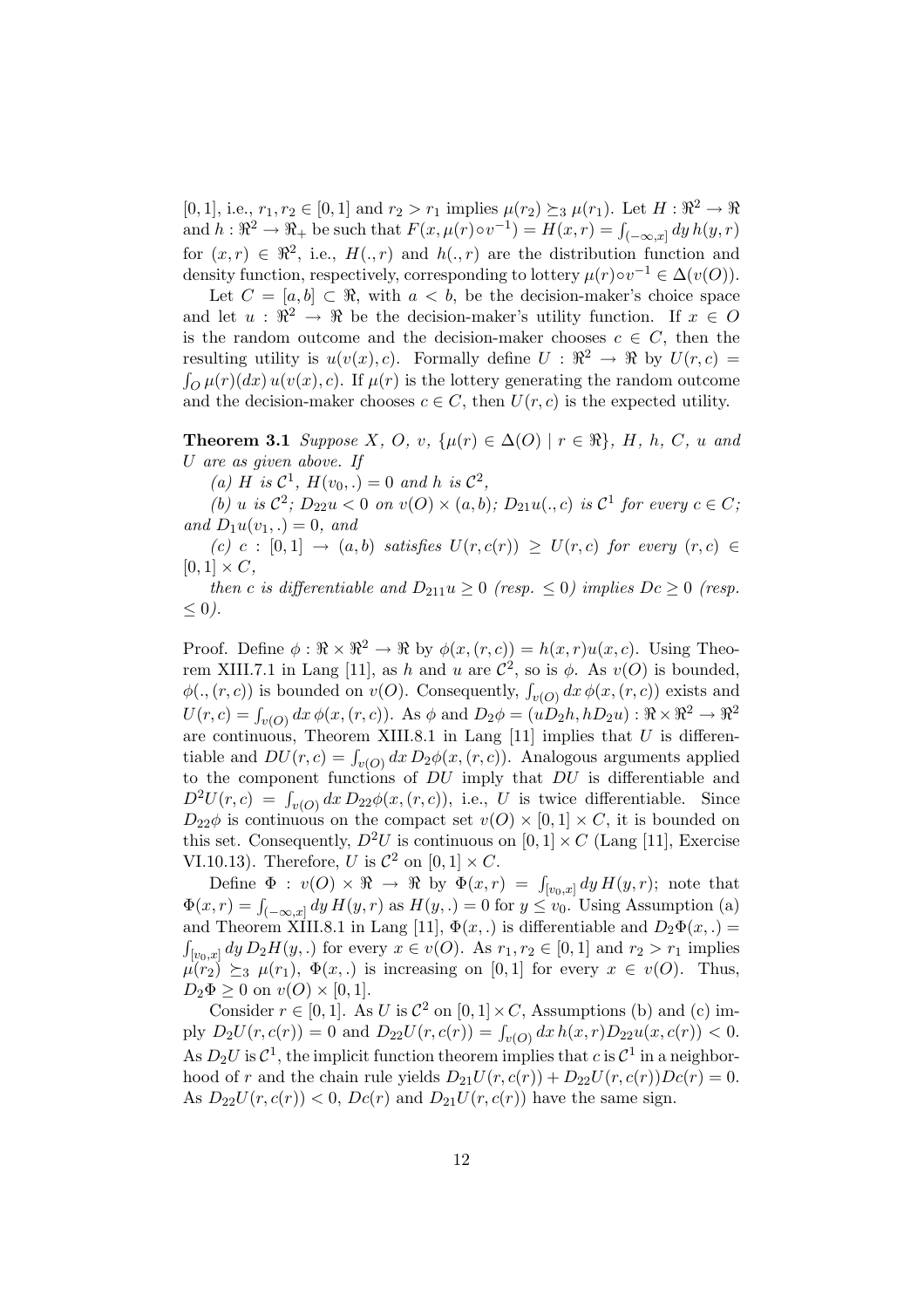Consider  $(r, c) \in [0, 1] \times C$ . Then,  $D_2U(r, c) = \int_{v(O)} dx h(x, r) D_2u(x, c) =$  $D_2u(v_1, c) - \int_{v(0)} dx D_{21}u(x, c)H(x, r)$ . It follows from Assumptions (a) and (b), and Theorem XIII.8.1 in Lang [11], that  $\int_{v(O)} dx D_{21}u(x, c)H(x, .)$ is differentiable and its derivative is  $\int_{v(O)} dx D_{21}u(x, c)D_2H(x, .)$ . Thus,  $D_{21}U(r, c) = -\int_{v(O)} dx D_{21}u(x, c)D_2H(x, r)$ . As Assumption (b) implies  $D_{21}u(v_1,.) = D_{12}u(v_1,.) = 0$ , integrating by parts yields

$$
D_{21}U(r,c) = \int_{v(O)} dx D_{211}u(x,c) \int_{[v_0,x]} dy D_2H(y,r)
$$
  
= 
$$
\int_{v(O)} dx D_{211}u(x,c)D_2\Phi(x,r)
$$

As  $D_2 \Phi \ge 0$  on  $v(O) \times [0, 1], D_{211} u \ge 0$  (resp.  $\le 0$ ) implies  $D_{21} U(r, c(r)) \ge 0$ (resp.  $\leq$  0), and consequently,  $Dc(r) \geq 0$  (resp.  $\leq$  0).

While the above argument requires u to be  $\mathcal{C}^2$ , we note that in the following special case this requirement can be relaxed somewhat.

**Remark 3.2** Suppose  $D_2U(r, c) = \int_{v(O)} dx h(x, r) f(x) - De(c)$  for functions f and e such that f is  $\mathcal{C}^2$  and e is twice differentiable, with  $D^2 f \leq 0$ and  $D^2e > 0$ . In order to simplify notation, set  $\alpha(r) \equiv \beta$  $\int_{v(O)} dx h(x,r) f(x)$ and  $\beta(c) \equiv De(c)$ . It is straightforward to check that  $D_2U$  is differentiable. Moreover,  $\beta$  has a function inverse  $\beta^{-1}$  and elementary arguments show that  $\beta^{-1}$  is differentiable, with  $D\beta^{-1} = [D\beta]^{-1} = -[D_{22}U]^{-1}$ . Consequently, the first order condition  $D_2U(r, c(r)) = 0$  implies  $c(r) = \beta^{-1}$  $\alpha(r)$  and  $Dc(r) = D\beta^{-1}(\alpha(r))D\alpha(r) = -D_{21}U(r,c(r))[D_{22}U(r,c(r))]^{-1}$ , as in the proof of Theorem 3.1. Note that  $D_{22}U(r, c) = -D^2e(c) < 0$  and  $D_{21}U(r, c) = \int_{v(O)} dx D_2h(x, r)f(x)$ . Copying the arguments in the proof of  $\mathcal{L}_{21}^{\text{LO}}(r, e) = \int_{v(O)} dx \, D^2 f(x) D_2 \Phi(x, r) \leq 0.$  Thus,  $Dc(r) \leq 0.$ <br>Theorem 3.1,  $D_{21}U(r, c) = \int_{v(O)} dx \, D^2 f(x) D_2 \Phi(x, r) \leq 0.$ Thus, if  $D_2U$  is additively separable as in this case, then the formula for  $Dc(r)$  is valid even if e is twice differentiable without being  $\mathcal{C}^2$ .

For some  $u$ , the smoothness requirements can be substantially relaxed.

Remark 3.3 In special cases, such as the application involving utility regulation, the problem allows approximation of a non-differentiable u by smooth functions. As we show below, in such cases, it may be possible to analyze the approximate problems and take limits to solve the original problem.

Each of the following applications provides an economic interpretation of the formalism used in Theorem 3.1. We avoid needless repetition of hypotheses by stating a *portmanteau convention*: In every application, each hypothesis underlying Theorem 3.1 will hold. A given hypothesis will be either an explicit consequence of the relevant economic model, or if the model is silent with regard to that hypothesis, then it is assumed to hold implicitly at the level of generality of Theorem 3.1. Assumptions in addition to those of Theorem 3.1 will be stated explicitly.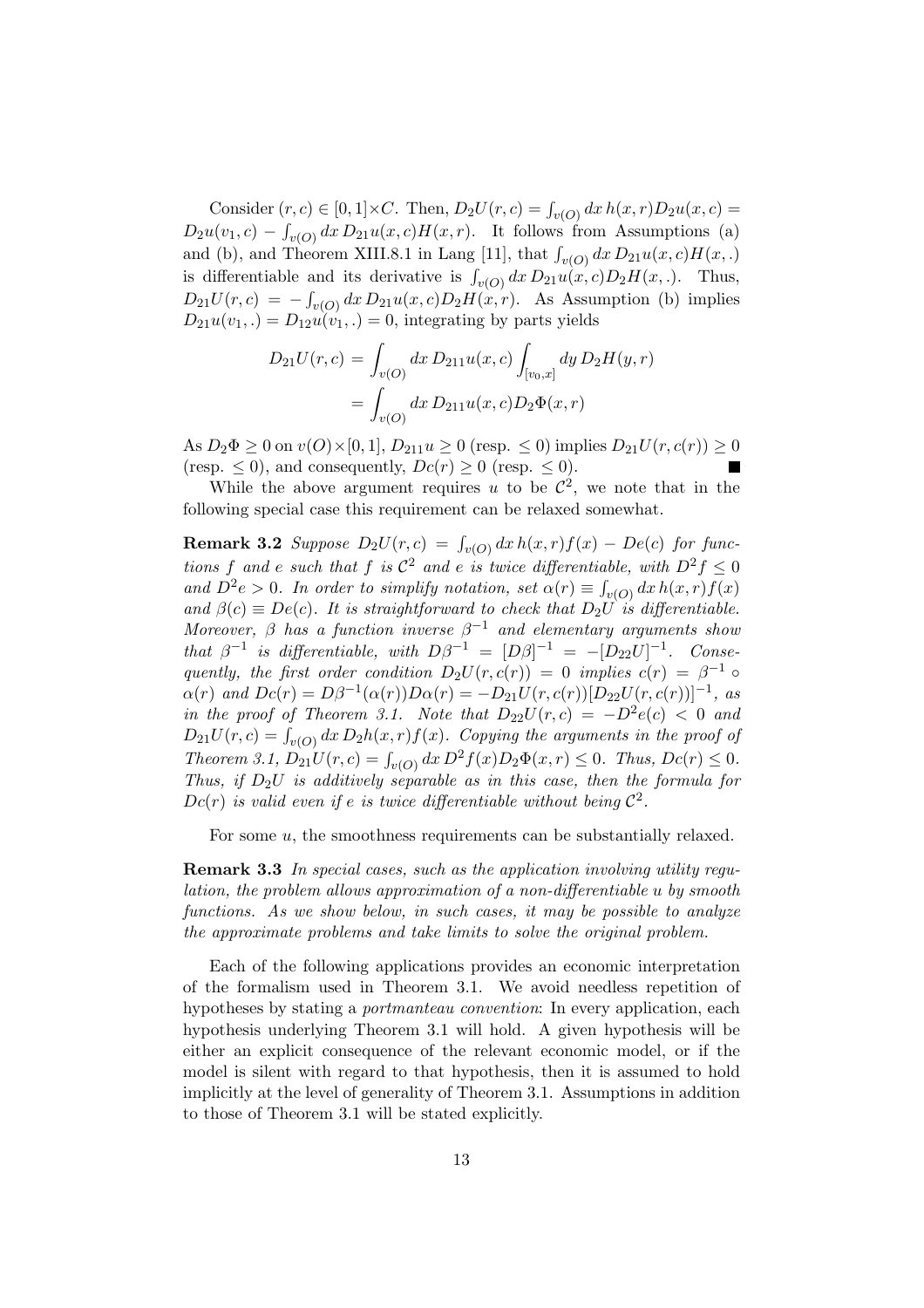### Sealed bid auctions with valuation risk

Consider the problem of bidding in a sealed bid auction when the bidder's valuation is determined by a vector-valued random variable whose outcome is unknown at the time of bidding.<sup>6</sup> In the cases of first-price and secondprice auctions, we show that greater riskiness of the value-determining vector of variables leads to a lower bid.

We study the bidding strategy of bidder  $n+1$  (henceforth, "the buyer") in an auction of a single indivisible prize with  $n + 1$  bidders. All bidders simultaneously submit sealed bids. If  $(y_1, \ldots, y_n)$  is the profile of bids by the other bidders, then the buyer wins the prize by bidding  $b$  if and only if  $y^* \equiv \max\{y_1, \ldots, y_n\} \leq b$ ; for simplicity, we break ties in favor of the buyer. If the buyer wins, then he pays  $b$  in a first-price auction and  $y^*$  in a second price auction; otherwise, the buyer pays nothing in both auctions.

A random outcome  $x \in O$  may be a vector of opinions of appraisers and future buyers regarding the value of the prize. If the prize is a mining or oil exploration concession, a plot of land, a patent, or a financial asset (e.g., stock of a firm being privatized or taken over), x may be a vector of future revenues or prices that affects the current valuation of the prize. If the future evolution of the relevant variable is modeled by a random process, then  $x$  would be interpreted as a sample path of the process.

Suppose  $v \in V$  is the statistic that aggregates the random vector x into the external valuation of the prize  $v(x)$ . Let  $\mu(r) \in \Delta(O)$ ,  $r \in [0,1]$ , be the buyer's belief about x. Let  $f: v(O) \to \mathbb{R}_+$  determine the buyer's value of the prize as a function of the external valuation. Assume that f is  $\mathcal{C}^2$ , increasing and concave, with  $Df(v_1) = 0$ . Let  $e(c)$  be the minimum expected payment by the buyer for ensuring the winning probability  $c \in C = [0, 1]$ . Define  $u: v(O) \times C \to \mathbb{R}$  by  $u(v, c) = f(v)c - e(c)$ , which is the buyer's expected surplus when he chooses the winning probability  $c$  and the external valuation is v. The buyer chooses the winning probability c and the externational valuation is v. The buyer chooses  $c \in C$  to maximize  $\int_{Q} \mu(r)(dx) u(v(x), c)$ . We use "winning probability  $c$ " as shorthand for "probability of winning that is at least c"; this is sensible because  $f(v) \geq 0$  implies that, given an expected payment  $e$ , the buyer's payoff is increasing in  $c$ . While  $f$  is given exogenously, e is derived from the data as follows.

Since we are studying the buyer's decision problem, we take as given the distribution function G of  $y^*$ . For simplicity, let supp  $G = [0, 1]$ . Given either auction form, if the buyer bids b, then he wins with probability  $G(b)$ .<sup>7</sup>

 ${}^{6}$ This set-up is inspired by the general model of Milgrom and Weber [12].

<sup>&</sup>lt;sup>7</sup>A Bayesian game model of the auction generates G as follows. Let  $Q \in \Delta(O)$  be the common prior belief of the bidders. Let  $\sigma_i$ :  $O \to T_i$  generate bidder *i*'s private signal and let  $s_i : T_i \to \mathbb{R}_+$  be bidder i's bidding strategy. So, the maximum bid by the other bidders is generated by the random variable  $x \mapsto \max\{s_i \circ \sigma_i(x) | i = 1, \ldots, n\}$ . G is the distribution function of this random variable. Given this set-up,  $\mu(r)$  is to be interpreted as the buyer's posterior belief conditional on his signal  $\sigma_{n+1}(x)$ .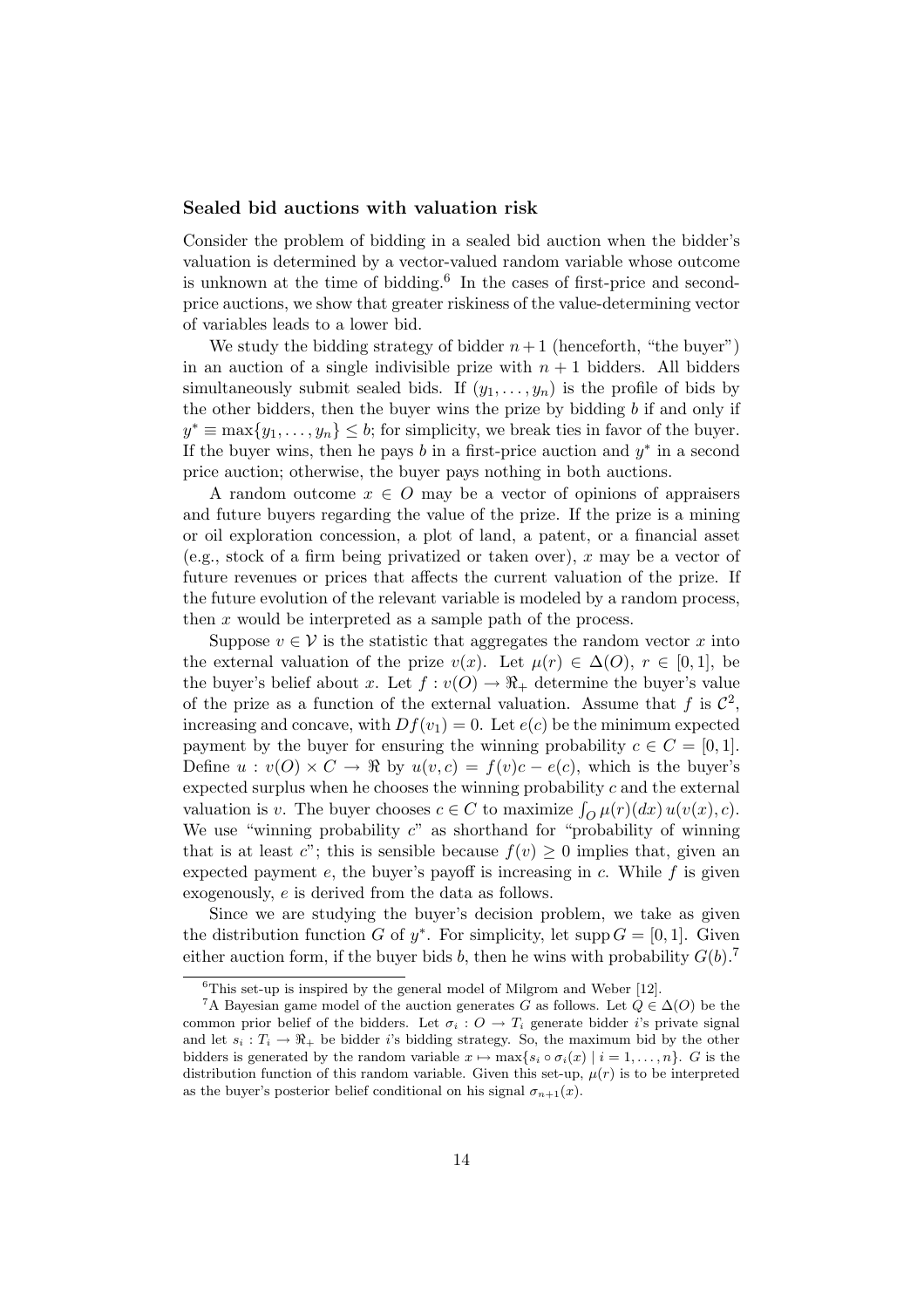Define  $b: C \to \Re$  by

$$
b(c) = \begin{cases} 0, & \text{if } c = 0\\ \inf G^{-1}([c, 1]), & \text{if } c \in (0, 1] \end{cases}
$$

Consider  $c \in (0,1]$ .  $G^{-1}([c,1])$  is bounded below by 0. As G is rightcontinuous,  $G^{-1}([c, 1])$  is closed in  $\Re$ . Therefore,  $b(c) \in G^{-1}([c, 1])$ , i.e.,  $G(b(c)) \geq c$ . If  $b < b(c)$ , then  $G(b) < c$ . Thus,  $b(c)$  is the lowest bid by the buyer that yields the winning probability  $c$ . It is easy to verify that  $b$  is nonnegative, increasing and bounded.

Consider  $\alpha \in \mathbb{R}$ . If  $c \in b^{-1}((\alpha,\infty))$ , then  $c \in C$  and  $G(\alpha) < c$  by the definition of b. Conversely, suppose  $c \in C$  and  $G(\alpha) < c$ . As  $G(b(c)) \geq c$ , we have  $G(\alpha) < G(b(c))$ . As G is increasing,  $\alpha < b(c)$ . Thus,  $b^{-1}((\alpha, \infty))$  =  $(G(\alpha), \infty) \cap C$ . As this holds for every  $\alpha \in \mathcal{R}$ , b is left-continuous.

It is evident from inspection that a jump in the graph of  $b$  (resp.  $G$ ) corresponds to a flat portion of the graph of  $G$  (resp. b). More precisely,  $G$ and b are dual in the following sense:

**Lemma 3.4** If G and b are as defined above, then b (resp.  $G$ ) is continuous if and only if G (resp. b) is strictly increasing on  $[0, 1]$ .

Define  $g: C \to \Re$  by

 $g(c) = \begin{cases}$  $b(c)G(b(c)),$  for the first-price auction<br>  $\int_{[0,b(c)]} y^* dG(y^*),$  for the second price auction

In both cases,  $g(c)$  is the buyer's expected payment if he bids efficiently to ensure the winning probability  $c$ . Clearly,  $g$  is nonnegative and bounded. As  $q$  is increasing, it is Borel measurable. Therefore, it is integrable. However, in general,  $g$  is not continuous and not a convex function. Therefore, given  $g$ , an optimal winning probability will generally be generated as the expectation of a random choice of winning probabilities. This possibility is formalized as follows.

For this application, let  $\Delta(C)$  denote the set of *finitely* additive lotteries on  $(C, \mathcal{C})$ , where  $\mathcal C$  is the Borel  $\sigma$ -algebra on  $C^8$ . Define  $L : \Delta(C) \to \Re$  by  $L(\lambda) = \int_C \lambda(dx) g(x)$ . If the buyer chooses his winning probability randomly using  $\lambda \in \Delta(C)$ , then his expected payment is  $L(\lambda)$ . Given  $c \in C$ ,  $\Delta(C, c) =$  $\{\lambda \in \Delta(C) \mid \int_C \lambda(dx) x \geq c\}$  is the set of probability measures on C that yield an expected winning probability greater than c. For  $c \in C$ , let

$$
e(c) = \inf\{L(\lambda) \mid \lambda \in \Delta(C, c)\}\
$$

As g is nonnegative,  $e(c) \geq 0$ . If  $c_1, c_2 \in [0, 1]$  and  $c_1 \geq c_2$ , then  $\Delta(C, c_1) \subset$  $\Delta(C, c_2)$ ; consequently, e is increasing. In order to show that e(.) is realvalued and convex, we use the following result.

<sup>&</sup>lt;sup>8</sup>The motivation for this expansion is Lemma 3.5. The more commonly used weak<sup>\*</sup> topology would yield the same consequences with countably additive lotteries if g is continuous; unfortunately it is not generally so.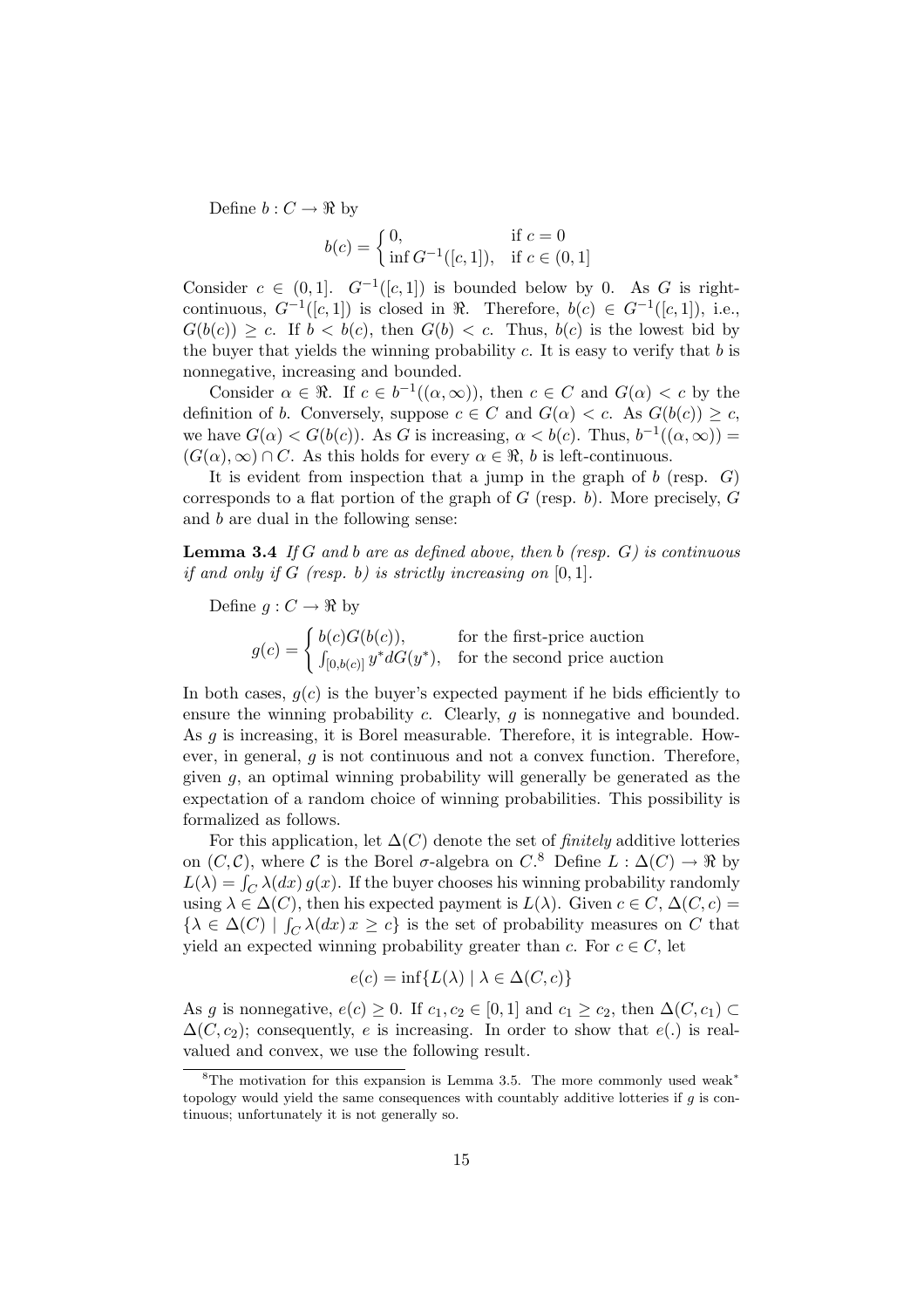**Lemma 3.5** If  $\Delta(C)$  is given the  $B(C, C)$  topology, then L is continuous,  $\Delta(C, c)$  is compact, and for every  $c \in C$ , there exists  $\lambda \in \Delta(C, c)$  such that  $e(c) = L(\lambda).$ 

Thus,  $e(.)$  defines a function  $e: C \to \mathbb{R}$ . Consider  $c_1, c_2 \in C$ ,  $t \in [0, 1]$ and  $c = tc_1 + (1-t)c_2$ . By Lemma 3.5, there exists  $\lambda_1 \in \Delta(C, c_1)$  and  $\lambda_2 \in$  $\Delta(C, c_2)$  such that  $e(c_1) = L(\lambda_1)$  and  $e(c_2) = L(\lambda_2)$ . Set  $\lambda = t\lambda_1 + (1-t)\lambda_2$ . Since  $\int_C \lambda(dx) x = t \int_C \lambda_1(dx) x + (1-t) \int_C \lambda_2(dx) x \geq tc_1 + (1-t)c_2 = c$ , we have  $\lambda \in \Delta(C, c)$ . It follows that  $e(c) \leq L(\lambda) = tL(\lambda_1) + (1-t)L(\lambda_2) =$  $te(c_1) + (1-t)e(c_2)$ . Thus, e is a convex function. This implies that e is continuous, indeed locally Lipschitz, on  $(0, 1)$ . Moreover, the Busemann-Feller-Alexandrov theorem implies that e is twice differentiable Lebesgue almost everywhere.

We now apply Theorem 3.1 to the buyer's problem. In addition to the portmanteau convention, suppose f is  $\mathcal{C}^2$  and e is twice differentiable, with  $D^2 f \leq 0$  and  $D^2 e > 0$ ; clearly, the regularity requirements on e are somewhat more than what can be deduced from the economic model itself. Then, what more than what can be deduced noni the economic model itsen. Then,<br> $D_2U(r, c) = \int_{v(O)} dx h(x, r) f(x) - De(c)$  and the requirements of Remark 3.2 are satisfied. It follows that  $Dc(r) \leq 0$ , i.e., greater riskiness of his valuation will induce the buyer to bid more conservatively.

### Size of regulated utility

Consider a firm that supplies electricity to a grid and is required by the regulator to match the random demand flow over the period  $T = [0, 1]$ . Failure to do so attracts a penalty. While the firm bears the fixed cost (e.g., capacity outlays), the firm's revenue from the sale of electricity and its variable cost (e.g., fuel) are monitored and fully internalized by the regulator via reimbursement of the net amount. In addition, the firm receives a lump-sum return for its participation in this arrangement. The firm chooses capacity to minimize the sum of the fixed cost and the expected penalty. We show that the chosen capacity is an increasing function of the riskiness of the demand process.

We formalize the firm's problem as follows. Let  $X = \mathcal{C}(T, \Re)$ , which is given the compact-open topology. As  $T$  is compact, this topology coincides with the topology of uniform convergence generated by the supremum norm (Dugundji [6], Theorem XII.8.2). Let O be a convex subset of  $\mathcal{C}(T, [0, \gamma]) \subset$ X for some  $\gamma > 0$ , such that  $x \equiv 0 \in O$ . The firm's demand flow is generated by the random process  $\delta: O \times T \to \mathbb{R}$  where  $\delta(x, t) = x(t)$  is the demand at time t generated by the sample path  $x$ . Applying Theorem XII.2.4 in Dugundji [6],  $\delta$  is continuous. Let  $\mu(r) \in \Delta(O)$  be the firm's belief about the demand trajectory, with the interpretation that the perceived riskiness of the demand path increases with parameter  $r \in [0, 1]$ .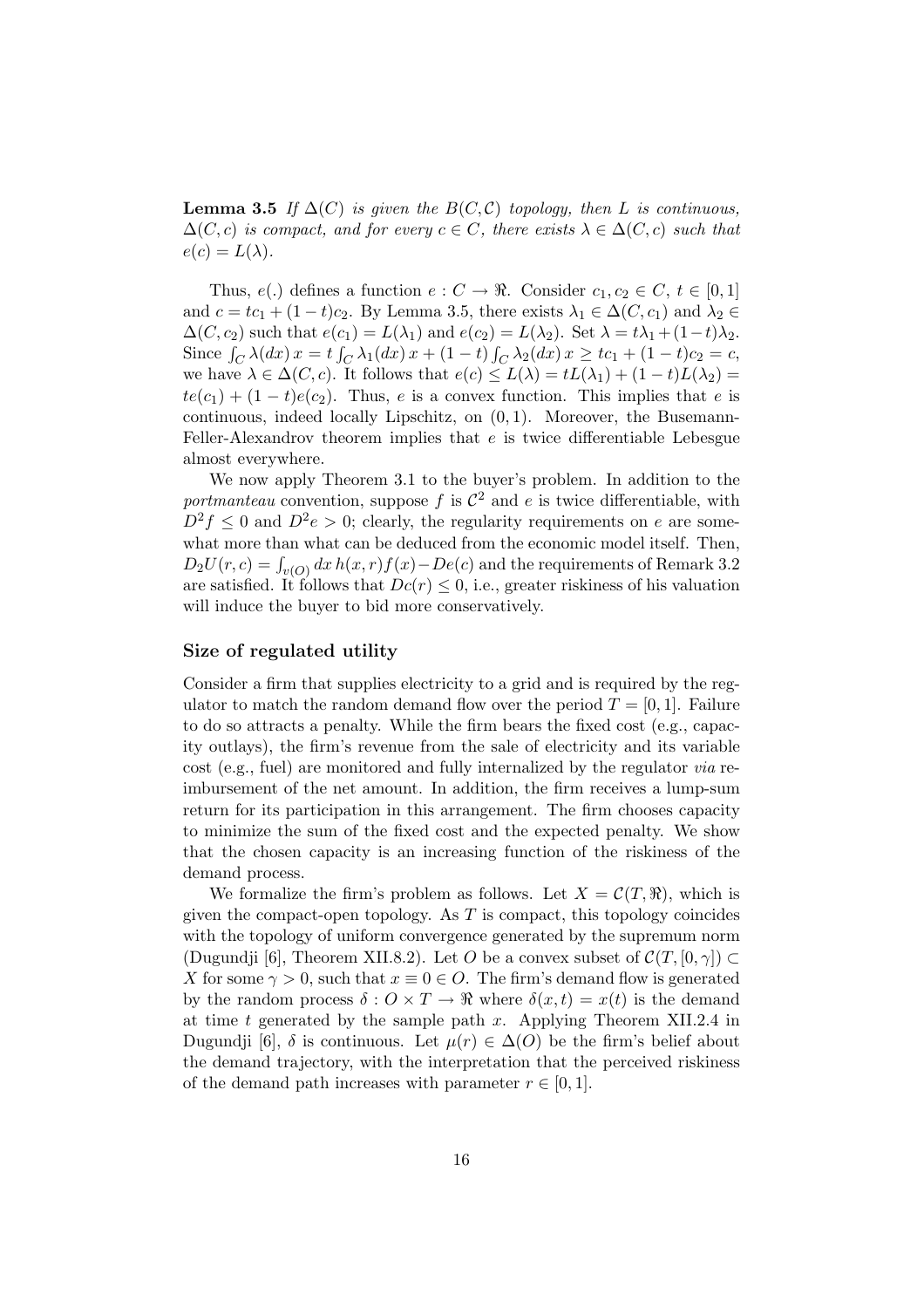Given a demand trajectory  $x \in O$ , let  $w(x) = \sup x(T)$  be the largest instantaneous demand over T. Clearly,  $w: O \to [0, \gamma]$  is convex and bounded. For every  $\alpha \in \mathbb{R}, w^{-1}((\alpha, \infty)) = \bigcup_{t \in T} \{x \in O \mid x(t) > \alpha\} = \bigcup_{t \in T} \{x \in O \mid x(t) > \alpha\}$  $\delta(x,t) > \alpha$ } =  $\cup_{t \in T} \delta(.,t)^{-1}((\alpha,\infty))$  is open in O as  $\delta$  is continuous. Thus, w is lower semicontinuous.<sup>9</sup> Therefore, w is Borel measurable.

Suppose the firm has to pay a penalty based on the largest deficit over  $T$ . Let  $C = [a, b]$  be the set of capacity choices, with  $0 \le a \le b$  and  $a \le \gamma$ . Given a demand trajectory  $x \in O$  and capacity  $c \in C$ , the largest deficit over T is  $\sup_{t \in \mathcal{T}} \max\{x(t) - c, 0\} = \max\{\sup x(T) - c, 0\} = \max\{w(x) - c, 0\} \in [0, \gamma]$ and the resulting penalty is  $P(\max\{w(x) - c, 0\})$ . Let  $S(c)$  be the cost of setting-up capacity  $c \in C$ . We assume that S is  $C^3$ , with  $D^2S > 0$ , and the penalty function  $P: [-b, \gamma] \to \Re$  is  $\mathcal{C}^3$ , with  $P(x) = 0$  for  $x \leq 0$  and  $DP, D^2P, D^3P \geq 0$ . While excess supply is not rewarded, penalties increase in severity with the maximum supply shortfall.

Suppose, given  $r \in [0,1]$ , capacity  $c = c(r) \in (a,b)$  minimizes over C the firm's decision criterion, namely, the expected penalty plus the capacity building cost:  $\int_{O} \mu(r) (dx) P(\max\{w(x) - c, 0\}) + S(c)$ . We show that, if  $r_1, r_2 \in [0,1]$  and  $r_1 > r_2$ , then  $c(r_1) \geq c(r_2)$ , i.e., greater riskiness of the demand trajectory induces the firm to choose a larger capacity.

We begin by transforming the firm's problem to the format of the problem in Theorem 3.1. It follows from the properties of w that  $v = -w \in V$ and  $v(O) \subset [-\gamma, 0]$ . Define  $g: [-b, \gamma] \to [-b, 0]$  by  $g(x) = \min\{x, 0\}$ . Then, for  $r \in [0, 1]$ ,  $c = c(r) \in (a, b)$  maximizes

$$
U(r,c) = \int_O \mu(r)(dx) u(v(x),c)
$$

over C, where  $u : [-\gamma, 0] \times C \to \Re$  is given by  $u(v, c) = -S(c) - P \circ (I$  $g(-v-c)$  and I is the identity mapping. Although this problem formally resembles the problem of Theorem 3.1, we cannot use this theorem to analyze  $c(.)$  directly as u is not sufficiently regular. Before plunging into the details of our indirect method of analyzing  $c(.)$ , we outline the broad steps.

First, we uniformly approximate g by a sequence  $(g_n)$  of smooth functions. Each  $g_n$  generates a uniform approximation  $u_n$  of  $u$ , which generates an approximate version of the firm's problem and a solution  $c(.; n)$  of this approximate problem.

Second, applying Theorem 3.1, we find that  $Dc(r; n) \geq 0$  for all  $r \in [0, 1]$ and  $n \in \mathcal{N}$ . So, for  $r_1 > r_2$ , we have  $c(r_1; n) \geq c(r_2; n)$  for every  $n \in \mathcal{N}$ .

Finally, we generate cluster points  $c^*(r_1)$  and  $c^*(r_2)$  of the sequences  $(c(r_1; n))$  and  $(c(r_2; n))$  respectively, and show that  $c(r_1) = c^*(r_1) \geq c^*(r_2)$  $c(r_2)$ , thus answering our basic question.

We now implement this plan.

Step 1. Fix  $N \in \mathcal{N}$  such that  $2/N < a$  and consider  $n \geq N$ . Lemma 2.5 implies that there exists a concave, increasing  $\mathcal{C}^{\infty}$  function  $g_n : [-b, \gamma] \rightarrow$ 

 $9<sup>9</sup>$ In this non-Euclidean setting, convexity of w is not a sufficient condition for continuity.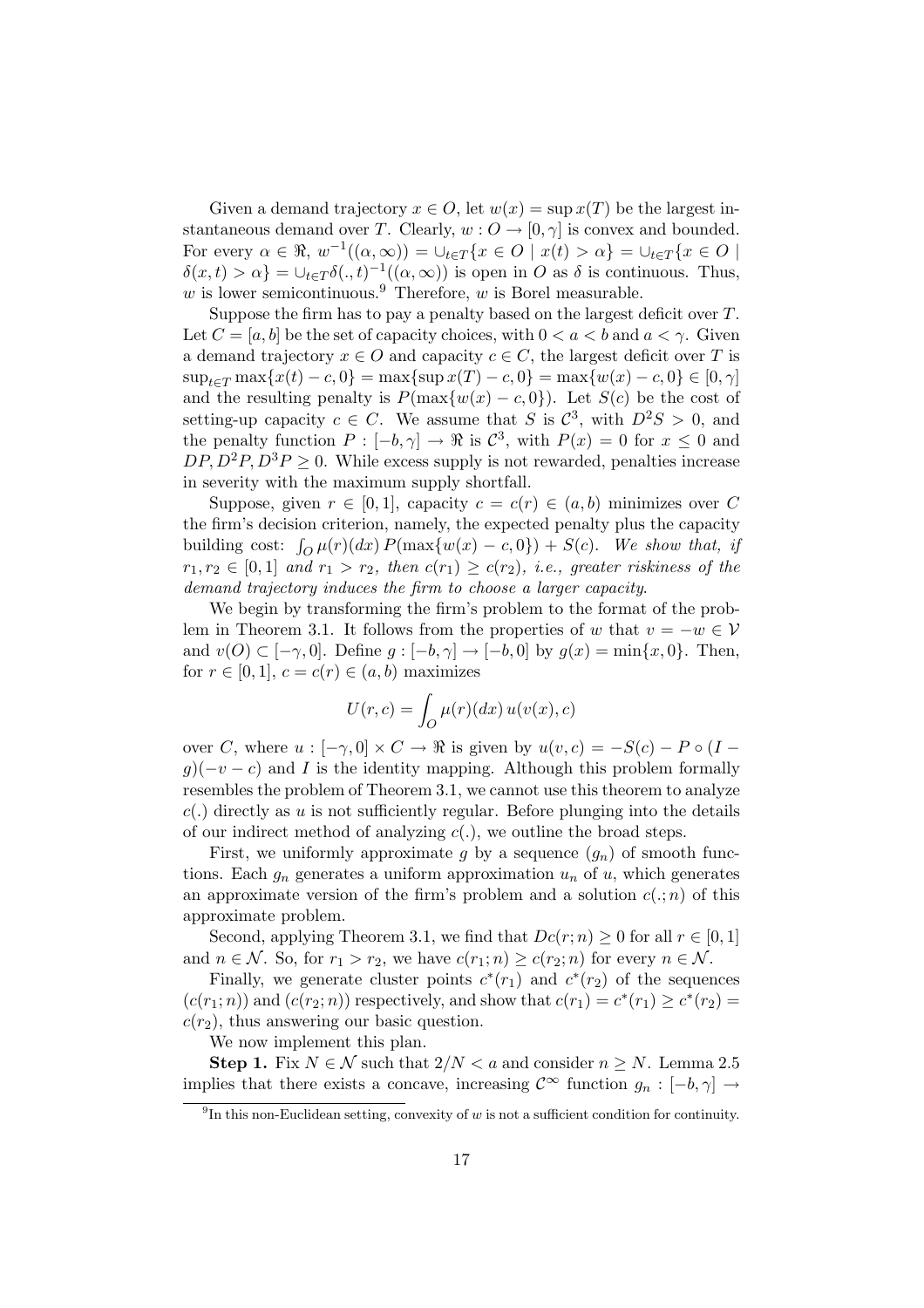$[-b, 0]$  such that  $\sup\{|g_n(x) - g(x)| \mid x \in [-b, \gamma]\} \leq 1/n$ ,  $g_n \geq g$  on  $[-b, \gamma]$ ,  $Dg_n = 1$  on  $[-b, -2/n]$ ,  $Dg_n \in (0, 1)$  on  $(-2/n, 0)$  and  $g_n = Dg_n = 0$  on [0,  $\gamma$ ]. Set  $g_1 = \ldots = g_{N-1} = g_N$ . Given  $n \in \mathcal{N}$ , define  $u_n : [-\gamma, 0] \times C \to \Re$ by  $u_n(v, c) = -S(c) - P \circ (I - g_n)(-v - c)$ . Clearly,  $u_n$  is  $C^3$ .

**Lemma 3.6** The sequence  $(u_n)$  converges uniformly to u.

Let  $c = c(r; n) \in (a, b)$  solve the approximate problem of maximizing

$$
U(r, c; n) = \int_{O} \mu(r) (dx) u_n(v(x), c)
$$

**Step 2.** We now analyze  $c(.; n)$ . The *portmanteau* convention and the above structural model ensure that the conditions of Theorem 3.1 are met by the approximate version of the firm's problem.

Consider  $n \geq N$ . It is easily confirmed that  $D_{22}u_n < 0$ . As  $2/n < a$ and  $Dg_n(x) = 1$  for every  $x \in [-b, -2/n]$ , we have  $Dg_n(x) = 1$  for every  $x \in [-b, -a]$ . Since  $0 \in O$ ,  $v_1 = \sup v(O) = 0$ . Consequently, for every  $c \in C$ ,  $D_1u_n(v_1, c) = D_1u_n(0, c) = DP((I - g_n)(-c))[1 - Dg_n(-c)] = 0.$ It is straightforward to calculate that  $D_{211}u_n = -DPD^3g_n - 3D^2P(1 Dg_n$ ) $D^2g_n + (1 - Dg_n)^3 D^3P$ , where the derivatives of P are evaluated at  $(I - g_n)(w - c)$  and the derivatives of  $g_n$  are evaluated at  $w - c$ . If  $w - c < 0$ , then  $(I - g_n)(w - c) = w - c - g_n(w - c) < w - c - \min\{w - c, 0\} = 0.$ Consequently,  $DP \circ (I - g_n)(w - c) = 0$  as  $P(x) = 0$  for  $x \leq 0$ . On the other hand, if  $w - c \ge 0$ , then  $D^3 g_n(w - c) = 0$  as  $g_n(x) = 0$  for  $x \ge 0$ . Given our hypotheses regarding  $P$  and the facts that  $g_n$  is concave and  $Dg_n \leq 1$ , we have  $D_{211}u_n = -3D^2P(1-Dg_n)D^2g_n + (1-Dg_n)^3D^3P \geq 0$ . By Theorem 3.1,  $Dc(r; n) \geq 0$  for  $n \geq N$ .

So, for  $n \geq N$  and  $r_1, r_2 \in \Re$  with  $r_1 > r_2$ , we have  $c(r_1; n) \geq c(r_2; n)$ .

Step 3. As C is compact, the Bolzano-Weierstrass property implies the existence of a subsequence  $(c(r_1, k))_{k \in \mathcal{N}}$  of  $(c(r_1, n))_{n \in \mathcal{N}}$ , converging to some  $c^*(r_1) \in C$ . For the same reason, there exists a subsequence  $(c(r_2, j))_{j \in \mathcal{N}}$ of  $(c(r_2, k))_{k \in \mathcal{N}}$ , converging to some  $c^*(r_2) \in C$ . Since every subsequence of a convergent sequence converges to the limit point of the sequence, the subsequence  $(c(r_1, j))_{j \in \mathcal{N}}$  of  $(c(r_1, k))_{k \in \mathcal{N}}$  also converges to  $c^*(r_1)$ .

By Step 2,  $c(r_1; j) \geq c(r_2; j)$  for all but a finite set of  $j \in \mathcal{N}$ . Taking limits as  $j \uparrow \infty$ , we have  $c^*(r_1) \geq c^*(r_2)$ .

**Lemma 3.7** For  $r \in \{r_1, r_2\}$ ,  $c^*(r)$  maximizes  $U(r,.)$  over C.

As  $U(r,.)$  is strictly concave, its maximum over C is unique. Therefore, Lemma 3.7 implies  $c(r_1) = c^*(r_1) \ge c^*(r_2) = c(r_2)$ , as claimed.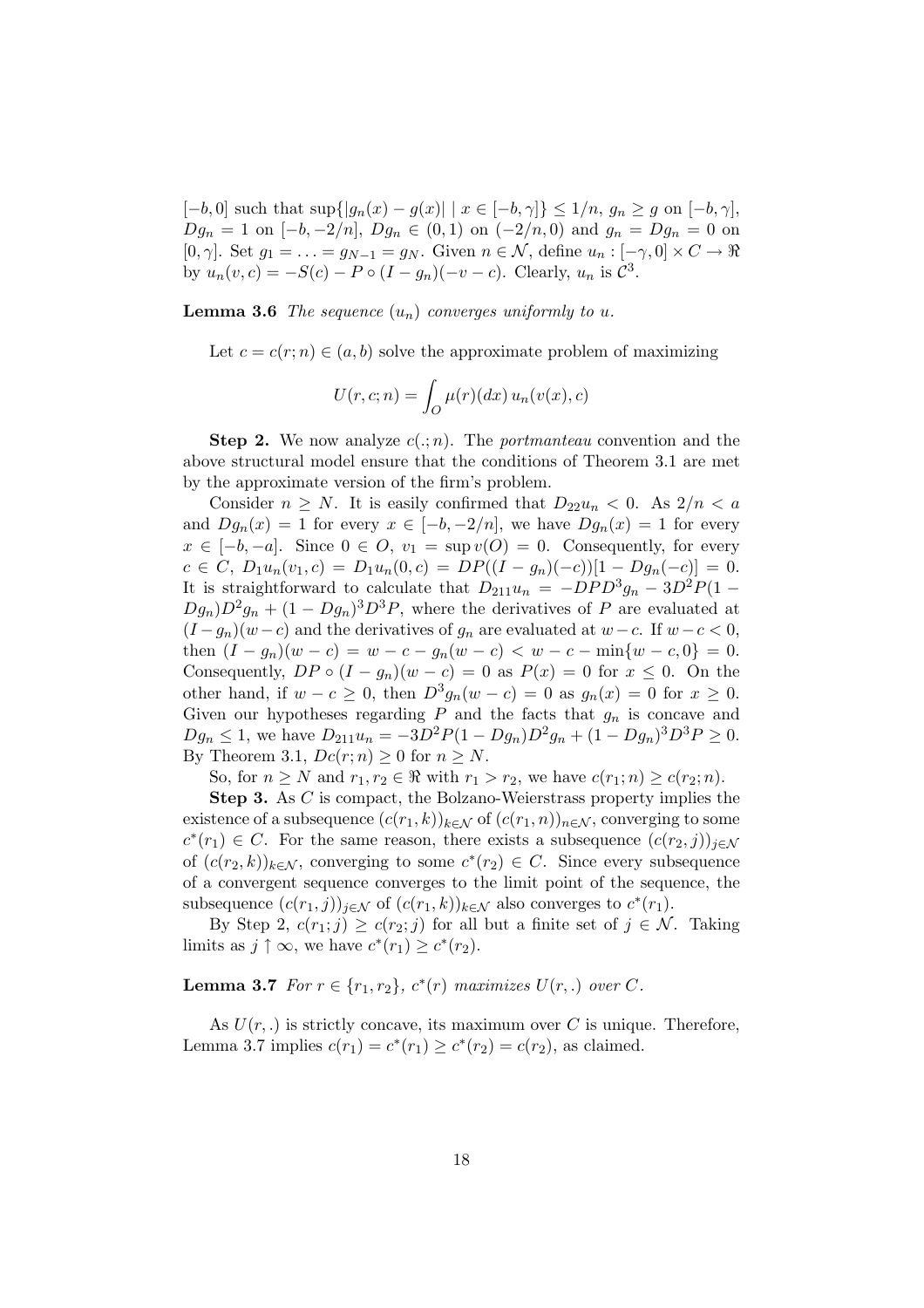### Allocation of a public good

In this application we study the planner's problem of using a given resource to provide public goods for two periods, say 1 and 2. These goods are assumed to be excludable across periods but non-excludable and non-rival within a period. Alternatively, jurisdictions may be defined by a characteristic other than time, say by location or some socio-economic criterion.

Let  $I$  be a finite set of agents. An agent's allocation in a period consists of the public good provided by the planner in that period and a vector of other goods, which may be private or public. The planner's resource constraint is modeled by interpreting  $\phi(c)$  as the maximum amount of public good that the planner can provide in period 1 if  $c$  is to be supplied in period 2. While the allocation of other goods in period 1 is known to the planner, the allocation of other goods in period 2 depends on a vector-valued random variable. We consider various specifications of this scenario and analyze how the provision of the planner's public good varies with the riskiness of the random outcome in period 2.

**Example 3.8** Let agent i's period 2 allocation  $(x_i, c) \in \mathbb{R}_+^n \times \mathbb{R}_+$  consist of the planner's public good c and a vector  $x_i$  of private goods. Agent i's utility from this allocation is  $g_i(f_i(x_i), c)$ , where  $f_i : \mathbb{R}^n_+ \to \mathbb{R}$  is continuous and concave. Suppose the allocation of private goods in period 2 is random. This is formalized by setting  $X = (\Re^n)^{|I|}$  and  $O \subset (\Re^n_+)^{|I|}$ . Given  $x = (x_i)_{i \in I} \in$ O, let  $v(x) = \min\{f_i(x_i) \mid i \in I\}$ . The public good c in period 2 is chosen by the planner from  $C \subset \mathbb{R}_+$ . Given an allocation  $(z, c) \in O \times C$  in some period, let the social welfare in that period be  $w(v(z), c)$ . If  $y \in O$  is the known allocation of private goods in period 1, then the aggregate two-period social welfare is  $w(v(y), \phi(c)) + w(v(x), c)$ . Since y is known and plays no role in the analysis, we suppress it and interpret  $\psi(c) = -w(v(y), \phi(c))$  as the social cost of supplying c in period 2. So, the planner's objective function is  $u(v(x), c) = w(v(x), c) - \psi(c)$ , given c and the random allocation x.

In this example,  $v$  generates the value of a private goods allocation using the Rawlsian criterion. Given the product topology on  $(\Re_{+}^{n})^{|I|}$ , the *i*-th projection mapping  $\pi_i : (\Re_+^n)^{|I|} \to \Re_+^n$  is continuous. Consequently,  $f_i \circ \pi_i$  is continuous. Thus,  $v$  is continuous (Berge [3], Theorems IV.8.3 and IV.8.4).

Example 3.9 Suppose the aggregate endowment of private goods in period 2 is random. Once the random endowment is realized, the planner chooses its allocation. Accordingly, let  $X = \mathbb{R}^n$  and  $O \subset \mathbb{R}^n_+$ . Given an endowment of private goods  $x \in O$ , the set of possible allocations is  $S(x) = \{(x_i)_{i \in I} \in \mathbb{R}^n : i \in I \text{ such that } j \in I \text{ such that } j \in I \text{ such that } j \in I \text{ such that } j \in I \text{ such that } j \in I \text{ such that } j \in I \text{ such that } j \in I \text{ such that } j \in I \text{ such that } j \in I \text{ such that } j \in I \text{ such that } j \in I \text{ such that } j \in I \text{ such that } j \in I$  $(\Re_+^n)^I \mid \sum_{i \in I} x_i = x$ . Set  $v(x) = \sup{\{\min\{f_i(x_i) \mid i \in I\} \mid (x_i)_{i \in I} \in S(x)\}}$ and define  $w, \phi, \psi$  and  $u$  as in Example 3.8.

In this example, v generates the value of a social endowment of private goods from the optimal allocation of that endowment using the Rawlsian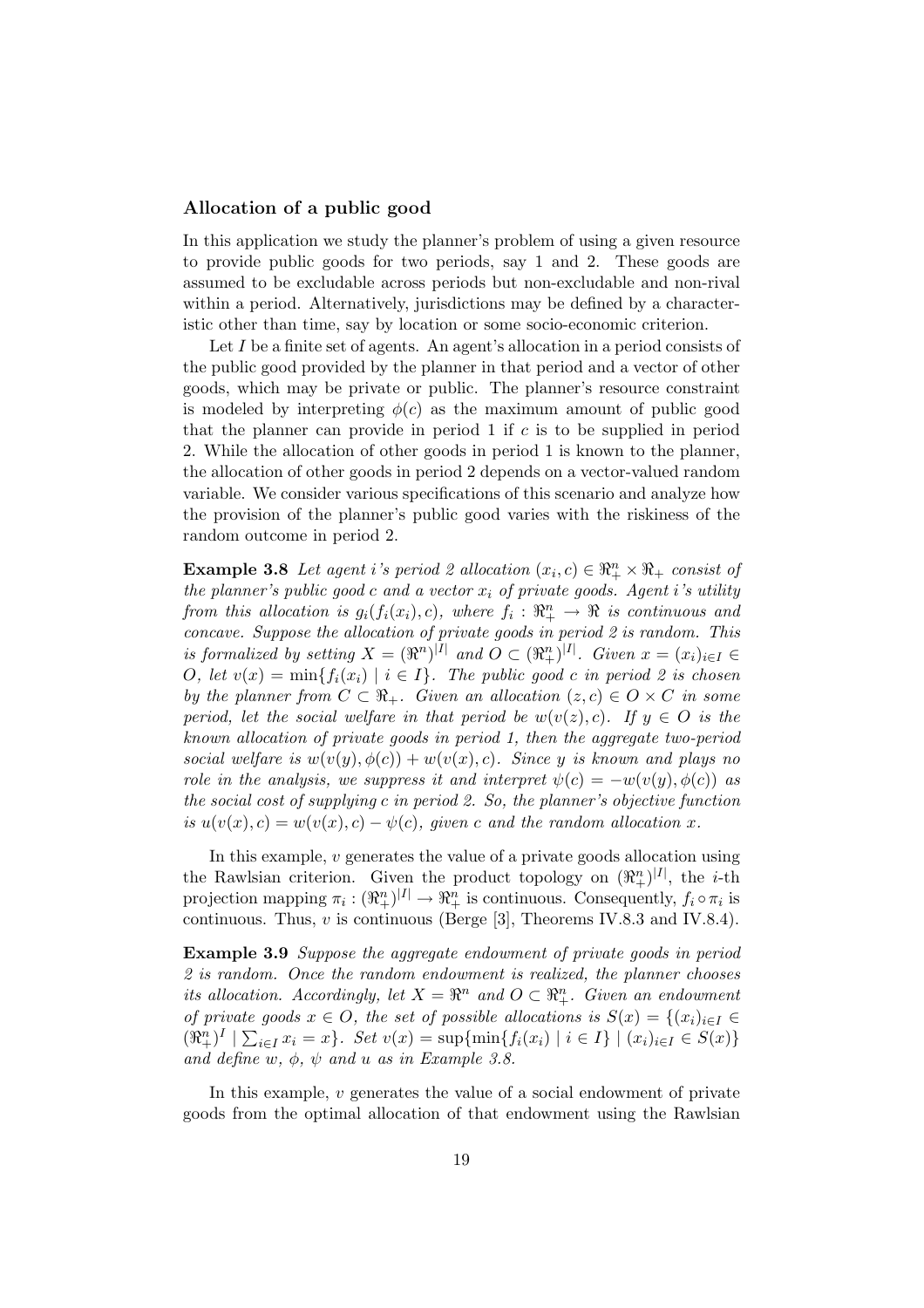criterion. We have shown above that the mapping  $(x_i)_{i\in I} \mapsto \min\{f_i(x_i) \mid$  $i \in I$  is continuous. It is easily shown that the set-valued mapping S is continuous. Therefore,  $v$  is continuous (Berge [3], Theorem VI.3).

In the next example, private goods are excluded for the sake of simplicity as we consider various situations in which agent *i*'s allocation  $(x, c) \in \mathbb{R}_+^n$  ×  $\mathcal{R}_+$  consists only of the planner's public good c and a vector x of other public goods. Unlike in Examples 3.8 and 3.9,  $f_i$  is now interpreted as agent i's utility over the other public goods.

Example 3.10 Suppose the allocation of other public goods is random. Accordingly, let  $X = \mathbb{R}^n$ ,  $O \subset \mathbb{R}^n_+$  and  $\Delta = \{ \lambda \in \mathbb{R}^{|I|}_+ \mid \sum_{i \in I} \lambda_i = 1 \}.$ Given an allocation of other public goods  $x \in O$ , define  $v : O \to \mathbb{R}$  by any of the following formulae: (a)  $v(x) = \sum_{i \in I} \lambda_i f_i(x)$  for some  $\lambda \in \Delta$ , (b)  $v(x) = \sup\{\sum_{i\in I}\lambda_i f_i(x) \mid \lambda \in \Delta\},\ (c)\ v(x) = \min\{\lambda_i f_i(x) \mid i \in I\}\ for\ some$  $\lambda \in \Delta$ , or (d)  $v(x) = \sup{\min{\lambda_i f_i(x) | i \in I} \mid \lambda \in \Delta}$ . Define w,  $\phi$ ,  $\psi$ and u as in Example 3.8.

In case (a) (resp.  $(c)$ ), v generates the value of an allocation of public goods using the weighted Benthamite (resp. Rawlsian) criterion. In case (b) (resp.  $(d)$ ), v generates the value of an allocation of public goods using the valuation of agents who value it the most (resp. least). Continuity of v in case (a) follows from Theorem IV.8.5 in Berge [3]. Continuity of v in case (c) follows from Theorems IV.8.3 and IV.8.4 in Berge [3]. Continuity of  $v$  in cases (b) and (d) follows from Theorem VI.3 in Berge [3].

In all the above examples, the concavity of  $v$  follows from Theorem 5.8 in Rockafellar [17]. In every case, the continuity of  $v$  implies its Borel measurability. Assume that  $O$  is compact and convex. Then,  $v$  is bounded in every case. Consequently,  $v \in V$  in each case. In addition to the *portmanteau* convention, suppose w and  $\phi$  are  $\mathcal{C}^2$ ,  $D_2w > 0$ ,  $D^2\phi < 0$ ,  $D_{22}w < 0$ ,  $D_1w(v_1,.)=0$  and  $D_{21}w(.,c)$  is  $C^1$  for every  $c \in C$ . Then, u satisfies the requirements of Theorem 3.1.

If  $D_{211}w \geq 0$ , then Theorem 3.1 implies that, in all the above examples, the planner's optimal response to an increase in riskiness of the random outcome  $x \in O$  is to increase the second period public good allocation c.

### Portfolio choice

This application extends the analysis of the static portfolio problem from the scalar risk (e.g., in Rothschild and Stiglitz [19]) to the vector risk case.

Consider an investor who has to choose a portfolio of two financial assets, a stock and a bond. The returns per share and per bond are defined over the time horizon  $T \subset \mathbb{R}_+$ ; e.g.,  $T = \mathcal{N}$  or  $T = \mathbb{R}_+$ . The dividend per share fluctuates randomly over  $T$ . Suppose the random process generating the stock dividends has sample paths that belong to  $O \subset X$ , where X is a space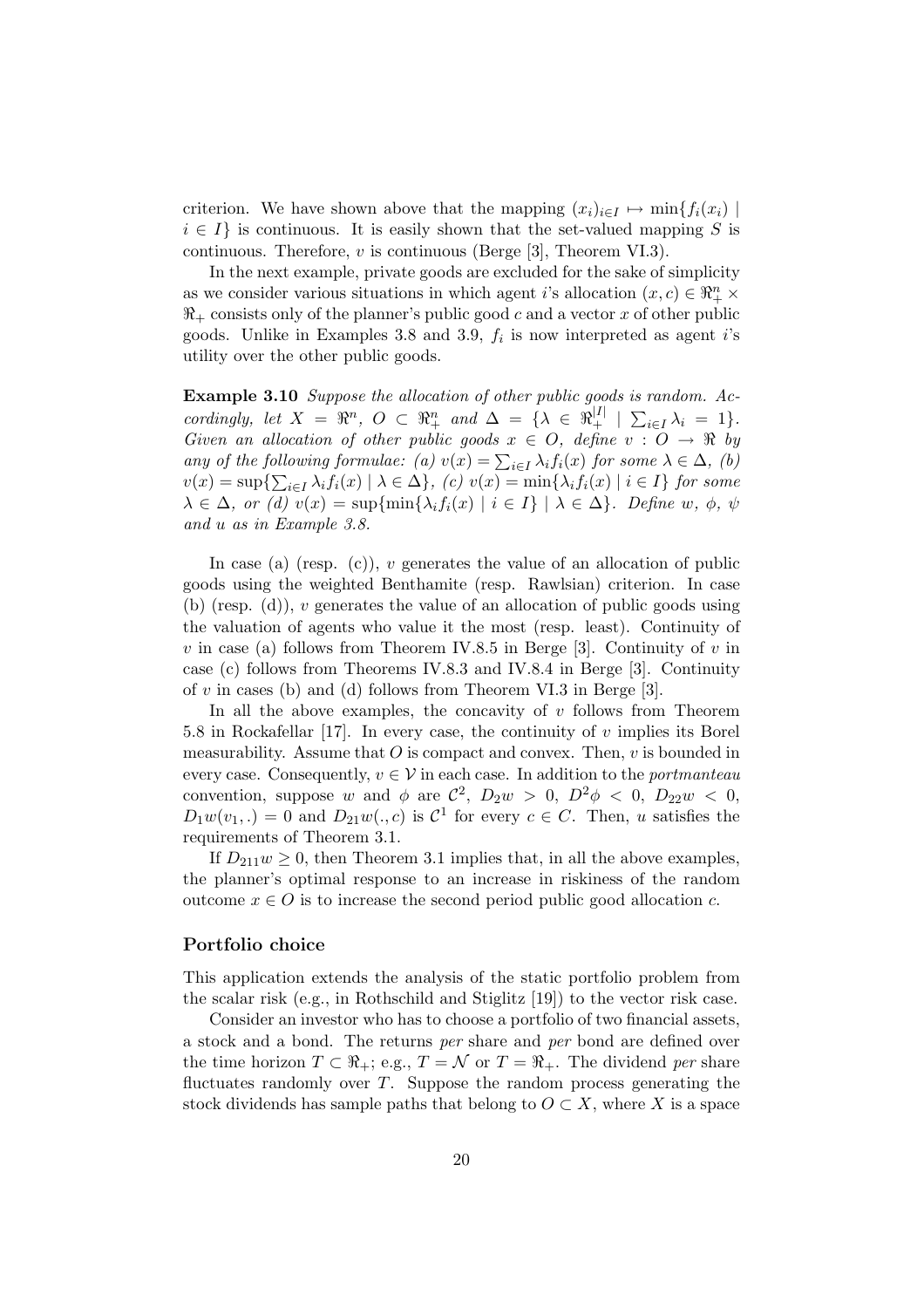of functions defined on T. Suppose  $O$  and X are as in Section 2; see Dunford and Schwartz [7] for numerous examples of appropriate function spaces X. Let  $d: O \times T \to \mathbb{R}$  generate the dividends per share, with  $d(x, t) \equiv x(t)$  as the dividend at time  $t \in T$ , contingent on sample path  $x \in O$ . Consider a family of stock dividend processes represented by an indexed family of probability measures  $\{\mu(r) \in \Delta(O) \mid r \in \Re\}$ , such that the riskiness of these measures increases with  $r$ . Unlike the stock, the stream of returns per bond, say  $y \in O$ , is known when the portfolio is chosen.

Consider  $v \in V$  and a function  $f : v(O) \to \mathbb{R}$ . If the stream of returns from a unit of an asset is  $x \in O$ , then the investor's valuation of that unit is  $v(x)$  and the resulting utility is  $f \circ v(x)$ . We assume that f is  $\mathcal{C}^2$ , with  $Df > 0$ ,  $D^2f < 0$  and  $Df(v_1) = 0$ .

Provided  $T$  and  $O$  are appropriately specified, linear examples of  $v$  include the projection mapping  $v(x) = x(\tau)$  for  $\tau \in T$  and the discounted sum-of-returns functionals  $v(x) = \int_T dt e^{-\delta t}x(t)$  and  $v(x) = \sum_{t \in T} \delta^t x(t)$ . Non-linear examples include the supremum and infimum mappings  $v(x) =$  $-\sup x(T)$  and  $v(x) = \inf x(T)$ , the norm mapping  $v(x) = -||x||$  where  $||.||$  is  $\frac{d}{dx} = \sup x(x)$  and  $v(x) = \lim x(x)$ , the norm mapping  $v(x) = -||x||$  where  $||\cdot||$  is a norm on X and discounted non-linear functionals  $v(x) = \int_T dt e^{-\delta t} \psi \circ x(t)$ a norm on  $\Lambda$  and discounted non-intear functionals  $v(x) - f_T$  at and  $v(x) = \sum_{t \in T} \delta^t \psi \circ x(t)$  where  $\psi$  is concave and continuous.

Normalize the share price to unity and suppose the investor has no initial wealth. Consequently, the investor's portfolio  $(c, Q(c))$  satisfies the identity  $c+Q(c)P(c) = 0$ , where  $c \in C = [0,1]$  is the share holding,  $Q(c)$  is the bond holding and  $P(c)$  is the bond price. As the available stock is normalized to 1, c may be interpreted as a proportion of the available stock. In order to study the investor's choice of c, we need to know the behavior of  $Q: C \to \Re$ and  $P: C \to \mathbb{R}$  separately because bond returns are specified per bond in  $Q(c)$  rather than per dollar in  $Q(c)P(c)$ . We do this as follows.

For some  $P_0, P_1 > 0$  with  $P_0 < P_1$ , let  $G: (P_0, P_1) \to \Re$  be a  $\mathcal{C}^2$  function such that  $G > 0$ ,  $DG < 0$ ,  $D^2G < 0$ ,  $G(P_0) + P_0DG(P_0) < 0$ , and for every  $c \in C$ , there exists  $p \in (P_0, P_1)$  such that  $c = G(p)p$ . We interpret  $G(p)$  as the demand for bonds when the investor announces a bond price p. Then, there exists a unique  $\mathcal{C}^2$  function  $P: C \to (P_0, P_1)$  such that  $c = G(P(c))P(c)$  for every  $c \in C$ . It is easily verified that  $P > 0$ ,  $DP < 0$ and  $D^2P < 0$ . Moreover,  $DP(c) < 0 < P(c)/c$  for every  $c \in C$ . Since  $Q(c) = -c/P(c)$ , it is easily verified that Q is  $\mathcal{C}^2$ ,  $Q < 0$ ,  $DQ < 0$  and  $D^2Q < 0$ .  $Q < 0$  means that the investor sells bonds in order to finance his stock holding.

Define  $u : v(O) \times C \to \mathbb{R}$  by  $u(v, c) = cf(v) + Q(c)\alpha$ , where  $\alpha > 0$ . Suppose  $x \in O$  is the stream of dividends per share,  $y \in O$  is the stream of returns per bond and  $\alpha \equiv f \circ v(y) > 0$ . Then, the investor's utility from portfolio  $(c, Q(c))$  is  $cf \circ v(x) + Q(c)f \circ v(y) = cf \circ v(x) + Q(c)\alpha = u(v(x), c)$ . We have already assumed that  $X, O, v$  and  $C$  are as per the requirements of Theorem 3.1. Suppose  $\{\mu(r) \in \Delta(O) \mid r \in \Re\}, H, h \text{ and } c(.)$  also satisfy the requirements of this theorem. Since  $D_{211}u = D^2f < 0$ , Theorem 3.1 implies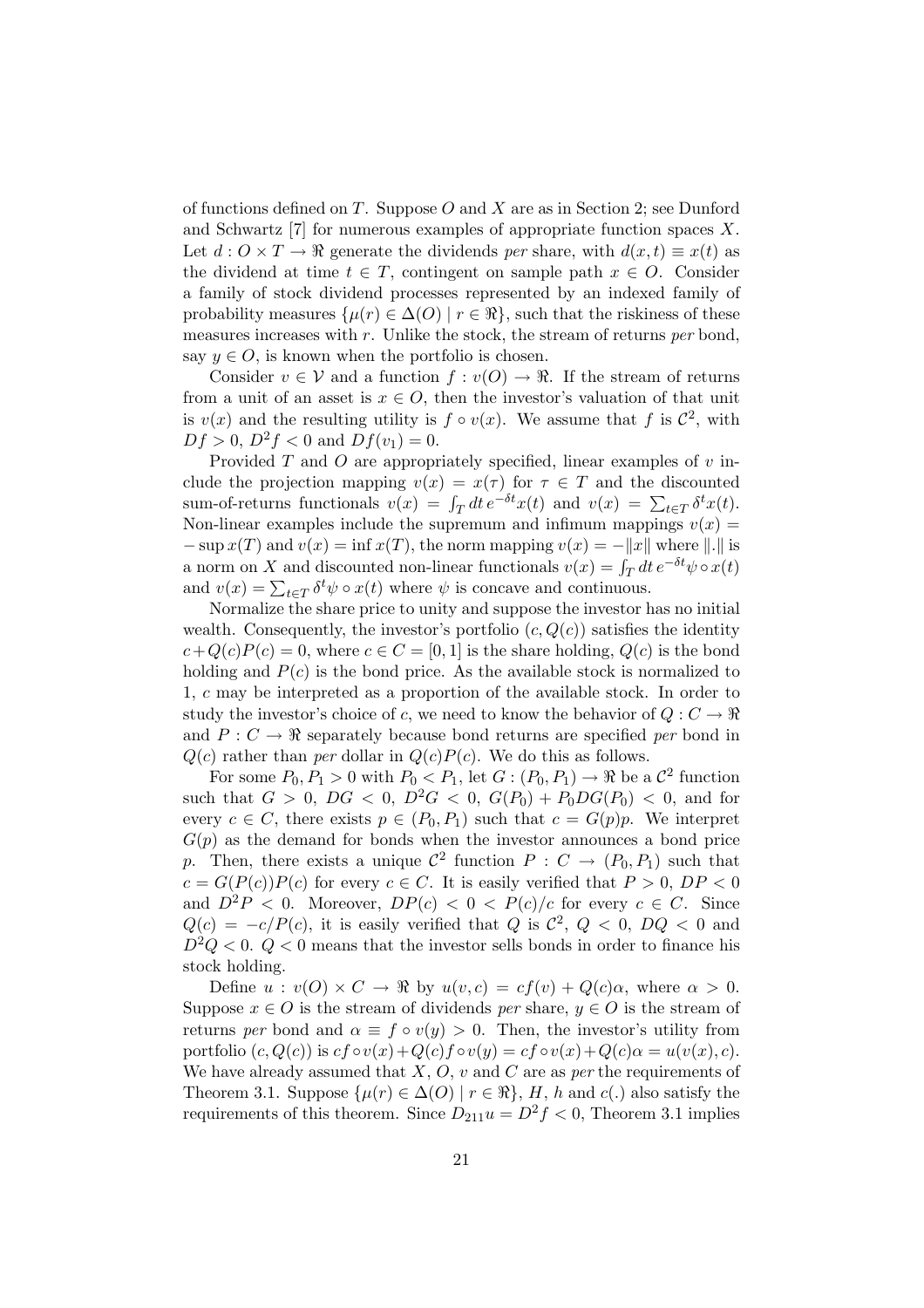that  $Dc(r) \leq 0$ , i.e., an increase in the riskiness of the stock dividend process implies a smaller stock holding in the portfolio.

### Multi-party moral hazard

Consider a decision-maker who might suffer a loss  $a > 0$  on account of a transmittable disease. The probability of loss is  $Q(v(x), c)$ , where  $c \in$  $C = [a, b]$  is the care taken by the decision-maker,  $x = (x_1, \ldots, x_n)$  is the profile of care taken by other persons and  $v(x) = \min\{x_1, \ldots, x_n\}$  is the effective care exercised by them. Suppose care c implies cost  $c$  to the decision-maker. Thus, the decision-maker selects  $c \in C$  to minimize  $c + a \int_{O} \mu(r) (dx) Q(v(x), c)$ , where  $\mu(r)$  is the decision-maker's belief about the care levels chosen by other persons. Equivalently,  $c$  is chosen to maxithe care levels chosen by other persons. Equivalently,  $c$  is<br>mize  $\int_{Q} \mu(r)(dx) u(v(x), c)$ , where  $u(v, c) = -c - aQ(v, c)$ .

Suppose  $Q: v(O) \times C \rightarrow [0,1]$  is  $C^2$  and decreasing,  $D_{22}Q > 0$  on  $v(O) \times (a, b), D_{21}Q(., c)$  is  $C^1$  for every  $c \in C$  and  $D_1Q(v_1,.) = 0$ . Set  $X = \mathbb{R}^n$  and let  $O \subset X$  be convex and compact. If  $c : [0, 1] \to (a, b)$  is as in Theorem 3.1, then the sign of  $Dc(r)$  is the opposite of the sign of  $D_{211}Q$ .

### Team theory

A slight variation on the last application is as follows. Consider a team consisting of a principal and n agents. Let  $O \subset \mathbb{R}^n_+$  be the set of possible effort levels of the agents. Define  $v \in V$  by  $v(x) = \min\{x_1, \ldots, x_n\}$ . Suppose the team's output is generated by the function  $u : v(O) \times C \to \mathbb{R}$ . If  $x \in O$  is the profile of agents' efforts and the principal's management contribution is  $c \in C$ , then the effective effort input by the agents is  $v(x)$  and the resulting team output is  $u(v(x), c)$ . Suppose the principal does not know x when choosing c. Let  $\mu(r) \in \Delta(O)$  be the principal's belief about x. Suppose O, C and u satisfy the assumptions of Theorem 3.1 and  $c = c(r)$  maxi- $\omega$ ,  $\omega$  and *a* satisfy the assumptions of Theorem 3.1 and  $c = c(t)$  maxi-<br>mizes expected team output  $\int_{Q} \mu(r)(dx) u(v(x), c)$ . Using Theorem 3.1, if an increase in the principal's contribution c reduces the concavity of  $u(., c)$ , then greater uncertainty regarding the agents' effort levels will induce the principal to increase his own contribution.

## 4 Conclusions

Given an outcome set  $O$  that is a nonempty, convex and measurable subset of a vector space X, we have defined relations  $\succeq_1$ ,  $\succeq_2$  and  $\succeq_3$  over the set of probability measures  $\Delta(O)$ .  $\succeq_1$  is defined in terms of concave-dominance over  $O, \succeq_2$  is defined in terms of a family of concave-dominance relations over various subsets of  $\Re$  and  $\succeq_3$  is defined in terms of a generalized form of second-order stochastic dominance. Our main results, Theorems 2.6 and 2.8, show that these relations are identical.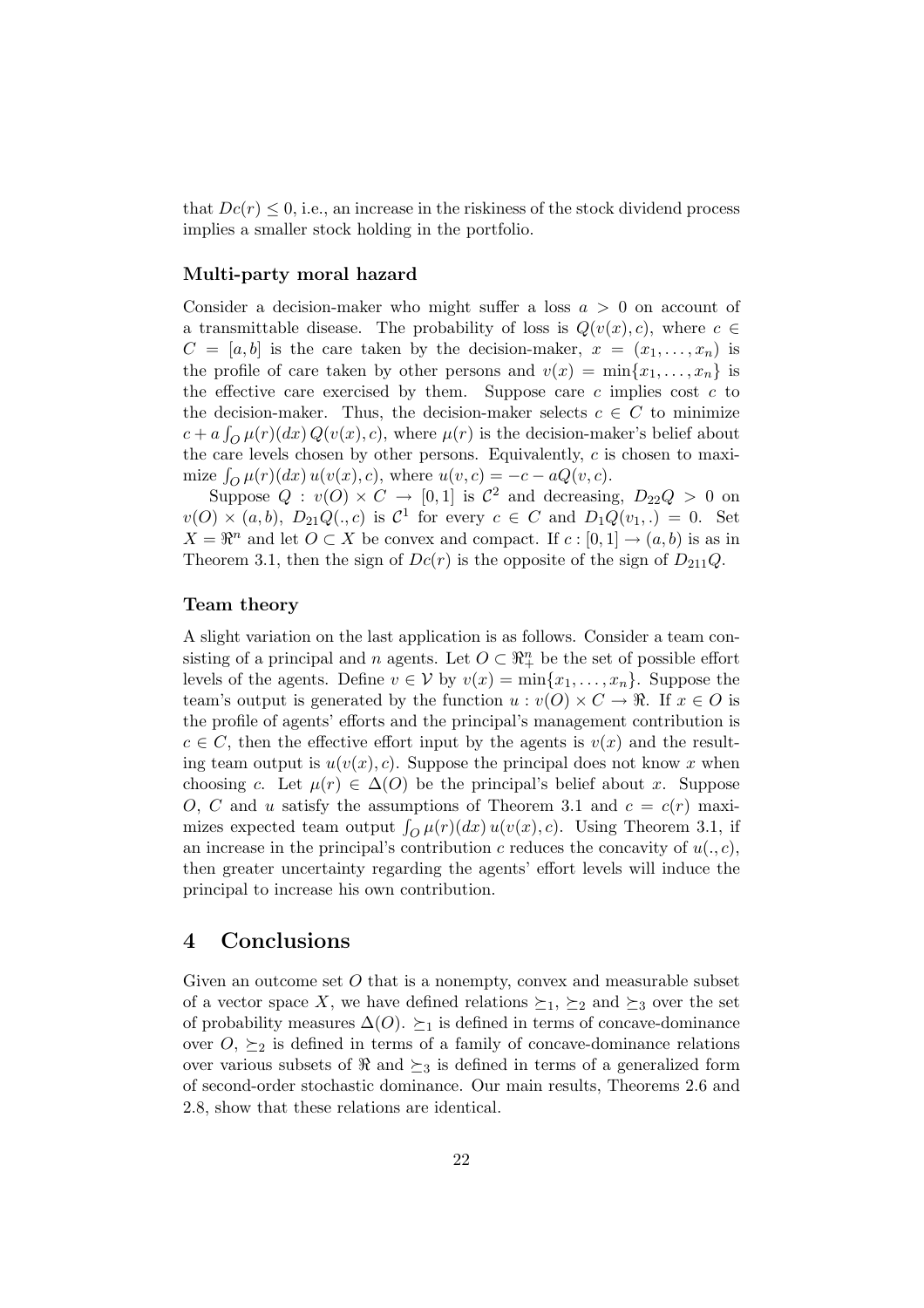Our result showing the identity of  $\succeq_1$  and  $\succeq_3$  significantly generalizes the corresponding Russell-Seo result, which was established in the Euclidean setting. In the special case when  $X = \Re$ , these relations coincide with the Rothschild-Stiglitz relation based on mean-preserving second order stochastic dominance. In Appendix B we recall, for the sake of completeness, two classical equivalence results that characterize comparative riskiness in terms of dilatations and martingale dominance.

In addition, we show two other results. First, Theorem 2.13 shows that if two measures are ordered by any of the above-mentioned relations, then their weak means must coincide. Second, we show via Theorem 2.10 and Corollary 2.11 that the comparison of riskiness of vector-valued random variables cannot be reduced to the comparison of riskiness of real-valued random variables without loss of generality.

Our main results are used to study six economic applications. We identify conditions under which

(1) a bidder in a sealed-bid (first-price or second-price) auction will bid more conservatively with increased riskiness of the vector-valued random variable determining his valuation of the prize;

(2) a regulated firm (e.g., an electricity generator) that is required to meet a random demand over a period will choose a higher capacity in response to greater uncertainty regarding the random demand process;

(3) a social planner would increase the supply of a public good in response to greater uncertainty regarding the consumption allocations of the citizens;

(4) a risk averse investor will increase the riskless component of her portfolio in response to increased riskiness of the stream of returns generated by the risky asset;

(5) the effort level chosen by a decision-maker in a multi-party moral hazard situation will increase or decrease as uncertainty regarding the effort levels chosen by the other decision-makers increases; and

(6) the principal in a team would increase her contribution of managerial input in response to increased uncertainty regarding the efforts contributed by the agents in the team.

These applications amply demonstrate the usefulness of the comparative vector riskiness theory. More specifically, our generalizations allow the tractable modeling of comparative riskiness even when the risk is embodied in an infinity of random variables, e.g., in the evolution of a continuous time random process.

# Appendix A: Proofs

**Proof of Lemma 2.4** As  $u \in \overline{\mathcal{U}(v)}$ , there is a sequence  $(u_n) \subset \mathcal{U}(v)$ converging uniformly to u. Since every  $u_n$  is concave and increasing, so is u. As each  $u_n$  is continuous, so is u (Bartle [2], Theorem 24.1). Therefore, u is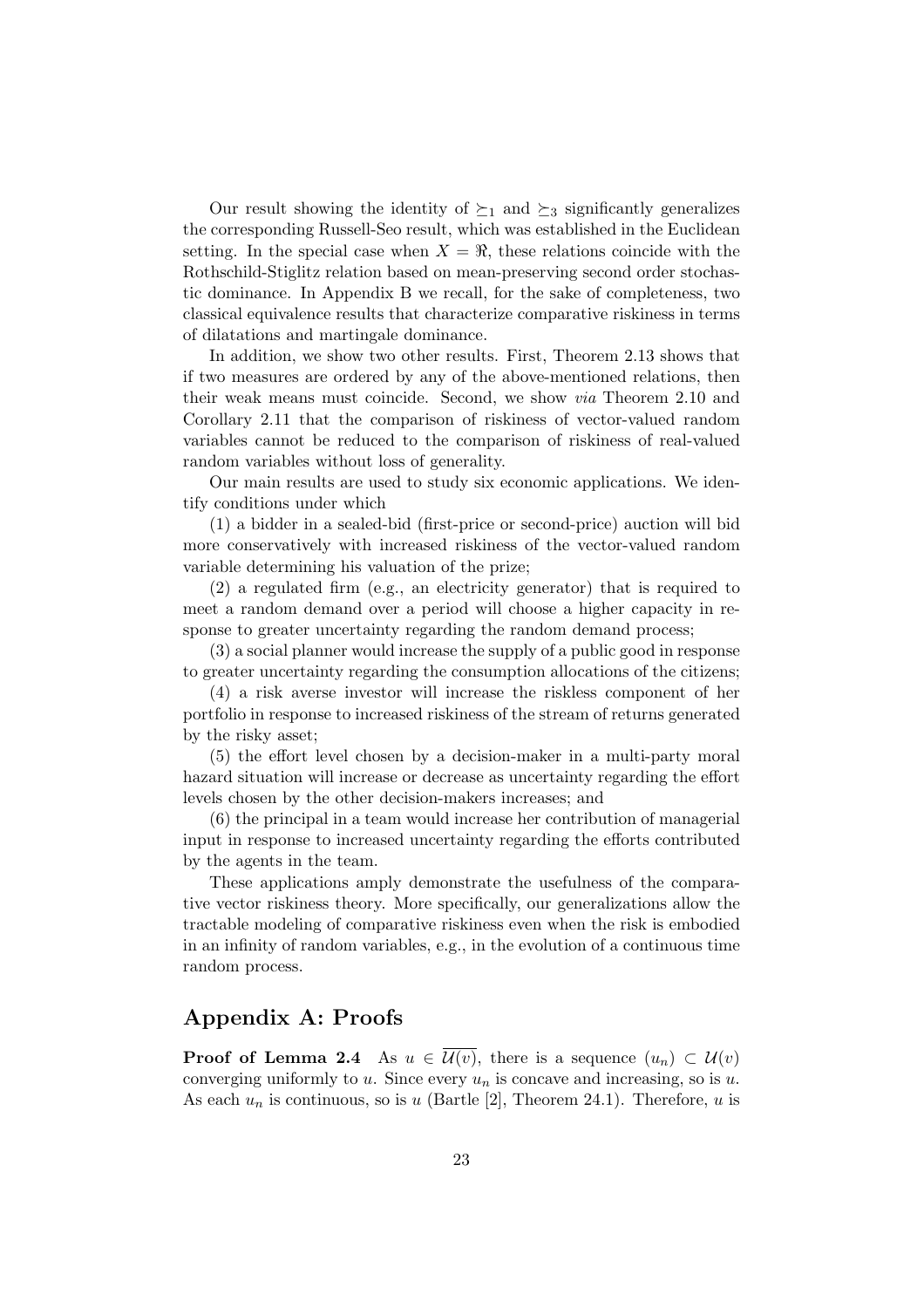measurable. As v is bounded and u is increasing and continuous,  $u(v(O)) \subset$  $[u(v_0), u(v_1)]$ . As u is increasing,  $u(v_1) \leq u(x)$  for every  $x \in (v_1, \infty)$ . We show that  $u(v_1) \geq u(x)$  for every  $x \in (v_1, \infty)$ . So,  $u([v_0, \infty)) \subset [u(v_0), u(v_1)]$ .

Suppose  $u(x) - u(v_1) = \epsilon > 0$  for some  $x \in (v_1, \infty)$ . As each  $u_n$  is concave, it attains a global maximum at  $v_1$ . Since  $u_n$  is increasing,  $u_n(x) =$  $u_n(v_1)$  for every  $n \in \mathcal{N}$ . As  $(u_n)$  converges uniformly to u, there exists  $N \in \mathcal{N}$  such that  $n \geq N$  implies  $|u(x) - u_n(x)| < \epsilon/2$  and  $|u(v_1) - u_n(v_1)| <$  $\epsilon/2$ . Thus, for  $n \ge N$ ,  $|u(v_1) - u(x)| \le |u(v_1) - u_n(x)| + |u(x) - u_n(x)| =$  $|u(v_1) - u_n(v_1)| + |u(x) - u_n(x)| < \epsilon$ , a contradiction.

**Proof of Lemma 2.5** The proof is by construction. Let  $a = b - 2\epsilon$ .

Define  $\xi : \Re \to \Re$  by  $\xi(x) = (2x - b - a)/(b - a)$ . Then,  $\xi(a) = -1$  and  $\xi(b) = 1$ . Define  $\psi : \Re \to \Re$  by

$$
\psi(x) = \begin{cases} \exp\{-(1-x^2)^{-1}\}, & \text{if } |x| < 1\\ 0, & \text{if } |x| \ge 1 \end{cases}
$$

Define  $f : [v_0, \infty) \to \Re$  by  $f(x) = -\psi \circ \xi(x) / \int$  $\oint_{\Re} dx \psi \circ \xi(x)$ . Clearly,  $f \leq 0$ , Define  $f : [v_0, \infty) \to \infty$  by  $f(x) = -\psi \circ \zeta(x)/\int_{\Re} dx \psi \circ \zeta(x)$ . Clearly,  $f \ge 0$ ,<br>  $f = 0$  on  $\Re - (a, b)$ , f is symmetric around  $(a + b)/2$  and  $\int_{\Re} dx f(x) =$  $\int_{[a,b]} dx f(x) = -1$ . As  $-f$  is a probability density function on  $\Re$  that is  $J_{[a,b]}$  as  $J(x) = 1$ . The  $J$  is a probability density function on  $x$  that is symmetric around  $(a + b)/2$ , it follows that  $\int_{\Re} dx \, xf(x) = \int_{[a,b]} dx \, xf(x)$  $-(a + b)/2$ . As we shall verify that  $\psi$  is  $\mathcal{C}^{\infty}$ , so is f.

Define  $g : [v_0, \infty) \to \mathbb{R}$  by  $g(x) = 1 + \int_{[v_0, x]} dy f(y)$ . It follows that  $g \ge 0$ , g is  $\mathcal{C}^{\infty}$  and  $Dg = f$ .

Define  $h : [v_0, \infty) \to \Re$  by  $h(x) = v_0 - b + \epsilon + \beta$  $\int_{[v_0,x]} dy \, g(y)$ . Then, h is  $\mathcal{C}^{\infty}$ ,  $Dh = q > 0$  and  $D^2h = f \leq 0$ . Thus, h is increasing and concave. The claims regarding the values of Dh are easily verified using the properties of  $g$  and  $f$ .

We now compare  $h$  and  $u$ .

Consider  $x \in [v_0, a)$ . Clearly,  $f = 0$  and  $g = 1$  on  $[v_0, x]$ . Therefore,  $h(x) = v_0 - b + \epsilon + \int_{[v_0, x]} dy = x - b + \epsilon = u(x) + \epsilon.$ 

Consider  $x \in (b, \infty)$ . Since  $g = 0$  on  $(b, \infty)$ , we have  $h(x) = v_0 - b +$ Consider  $x \in (0, \infty)$ . Since  $y = 0$  on  $(0, \infty)$ , we have  $h(x) = v_0 - 0 +$ <br>  $\epsilon + \int_{[v_0, b]} dy g(y)$ . Now,  $\int_{[v_0, b]} dy g(y) = \int_{[v_0, a]} dy g(y) + \int_{[a, b]} dy g(y) = a$  $v_0 + \int_{[a,b]} dy [1 + \int_{[a,y]} dz f(z)] = b - v_0 + \int_{[a,b]} dy \int_{[a,y]} dz f(z)$ . Integrating by<br>  $v_0 + \int_{[a,b]} dy [1 + \int_{[a,y]} dz f(z)] = b - v_0 + \int_{[a,b]} dy \int_{[a,y]} dz f(z)$ . Integrating by parts,  $\int_{[a,b]} dy \int_{[a,y]} dz f(z) = b \int_{[a,b]} dz f(z) - \int_{[a,b]} dy y f(y) = -b + (a+b)/2.$ Combining these calculations, we have  $h(x) = v_0 - b + \epsilon + b - v_0 + (a - b)/2 =$  $0 = u(x)$  for  $x \in (b, \infty)$ .

Consider  $x \in [a, b]$ . Observe that  $\int_{[v_0, x]} dy g(y) = a - v_0 + \int$ Consider  $x \in [a, b]$ . Observe that  $\int_{[v_0, x]} dy g(y) = a - v_0 + \int_{[a, x]} dy [1 +$  $\int_{[a,y]} dz f(z) = x - v_0 + \int$  $\begin{aligned} [z] &= x - v_0 + \int_{[a,x]} dy \int_{[a,y]} dz f(z). \text{ Therefore, } h(x) = v_0 - b + \epsilon + \end{aligned}$  $\int_{[a,y]}$  (x) = x  $\int_{[a,y]}$  (x) = y (x) = x - b + c +  $\int_{[a,x]}$  dy  $\int_{[a,y]}$  dz  $f(z)$  =  $u(x)$  +  $\frac{x}{\epsilon + \int}$  $\int_{[a,x]} dy \int_{[a,y]} dz f(z)$ . Integrating by parts,  $0 \geq \int_{[a,x]} dy$  $\begin{cases}\n\frac{d}{dx} & \text{if } |a| \leq |a| \leq |a| \leq |a| \leq |a| \leq |a| \leq |a| \leq |a| \leq |a| \leq |a| \leq |a| \leq |a| \leq |a| \leq |a| \leq |a| \leq |a| \leq |a| \leq |a| \leq |a| \leq |a| \leq |a| \leq |a| \leq |a| \leq |a| \leq |a| \leq |a| \leq |a| \leq |a| \leq |a| \leq |a| \leq |a| \leq |a| \leq |a| \leq |a|$  $\int_{[a,x]}^{[a,x]} \frac{dy}{dx} \frac{J_{[a,y]}(xz)}{f(z)} \geq 0$  $\int_{[a,b]} dz (b-z) f(z) = (a+b)/2 - b = (a-b)/2 = -\epsilon.$  $\int_{[a,x]} \int_{[a,x]} \int_{[a,x]} dy \int_{[a,y]} dz \int_{[a,b]} dz \quad (b^2, b^2) = (a^2 + b^2)/2$   $b^2 - (a^2 + b^2)/2$ <br>Since  $\int_{[a,x]} dy \int_{[a,y]} dz \int_{[a,b]} dz \quad (c^2, c^2) = (a^2 + b^2)/2$   $c^2 - (a^2 + b^2)/2$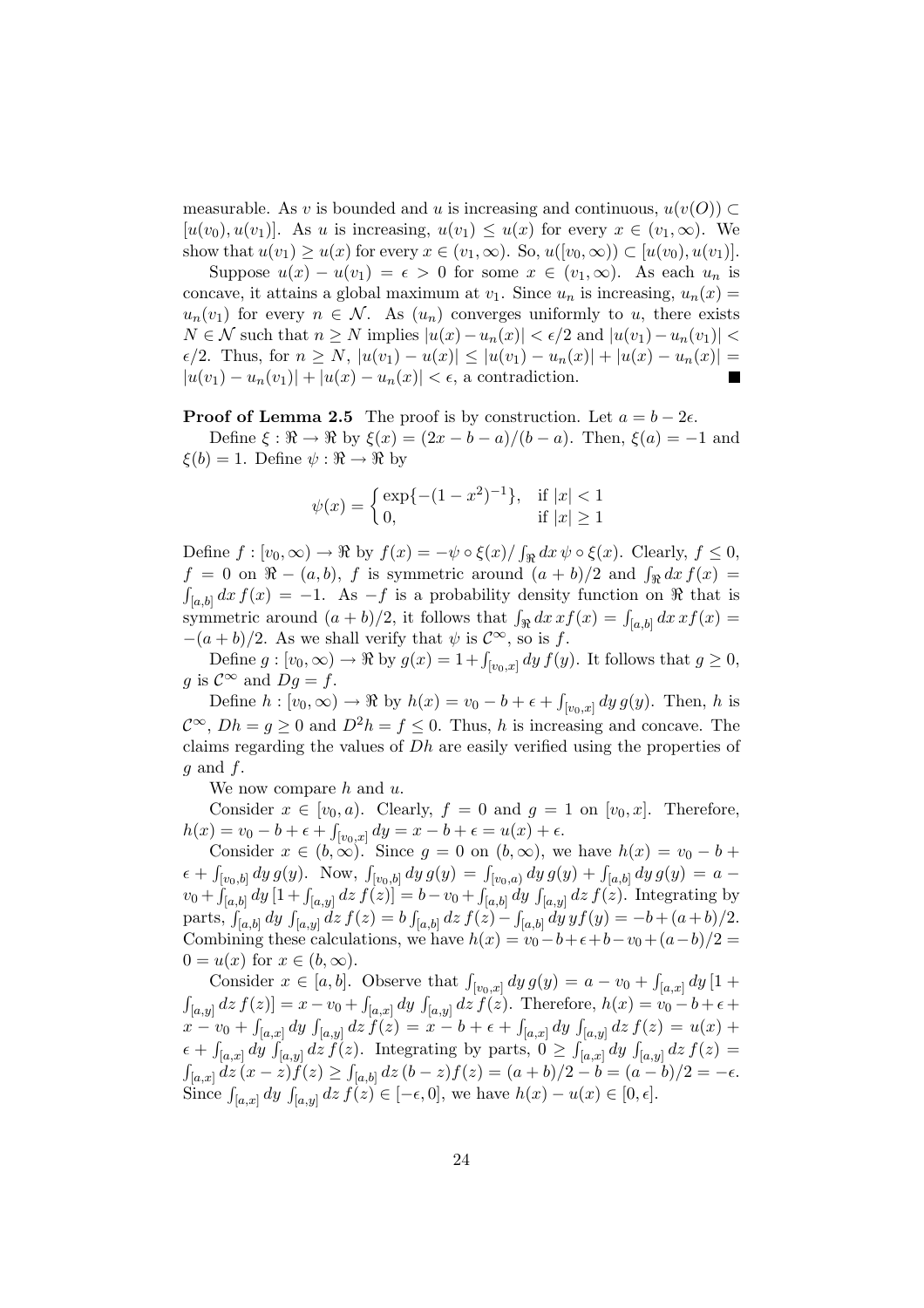Combining the above arguments, it follows that  $h \geq u$  on  $[v_0, \infty)$  and  $\sup\{|h(x) - u(x)| \mid x \in [v_0, \infty)\}\leq \epsilon.$ 

It only remains to confirm that  $\psi$  is  $\mathcal{C}^{\infty}$ . Observe that  $\psi = \phi \circ \eta$ , where  $\phi: \Re \to \Re$  is given by

$$
\phi(y) = \begin{cases} e^{-1/y}, & \text{if } y > 0 \\ 0, & \text{if } y \le 0 \end{cases}
$$
 (5)

and  $\eta$  is given by  $\eta(x) = 1 - x^2$ . Using the chain-rule, as  $\eta$  is  $\mathcal{C}^{\infty}$ , it suffices to show that  $\phi$  is  $\mathcal{C}^{\infty}$ . As preparation, we note two facts.

First, for  $n \in \mathcal{N}$ , it is easily verified that

$$
D^n \phi(y) = \begin{cases} p_n(y)\phi(y)y^{-2n}, & \text{if } y > 0\\ 0, & \text{if } y < 0 \end{cases}
$$
 (6)

where  $p_n(y)$  is the polynomial of degree  $n-1$  generated by the recursive rule:  $p_1(y) = 1$  and  $p_{k+1}(y) = y^2 D p_k(y) - (2ky - 1)p_k(y)$  for  $k \in \mathcal{N}$ .

Second, consider  $y > 0$  and  $n \in \mathcal{N} \cup \{0\}$ . Using the power series representation of  $e^{1/y}$ , we have the estimate  $0 \leq y^{-n} = yy^{-(n+1)} \leq y(n+1)!e^{1/y}$ . Thus,  $0 \le \lim_{y \downarrow 0} e^{-1/y} y^{-n} \le \lim_{y \downarrow 0} y(n+1)! = 0$ , i.e.,  $\lim_{y \downarrow 0} \phi(y) y^{-n} = 0$ .

Setting  $n = 0$  implies that  $\lim_{y \downarrow 0} \phi(y) = 0$ . Using (5),  $\phi$  is continuous.

Using (5), the left-hand derivative of  $\phi$  at 0 is  $D^{\perp}_{-}\phi(0) = \lim_{y \uparrow 0} [\phi(y) \phi(0)/y = 0$  and the right-hand derivative of  $\phi$  at 0 is  $D^1_+\phi(0) = \lim_{y\downarrow 0} [\phi(y) \phi(0)/y = \lim_{y \downarrow 0} \phi(y)y^{-1} = 0$ . Thus,  $D^1\phi(0) = 0$ . Using (6),  $D^1\phi$  exists on  $\Re$  and is continuous.

Now we do the inductive step. Suppose  $D^n\phi$  exists on  $\Re$  for  $n \in \mathcal{N}$ and  $D^n\phi(0) = 0$ . Using (6),  $D^{n+1}_{-}\phi(0) = D^1_{-}D^n\phi(0) = \lim_{y \uparrow 0} [D^n\phi(y) D^n\phi(0)/y = 0$  and  $D^{n+1}_+\phi(0) = D^1_+D^n\phi(0) = \lim_{y\downarrow 0} [D^n\phi(y) - D^n\phi(0)]/y = 0$  $\lim_{y\downarrow 0} p_n(y)\phi(y)y^{-(2n+1)} = p_n(0) \lim_{y\downarrow 0} \phi(y)y^{-(2n+1)} = 0.$  It follows that  $D^{n+1}\phi(0) = 0$ . Using (6),  $D^{n+1}\phi$  exists on  $\Re$  and is continuous.

It follows that  $\phi$  is  $\mathcal{C}^{\infty}$ .

**Proof of Lemma 2.12** Let  $X^*$  be the set of all continuous linear functionals  $h: X \to \mathbb{R}$ . Local convexity of X ensures that, if  $x \in X$  is such that  $h(x) = 0$  for every  $h \in X^*$ , then  $x = 0$  (Dunford and Schwartz [7], Corollary V.2.13). Define  $H: X \to \mathbb{R}^{X^*}$  by  $H(x) = (h(x))_{h \in X^*}$ . Give  $\mathbb{R}^{X^*}$ the product topology. Consequently,  $H$  is continuous as every component function  $H_h = h$  is continuous. Moreover, H is injective; if  $H(x) = H(y)$ for some  $x, y \in X$ , then  $h(x - y) = h(x) - h(y) = 0$  for every  $h \in X^*$ , which implies  $x - y = 0$ . As O is compact and  $\Re^{X^*}$  is Hausdorff, H imbeds O in  $\mathbb{R}^{\tilde{X}^*}$ . This implies  $H(O)$  is closed in  $\mathbb{R}^{X^*}$  and metrizable.

Consider  $\mu \in \Delta(O)$  with  $|\text{supp }\mu| < \infty$ . The linearity of  $h \in X^*$  implies

$$
\int_{O} \mu(dz) h(z) = \sum_{z \in \text{supp }\mu} \mu(\{z\}) h(z) = h\left(\sum_{z \in \text{supp }\mu} \mu(\{z\}) z\right) \tag{A.1}
$$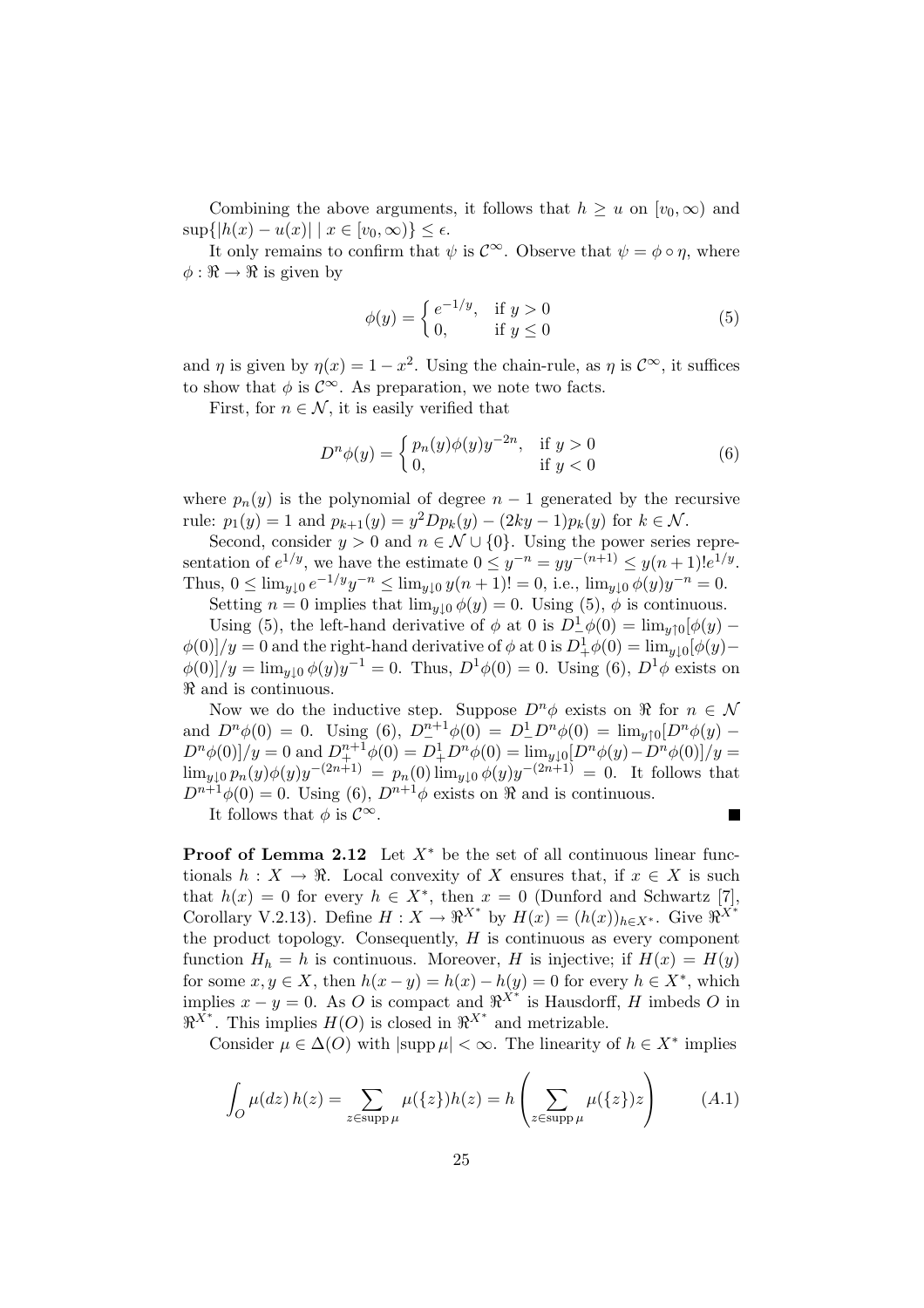Setting  $m_{\mu} = \sum_{z \in \text{supp }\mu} \mu({z})z$ , we have  $m_{\mu} \in O$  as O is convex and supp  $\mu \subset O$ . Thus,  $H(m_{\mu}) \in H(O)$  for every  $\mu \in \Delta(O)$  with  $|\text{supp }\mu| < \infty$ .

Consider  $\mu \in \Delta(O)$ . As O is compact and metric, it is separable. Consequently, there exists a sequence  $(\mu_n) \subset \Delta(O)$  converging to  $\mu$  in the  $\mathcal{C}(O, \Re)$ topology such that  $|\text{supp }\mu_n| < \infty$  for every  $n \in \mathcal{N}$  (Parthasarathy [14], Theorem II.6.3). By the above argument,  $m_{\mu_n}$  exists,  $m_{\mu_n} \in O$  and  $H(m_{\mu_n}) \in$  $H(O)$  for every  $n \in \mathcal{N}$ . Using  $(A,1)$  and the definition of convergence in the  $\mathcal{C}(O,\Re)$  topology, we have

$$
\lim_{n \uparrow \infty} h(m_{\mu_n}) = \lim_{n \uparrow \infty} \int_O \mu_n(dz) h(z) = \int_O \mu(dz) h(z)
$$

for every  $h \in X^*$ . Thus,  $\lim_{n \uparrow \infty} H(m_{\mu_n}) = (\int_{O} \mu(dz) h(z))_{h \in X^*}$ . As the sequence  $(H(m_{\mu_n})) \subset H(O)$  and  $H(O)$  is closed in  $\mathbb{R}^{X^*}$  and metrizable, we bave  $(\int_{Q} \mu(dz) h(z))_{h\in X^*} \in H(Q)$ . As H imbeds O in  $\Re^{X^*}$ , there exists a mave  $(\int_{O} \mu(\alpha z) h(z))_{h \in X^*} \in H(O)$ . As H implies  $O$  in  $\pi$ , there exists a unique  $x \in O$  such that  $H(x) = (\int_{O} \mu(dz) h(z))_{h \in X^*}$ . By the definition of imitude  $x \in \mathcal{O}$  such that  $H(x) = \int_{\mathcal{O}} \mu(\alpha z) h(z) \log x$ . By the contract  $H$ , we have  $h(x) = \int_{\mathcal{O}} \mu(dz) h(z)$  for every  $h \in X^*$ . Set  $m_{\mu} = x$ .

**Proof of Lemma 3.4** Suppose G is not strictly increasing on  $[0, 1]$ . Then, there exist  $b_1, b_2 \in [0, 1]$  such that  $b_1 < b_2$  and  $G(b_1) = G(b_2) = c$ . As supp  $G = [0, 1]$ , we have  $c \in (0, 1)$ . So, there exists  $N \in \mathcal{N}$  such that  $c+1/N < 1$ . For every  $n \geq N$ , we have  $b(c+1/n) > b_2 > b_1 \geq b(c)$ . Thus,  $b(c+) \geq b_2 > b(c)$ , i.e., b is not continuous.

Conversely, suppose  $G$  is strictly increasing on  $[0, 1]$ . We already know that b is left-continuous. To show that b is right-continuous, fix  $\alpha \in \mathbb{R}$ . If  $\alpha > 1$ , then  $b^{-1}((-\infty, \alpha)) = C$ , which is open in C. If  $\alpha \leq 0$ , then  $b^{-1}((-\infty,\alpha)) = \emptyset$ , which is open in C.

Finally, let  $\alpha \in (0,1]$ . Consider  $c \in b^{-1}((-\infty,\alpha))$ . Then,  $c \in C$  and  $0 \leq$  $b(c) < \alpha \leq 1$ . It follows that  $c \leq G(b(c)) < G(\alpha-)$  as G is strictly increasing on [0, 1]. So,  $b^{-1}((-\infty, \alpha)) \subset (-\infty, G(\alpha-)) \cap C$ . Conversely, suppose  $c \in C$ and  $c < G(\alpha-)$ . As  $\alpha > 0$ , there exists  $\epsilon > 0$  such that  $\alpha - \epsilon \in [0,1]$  and  $c < G(\alpha - \epsilon)$ . It follows that  $b(c) \leq \alpha - \epsilon < \alpha$ . Consequently,  $b^{-1}((-\infty, \alpha)) \supset$  $(-\infty, G(\alpha)) \cap C$ . Thus,  $b^{-1}((-\infty, \alpha)) = (-\infty, G(\alpha-)) \cap C$ , which is open in  $C$ . We conclude that  $b$  is right-continuous.

Suppose b is not strictly increasing. Then, there exist  $c_1, c_2 \in C$  such that  $c_1 < c_2$  and  $b(c_1) = b(c_2)$ . For every  $n \in \mathcal{N}$ ,  $G(b(c_1)) = G(b(c_2)) \geq$  $c_2 > c_1 > G(b(c_1) - 1/n)$ . Therefore,  $G(b(c_1)) > c_1 \geq G(b(c_1) - 1)$ , i.e., G is not continuous.

Conversely, suppose  $G$  is not continuous. As  $G$  is right-continuous and increasing, there exists  $\alpha \in \Re$  such that  $G(\alpha) > G(\alpha-)$ . Let  $c_1, c_2 \in$  $(G(\alpha-), G(\alpha))$  such that  $c_1 < c_2$ . As  $G(\alpha) > c_1$  and G is increasing,  $[\alpha, \infty) \subset G^{-1}([c_1, \infty))$ . If  $\beta < \alpha$ , then  $G(\beta) \leq G(\alpha -) < c_1$ , which means  $\beta \notin G^{-1}([c_1, \infty))$ . So,  $[\alpha, \infty) \supset G^{-1}([c_1, \infty))$ . Thus,  $G^{-1}([c_1, \infty)) = [\alpha, \infty)$ . Similarly,  $G^{-1}([c_2,\infty)) = [\alpha,\infty)$ . Therefore,  $b(c_1) = b(c_2)$ , i.e., b is not strictly increasing.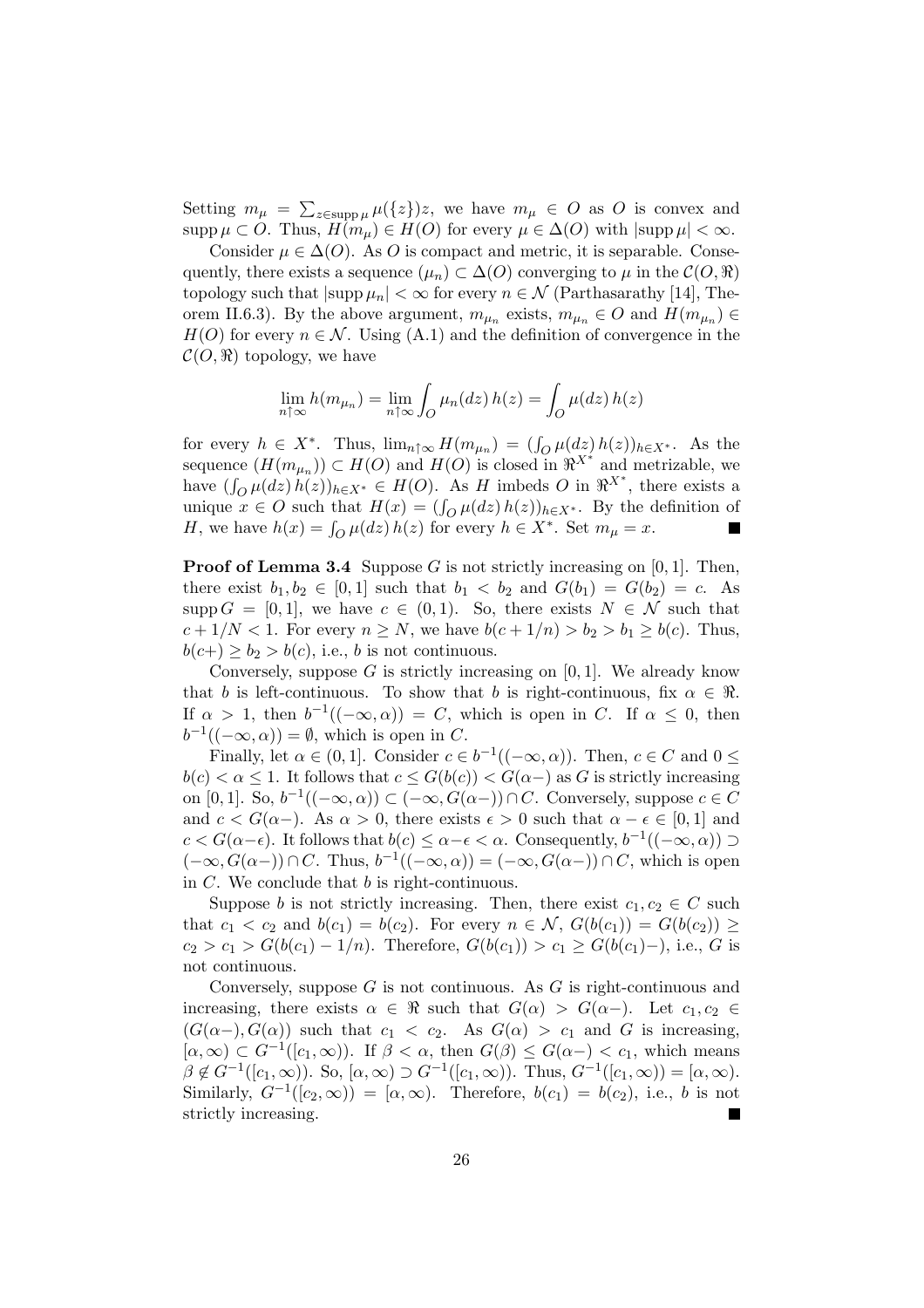**Proof of Lemma 3.5** Let ba $(C, C)$  be the set of bounded, finitely additive real-valued functions defined on  $\mathcal{C}$ . With the total variation norm,  $ba(C, C)$  is a Banach space (Dunford and Schwartz [7], Sections III.7 and IV.9). Let  $B(C, C)$  be the set of real-valued functions on C that are uniform limits of simple measurable functions on  $(C, \mathcal{C})$ , i.e., functions that are finite linear combinations of characteristic functions of sets in  $\mathcal{C}$ . With the supremum norm,  $B(C, C)$  is a Banach space (Dunford and Schwartz [7], Section IV.5). By a Riesz-type representation theorem (Dunford and Schwartz [7], Theorem IV.5.1), ba $(C, C)$  may be identified with  $B(C, C)^*$ , i.e., the conjugate of  $B(C, C)$ . The  $B(C, C)$  topology is the weakest topology on ba $(C, C)$ that makes the linear functional  $\mu \mapsto \int_C \mu(dx) h(x)$  continuous for every  $h \in B(C, C)$ . As g is bounded and measurable,  $g \in B(C, C)$ . Thus, L is continuous.

By Alaoglu's theorem (Dunford and Schwartz [7], Theorem V.4.2), the closed unit sphere of ba( $C, C$ ) is compact. As  $\Delta(C)$  is a subset of the closed unit sphere of ba( $C, C$ ),  $\Delta(C)$  is compact if it is closed. Consider  $\lambda \in$ ba( $C, C$ ) that is an accumulation point of  $\Delta(C)$ . Then, there exists a net  $(\lambda_n) \subset \Delta(C)$  converging to  $\lambda$ . By the definition of the  $B(C, C)$  topology,  $\lim_{n} \lambda_n(E) = \lim_{n} \int_C \lambda_n(dx) 1_E(x) = \int_C \lambda(dx) 1_E(x) = \lambda(E)$  for every  $E \in$ C. Consequently,  $\lambda(\tilde{\emptyset}) = 0$ ,  $\lambda(C) = 1$  and  $\lambda \geq 0$ . Consider sets  $E_1, \ldots, E_k \in$ C that are pairwise disjoint and  $E = \bigcup_{i=1}^{k} E_i$ . Then,  $E \in \mathcal{C}$ . As each Let that are pairwise disjoint and  $E = \bigcup_{i=1}^{n} E_i$ . Then,  $E \in \mathcal{C}$ . As each  $\lambda_n$  is finitely additive, we have  $\lambda(E) = \lim_n \lambda_n(E) = \lim_n \sum_{i=1}^{k} \lambda_n(E_i) = \sum_{i=1}^{k} \lambda(n(E_i)) = \sum_{i=1}^{k} \lambda(E_i)$ , i.e.,  $\lambda$  is finitely additive. T and consequently,  $\Delta(C)$  is closed in the  $B(C, C)$  topology.

Consider a net  $(\lambda_n) \subset \Delta(C, c)$  converging to  $\lambda$  in the  $B(C, C)$  topology. As  $\Delta(C, c) \subset \Delta(C)$  and  $\Delta(C)$  is closed,  $\lambda \in \Delta(C)$ . The identity map I on C is bounded and measurable. Therefore,  $I \in B(C, C)$ . Consequently,  $c \leq \lim_{n} \int_C \lambda_n(dx) x = \int_C \lambda(dx) x$ . Thus,  $\lambda \in \Delta(C, c)$ . As  $\Delta(C, c)$  is a closed subset of  $\Delta(C)$ ,  $\Delta(C, c)$  is compact.

**Proof of Lemma 3.6** Note that  $I - g_n, I - g \in \mathcal{C}([-b, \gamma], [-b, \gamma])$  and  $P \in \mathcal{C}([-b,\gamma],\Re)$ . Consequently,  $P \circ (I - g_n), P \circ (I - g) \in \mathcal{C}([-b,\gamma],\Re)$ . Endow  $\mathcal{C}([-b,\gamma], [-b,\gamma])$  and  $\mathcal{C}([-b,\gamma],\mathbb{R})$  with their compact-open topologies. Given P, the composition mapping  $f \mapsto P \circ f$ , from  $\mathcal{C}([-b,\gamma], [-b,\gamma])$ to  $\mathcal{C}([-b,\gamma],\Re)$ , is continuous (Dugundji [6], Theorem XII.2.1).

Since  $(g_n)$  converges uniformly to g,  $(I - g_n)$  converges uniformly to  $I-g$ . By Theorem XII.8.2 in Dugundji [6], the compact-open topologies on  $\mathcal{C}([-b,\gamma], [-b,\gamma])$  and  $\mathcal{C}([-b,\gamma], \Re)$  coincide with the respective topologies of uniform convergence. Thus,  $(I - g_n)$  converges to  $I - g$  in the compactopen topology of  $\mathcal{C}([-b,\gamma], [-b,\gamma])$ . It follows from the continuity of the composition mapping that  $P \circ (I - g_n)$  converges to  $P \circ (I - g)$  in the compact-open topology of  $C([-b,\gamma], \Re)$ . Therefore, P ∘  $(I - g_n)$  converges uniformly to  $P \circ (I - g)$ . It follows that  $(u_n)$  converges uniformly to u.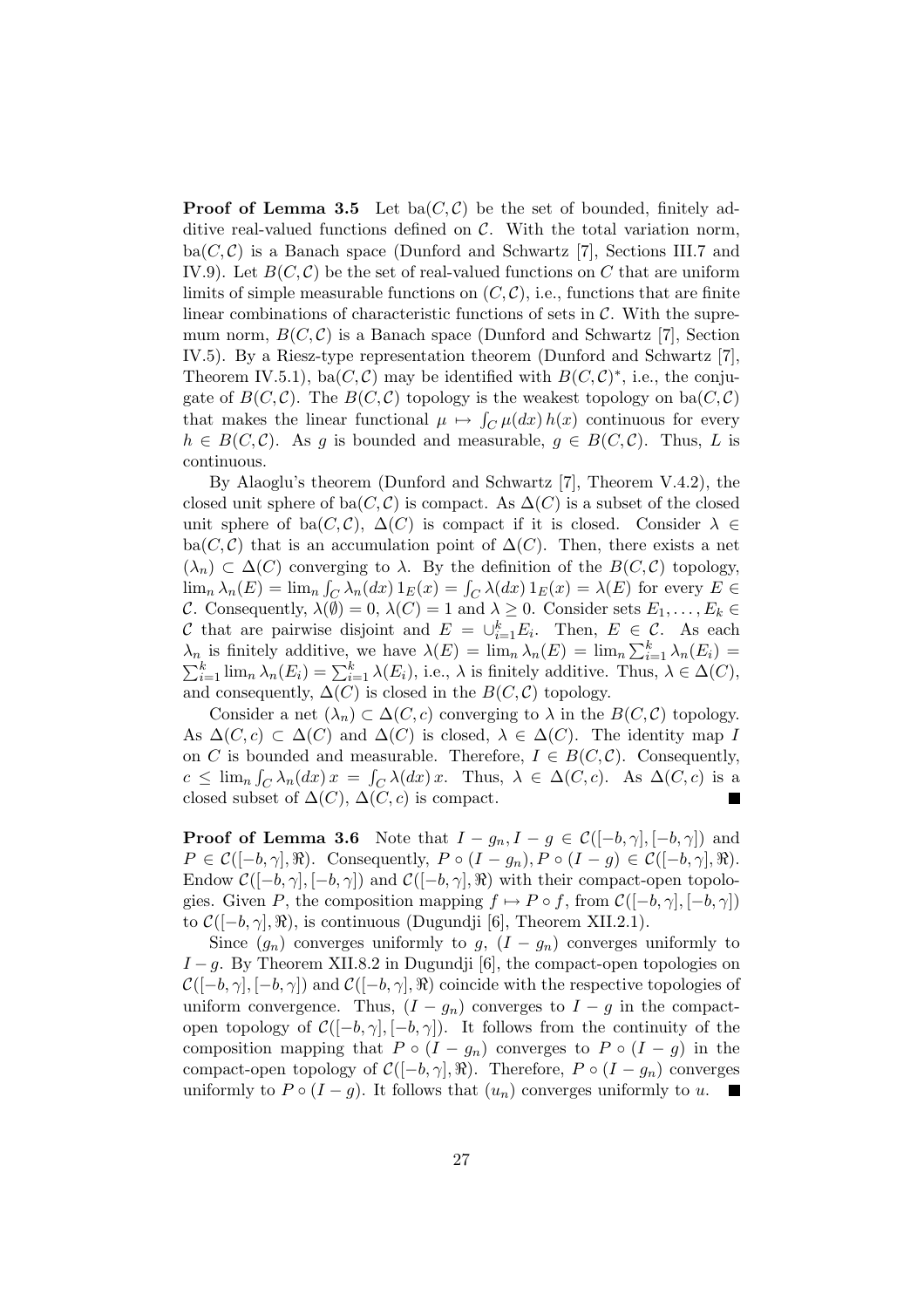**Proof of Lemma 3.7** Fix  $r \in \{r_1, r_2\}$  and the subsequence  $(c(r, n_i))$  of  $(c(r, n))$ , converging to  $c^*(r)$ . For  $m, j \in \mathcal{N}$ , let  $F(m, j) = U(r, c(r, n_m); n_j)$ ,  $f(m) = U(r, c(r, n_m))$  and  $\phi(j) = U(r, c^*(r); n_j)$ . For  $(m_1, j_1), (m_2, j_2) \in$  $\mathcal{N}^2$ , we say that  $(m_1, j_1) \succeq (m_2, j_2)$  if  $m_1 \geq m_2$  and  $j_1 \geq j_2$ . Then,  $(\mathcal{N}^2, \succeq)$ is a directed set and  $\{F(m, j) | (m, j) \in \mathcal{N}^2; \geq\}$  is a net in  $\Re$ .

Fix  $\epsilon > 0$ . As  $(u_n)$  converges uniformly to u by Lemma 3.6, the subsequence  $(u_{n_j})$  converges uniformly to u, i.e., there exists  $J \in \mathcal{N}$  such that  $j \geq J$  implies  $||u_{n_j} - u|| < \epsilon/8$ , where  $||.||$  is the supremum norm. So,  $j \geq J$ implies the inequality  $|U(r, c; n_j) - U(r, c)| \leq \int_{Q} \mu(r) (dx) |u_{n_j}(v(x), c)|$  $|u(v(x), c)| \leq ||u_{n_i} - u|| < \epsilon/8$  for every  $c \in C$ , i.e.,  $\lim_{j \uparrow \infty} U(r, c; n_j) = U(r, c)$ for every  $c \in C$ .

If we set  $c = c^*(r)$  in the above inequality, then  $j \geq J$  implies  $|\phi(j) U(r, c^*(r)) = |U(r, c^*(r); n_j) - U(r, c^*(r))| < \epsilon/8$ . Thus,  $\lim_{j \uparrow \infty} \phi(j) =$  $U(r, c^*(r)).$ 

If we set  $c = c(r, n_m)$  in the above inequality, then  $m \in \mathcal{N}$  and  $j \geq$ J implies  $|F(m, j) - f(m)| = |U(r, c(r, n_m); n_j) - U(r, c(r, n_m))| < \epsilon/8$ . Consequently,  $m \in \mathcal{N}$  and  $j \geq J$  implies  $|F(m, j) - F(m, J)| \leq |F(m, j) |f(m)| + |F(m, J) - f(m)| < \epsilon/4.$ 

The continuity of  $u_{n_j}$  and the bounded convergence theorem (Billingsley [4], Theorem 16.5) imply that  $\phi(j) = \lim_{m \uparrow \infty} F(m, j)$  for every  $j \in \mathcal{N}$ . So, given J, there exists  $M \in \mathcal{N}$  such that  $m \geq M$  implies  $|F(m, J) - \phi(J)|$  $\epsilon/8$ . Consequently,  $m \geq M$  implies  $|F(m, J) - F(M, J)| \leq |F(m, J) - \phi(J)| +$  $|F(M, J) - \phi(J)| < \epsilon/4.$ 

It follows that  $j \geq J$  and  $m \geq M$  implies  $|F(m, j) - F(M, J)| \leq$  $|F(m, j) - F(m, J)| + |F(m, J) - F(M, J)| < \epsilon/2$ . Therefore, if  $(m_1, j_1) \succeq$  $(M, J)$  and  $(m_2, j_2) \succeq (M, J)$ , then  $|F(m_1, j_1) - F(m_2, j_2)| \leq |F(m_1, j_1) - F(m_2, j_2)|$  $|F(M, J)| + |F(m_2, j_2) - F(M, J)| < \epsilon$ . Thus,  $\{F(m, j) | (m, j) \in \mathcal{N}^2; \geq\}$  is a Cauchy net with respect to the Euclidean space  $\Re$ . As the Euclidean space  $\Re$  is complete, this net converges to some  $p \in \Re$  (Dugundji [6], Theorem XIV.3.2). Consequently, there exists  $(M, J) \in \mathcal{N}^2$  such that  $(m, j) \succeq (M, J)$ implies  $|F(m, j) - p| < \epsilon$ .

Without loss of generality, let  $J \geq M$ . So,  $j \geq J$  implies  $(j, j) \succeq (J, J) \succeq$  $(M, J)$ , which implies  $|F(j, j) - p| < \epsilon$ . So,  $\lim_{j \uparrow \infty} F(j, j) = p$ .

Moreover,  $|p - \phi(j)| = |p - \lim_{m \uparrow \infty} F(m, j)| = \lim_{m \uparrow \infty} |p - F(m, j)| \le \epsilon$ for every  $j \geq J$ . Thus,  $\lim_{j \uparrow \infty} \phi(j) = p$ .

By definition,  $U(r, c(r, n_j); n_j) \geq U(r, c; n_j)$  for all  $j \in \mathcal{N}$  and  $c \in$ C. Therefore, we have  $U(r, c^*(r)) = \lim_{j \uparrow \infty} \phi(j) = p = \lim_{j \uparrow \infty} F(j, j) =$  $\lim_{i \uparrow \infty} U(r, c(r, n_i); n_i) \geq \lim_{i \uparrow \infty} U(r, c; n_i) = U(r, c)$  for every  $c \in C$ .

## Appendix B: Classical results

For the sake of completeness, we recall two classical results that complement our results by showing the equivalence between a variation of  $\succeq_1$ , denoted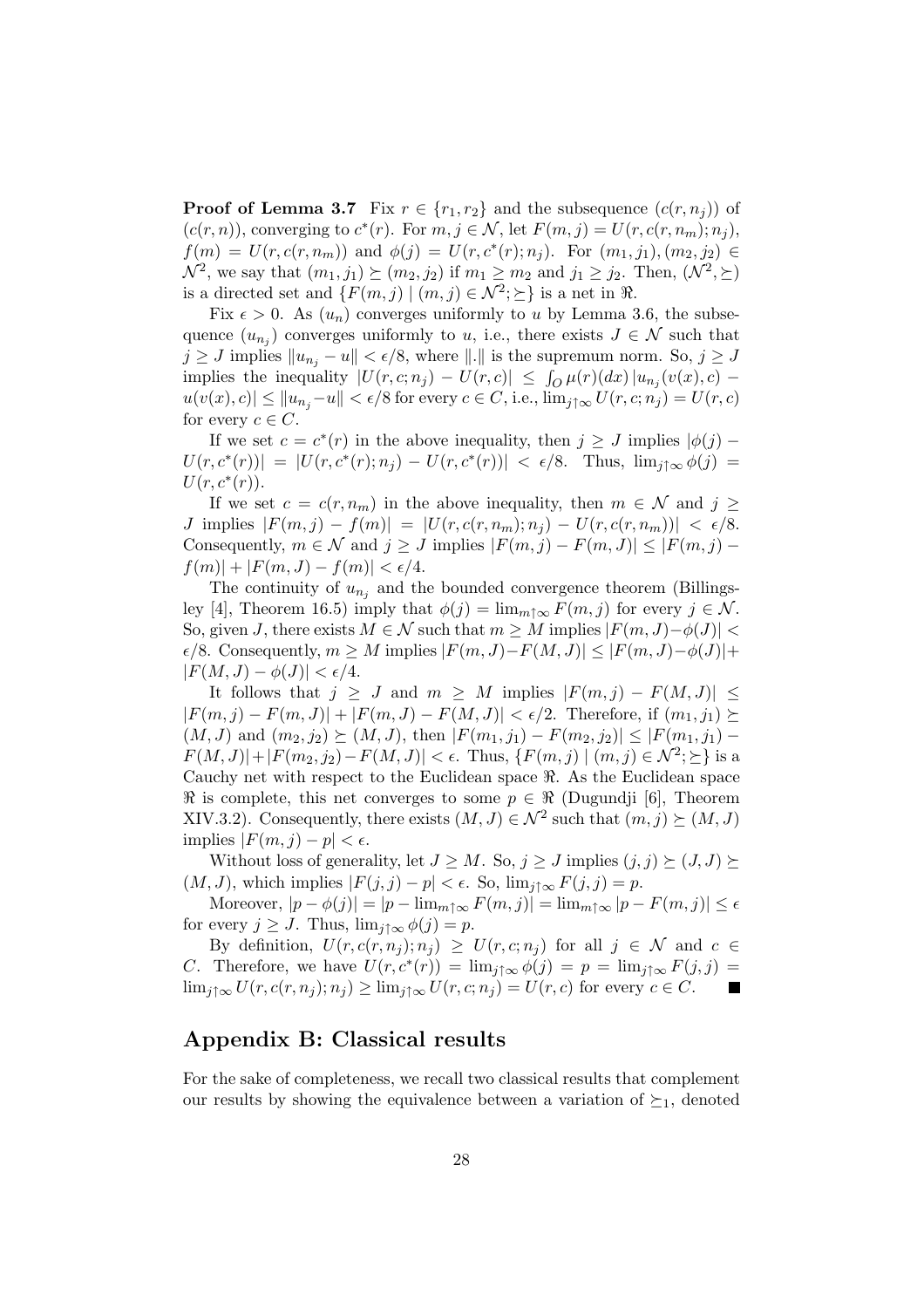$\succeq_1^*$ , and relations  $\succeq_4$  and  $\succeq_5$  based on the notions of dilatations and martingale dominance respectively.

Specialize Assumption 2.1 by requiring  $X$  to be a topological vector space and O to be compact. For  $\mu, \lambda \in \Delta(O)$ , we say that  $\mu \geq^*_{1} \lambda$  if  $\int_{O} \mu(dx) v(x) \leq \int_{O} \lambda(dx) v(x)$  for every continuous  $v \in V$ . Clearly,  $\succeq_1^*$  is an extension of  $\succeq_1$ , i.e.,  $\succeq_1 \subset \succeq_1^*$ , since  $\mu \succeq_1 \lambda$  implies  $\mu \succeq_1^* \lambda$ .

A Markov kernel on  $(O, O)$  is a function  $P : O \times O \rightarrow \mathbb{R}$  such that  $P(x,.) \in \Delta(O)$  for every  $x \in O$  and  $P(., E)$  is measurable for every  $E \in O$ . A dilatation on  $(O, O)$  is a Markov kernel P on  $(O, O)$  such that  $f(.) =$  $\int_{\Omega} P(., dx) f(x)$  for every continuous affine function  $f: O \to \Re$ .

**Definition 4.1** Given  $\mu, \lambda \in \Delta(O)$ , we say that  $\mu \succeq_4 \lambda$  if there is a dilata-**Definition 4.1** Given  $\mu$ ,  $\lambda \in \Delta(O)$ , we sug that  $\mu$ <br>tion P on  $(O, O)$  such that  $\mu(.) = \int_O \lambda(dx) P(x, .).$ 

The following result is Theorem 2 in Strassen [21].

**Theorem 4.2** Given Assumption 2.1, if  $X$  is a locally convex topological vector space and O is compact and metrizable, then  $\succeq_1^*=\succeq_4$ .

In order to state the other well-known equivalence result, we first define a martingale.

**Definition 4.3** Let X be a separable Banach space. An ordered pair  $(f, g)$ is an X-valued martingale if there is a probability space  $(\Omega, \mathcal{F}, Q)$  such that (a)  $f, g \in L_1(\Omega, \mathcal{F}, Q; X)$ 

(b)  $\sigma(f) \equiv \{f^{-1}(B) \mid B \in \mathcal{B}(X)\} \subset \{g^{-1}(B) \mid B \in \mathcal{B}(X)\} \equiv \sigma(g)$ , and (v)  $\sigma(j) = \frac{1}{L} \sigma(j) + D \in \mathcal{D}(X)$   $\int_C \sigma(j) \int_D \sigma(k) k \sigma(k)$ <br>
(c)  $\int_E Q(dx) f(x) = \int_E Q(dx) g(x)$  for every  $E \in \sigma(f)$ .

Condition (a) means that  $f$  and  $g$  are Bochner integrable random variables with values in X. Condition (b) means that  $(\sigma(f), \sigma(g))$  is a filtration, i.e., the  $\sigma$ -algebra  $\sigma(q)$  contains finer information about the state than the σ-algebra  $\sigma(f)$ . By definition,  $(f, g)$  is adapted to this filtration, i.e., f is  $\sigma(f)/\mathcal{B}(X)$  measurable and g is  $\sigma(g)/\mathcal{B}(X)$  measurable. Condition (c) means that f is (a version of) the expectation of q conditional on f, i.e.,  $f = E_{\sigma(f)}g$ . Setting  $h = g - f$ , we have  $E_{\sigma(f)}h = E_{\sigma(f)}g - f = 0$ . Therefore, we have the representation  $g = f + h$ , where  $E_{\sigma(f)}h = 0$ , i.e., g is f plus noise. This interpretation motivates the following definition.

**Definition 4.4** Let X be a separable Banach space. Given  $\mu, \lambda \in \Delta(O)$ , we say that  $\mu \succeq_5 \lambda$  if there exists an X-valued martingale  $(f, g)$  with  $Q \circ f^{-1} = \lambda$ and  $Q \circ g^{-1} = \mu$ .

The following result is a consequence of Theorem 8 in Strassen [21].

**Theorem 4.5** In addition to the assumptions of Theorem 4.2, if X is a separable Banach space, then  $\succeq_1^*=\succeq_5$ .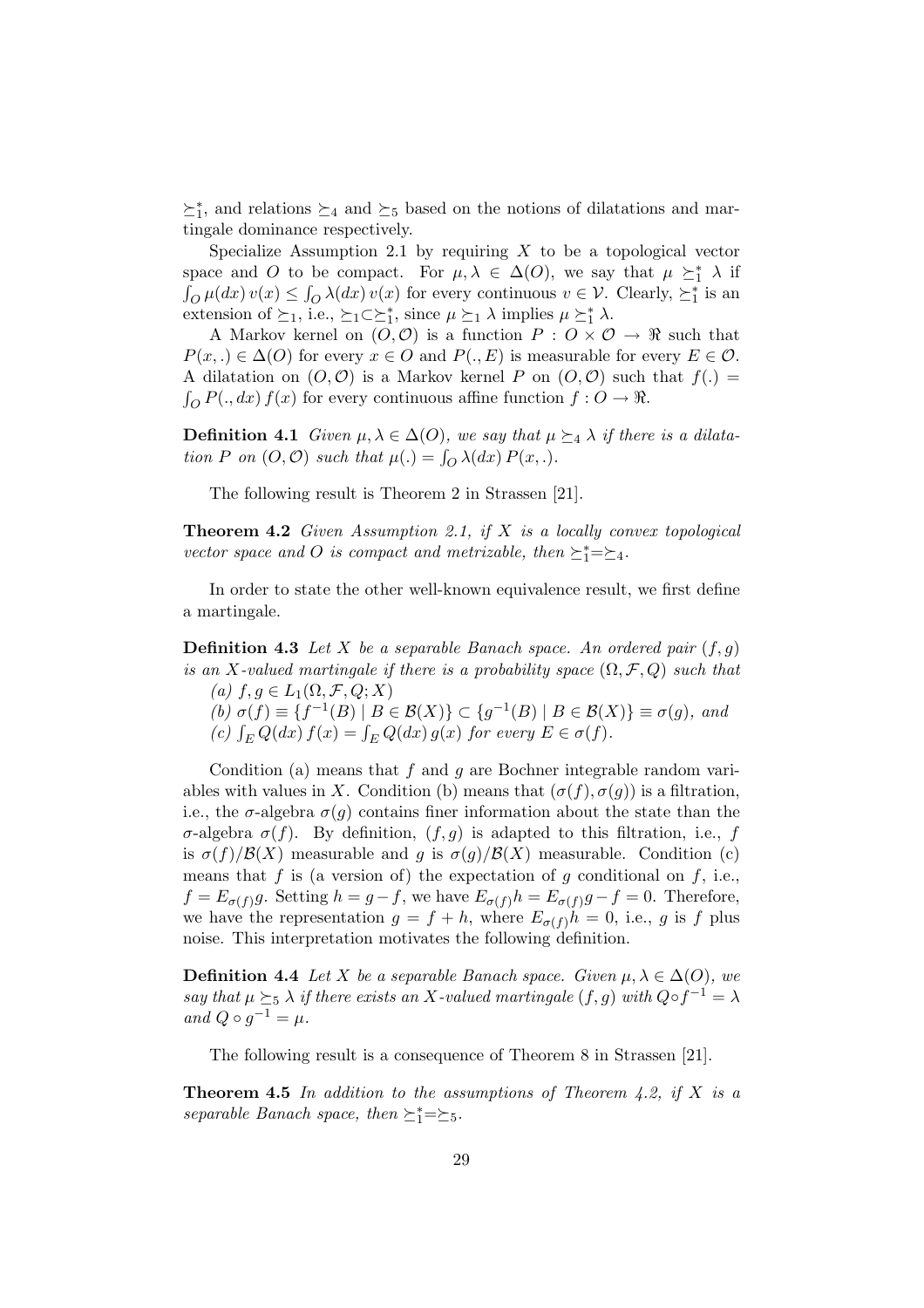This result is useful because it characterizes a convenient source of lotteries that are ordered by the various riskiness relations: a set of lotteries on O is ordered by  $\succeq_1^*$  if and only if the lotteries are distributions of random variables that constitute an X-valued martingale.

# References

- [1] A. Atkinson, F. Bourguignon: The comparison of multi-dimensional distributions of economic status, The Review of Economic Studies 49, 183-201 (1982)
- [2] R. Bartle: The Elements of Real Analysis, Wiley, New York (1976)
- [3] C. Berge: Topological Spaces, Macmillan, New York (1963)
- [4] P. Billingsley: Probability and Measure, 3rd ed, Wiley-Interscience, New York (1995)
- [5] P. Diamond, J. Stiglitz: Increases in risk and in risk aversion, Journal of Economic Theory 8, 337-360 (1974)
- [6] J. Dugundji: Topology, Wm. C. Brown Publishers, Dubuque (1989)
- [7] N. Dunford, J. Schwartz: Linear Operators, Part I: General Theory, Wiley Interscience, New York (1988)
- [8] J. Hadar, W. Russell: Rules for ordering uncertain prospects, American Economic Review 59, 25-34 (1969)
- [9] G. Hanoch, H. Levy: The efficiency analysis of choices involving risk, The Review of Economic Studies 36, 335-346 (1969)
- [10] S.-C. Kolm: Multidimensional egalitarianisms, Quarterly Journal of Economics 91, 1-13 (1977)
- [11] S. Lang: Real and Functional Analysis, Springer-Verlag, New York 1993
- [12] P. Milgrom, R. Weber: A theory of auctions and competitive bidding, Econometrica 50, 1089-1122 (1982)
- [13] L. Olson: Multivariate decision-making under risk aversion, Journal of Economic Theory 50, 193-203 (1990)
- [14] K. Parthasarathy: Probability Measures on Metric Spaces, Academic Press, New York (1967)
- [15] B. Pettis: On integration in vector spaces, Transactions of the American Mathematical Society 44, 277-304 (1938)